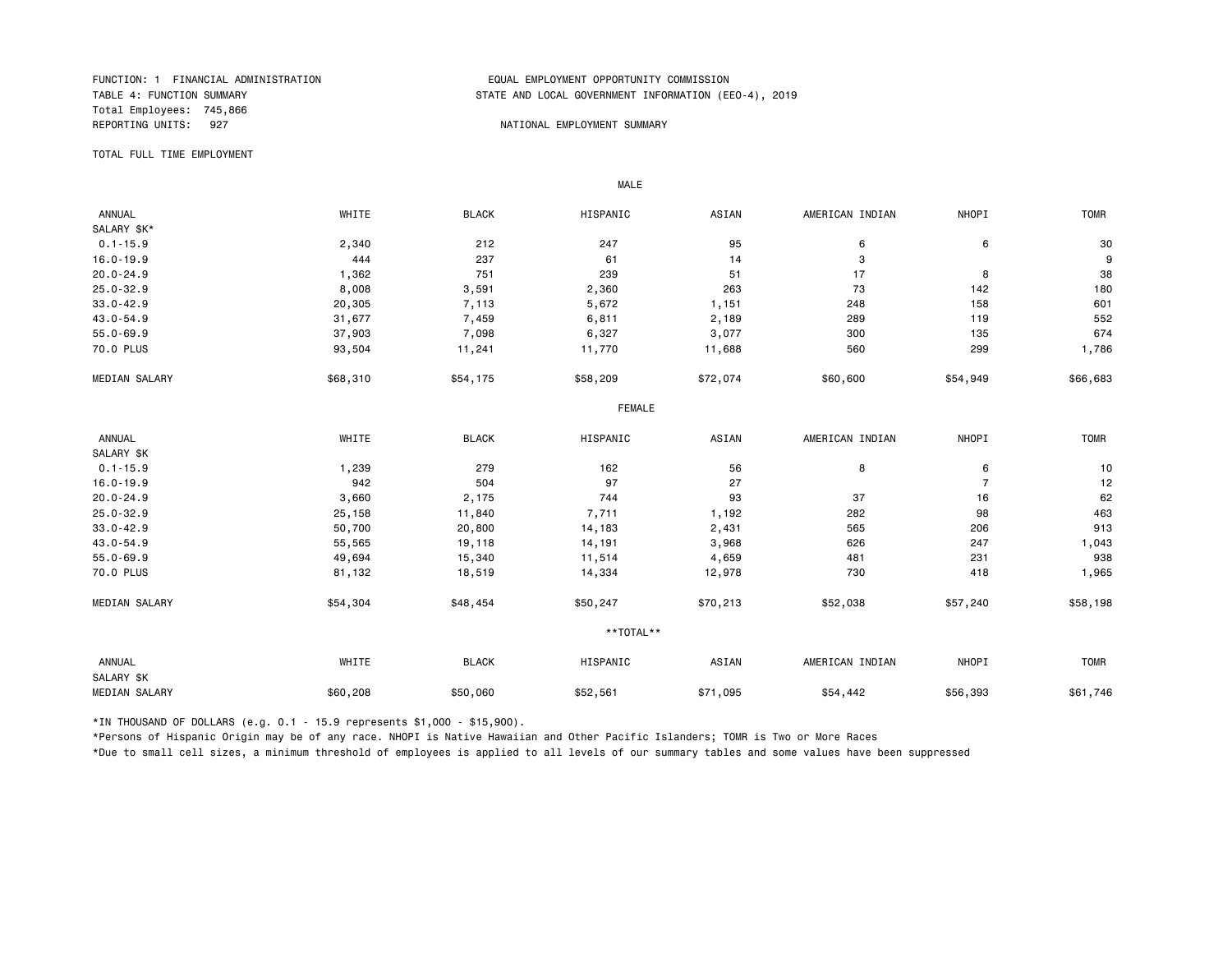Total Employees: 117,655<br>REPORTING UNITS: 927

#### FUNCTION: 1 FINANCIAL ADMINISTRATION EQUAL EMPLOYMENT OPPORTUNITY COMMISSION STATE AND LOCAL GOVERNMENT INFORMATION (EEO-4), 2019

#### NATIONAL EMPLOYMENT SUMMARY

TOTAL PART TIME EMPLOYMENT

MALE

|                  | WHITE | <b>BLACK</b> | HISPANIC | <b>ASIAN</b> | AMERICAN INDIAN | <b>NHOPI</b> | <b>TOMR</b> |
|------------------|-------|--------------|----------|--------------|-----------------|--------------|-------------|
| OFF/ADMIN        | 4,039 | 403          | 311      | 121          | 21              | o            | 59          |
| <b>PROF</b>      | 7.219 | 836          | 537      | 316          | 42              |              | 121         |
| <b>TECH</b>      | .451  | 439          | 190      | 89           | 12              |              | 23          |
| <b>PROT-SERV</b> | 3,912 | 423          | 162      | 42           | 18              | 9            | 9           |
| PARA-PROF        | .916  | 806          | 359      | 267          | 25              |              | -51         |
| ADM SUPRT        | 8,143 | 2,503        | 343.     | 973          | 89              | 35           | 213         |
| SKILLED          | 2,428 | 931          | 559      | 57           | 14              |              | 33          |
| SVC/MAINT        | 3,767 | 3,346        | 886      | 169          | 92              | 38           | 140         |

#### FEMALE

|                  | WHITE  | <b>BLACK</b> | HISPANIC | <b>ASIAN</b> | AMERICAN INDIAN | <b>NHOPI</b> | <b>TOMR</b> |
|------------------|--------|--------------|----------|--------------|-----------------|--------------|-------------|
| OFF/ADMIN        | 2,942  | 419          | 417      | 163          | 41              | 6            | 65          |
| <b>PROF</b>      | 9,050  | ,984         | 834      | 550          | 81              | 18           | 153         |
| <b>TECH</b>      | ,933   | , 165        | 305      | 89           | 31              | 6            | 41          |
| <b>PROT-SERV</b> | 546    | 197          | 95       | 22           | Ð               |              | 8           |
| PARA-PROF        | 3,735  | ,556         | 694      | 412          | 41              | 23           | 87          |
| ADM SUPRT        | 18,403 | 6,836        | 3,426    | ,347         | 228             |              | 425         |
| SKILLED          | 503    | 133          | 47       | 27           | 9               |              | 14          |
| SVC/MAINT        | 3,378  | 3,534        | ,102     | 138          | 119             |              | 155         |

\*Persons of Hispanic Origin may be of any race. NHOPI is Native Hawaiian and Other Pacific Islanders; TOMR is Two or More Races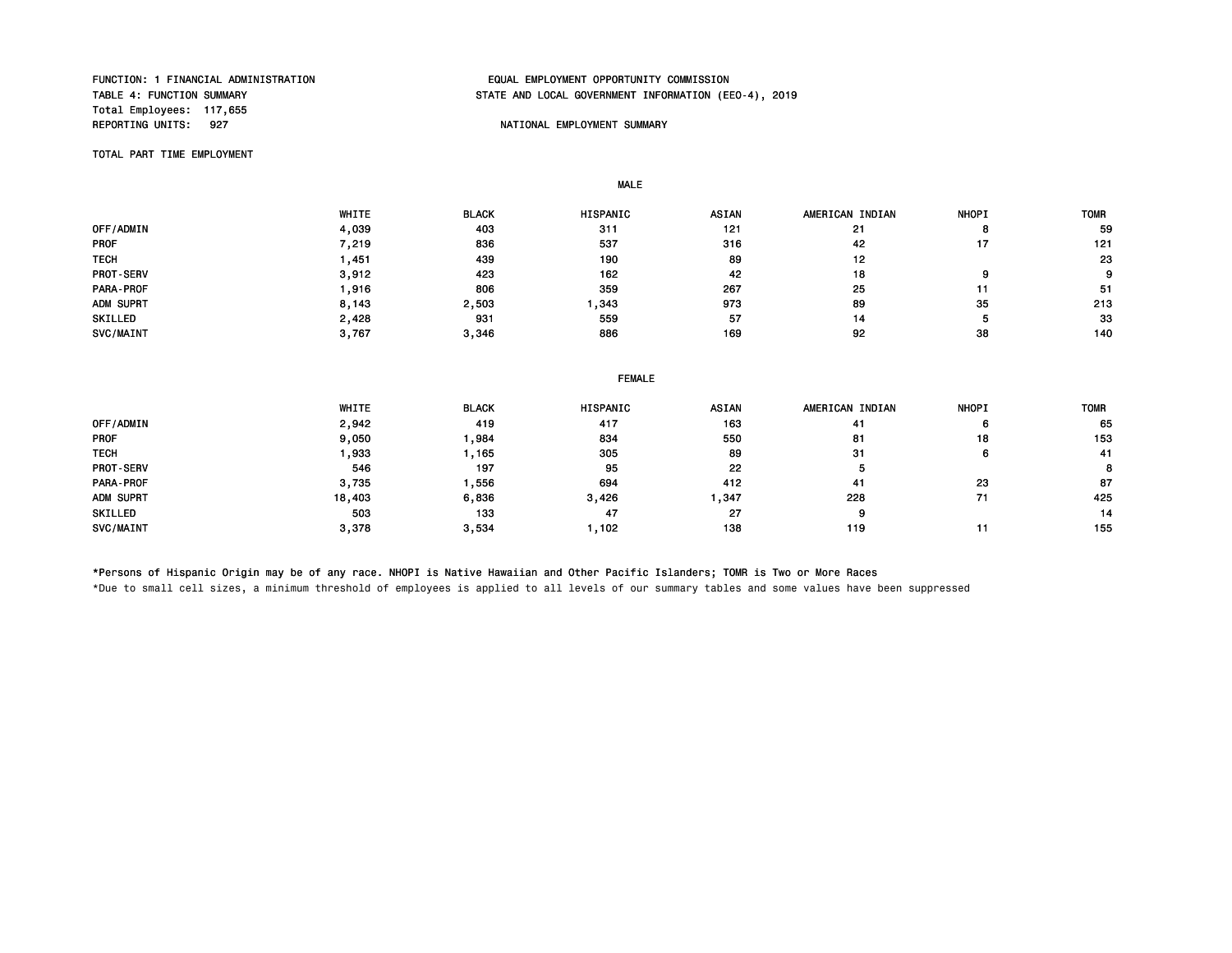Total Employees: 98,748<br>REPORTING UNITS: 927

MALE

## FUNCTION: 1 FINANCIAL ADMINISTRATION EQUAL EMPLOYMENT OPPORTUNITY COMMISSION STATE AND LOCAL GOVERNMENT INFORMATION (EEO-4), 2019

#### NATIONAL EMPLOYMENT SUMMARY

TOTAL NEW HIRES EMPLOYMENT

 WHITE BLACK HISPANIC ASIAN AMERICAN INDIAN NHOPI TOMR 0FF/ADMIN 2,973 463 762 478 36 22 202 PROF 10,423 1,792 1,472 1,499 72 65 406 TECH 1 ,745 413 461 192 13 12 54 PROT-SERV 1,683 445 606 101 18 8 75 PARA-PROF 1,144 449 387 225 10 11 52 ADM SUPRT 2,721 963 1,046 361 49 19 169 SKILLED 2,106 560 464 60 14 8 37 SVC/MAINT 1,062 480 392 52 12 17 46

|                  | WHITE  | <b>BLACK</b> | HISPANIC | <b>ASIAN</b> | AMERICAN INDIAN | <b>NHOPI</b> | <b>TOMF</b> |
|------------------|--------|--------------|----------|--------------|-----------------|--------------|-------------|
| OFF/ADMIN        | 3,204  | 781          | 853      | 715          | 49              | 34           | 321         |
| <b>PROF</b>      | 11,831 | 3,497        | 2,249    | ,854         | 135             | 81           | 496         |
| <b>TECH</b>      | .561   | ,086         | 956      | 152          | 23              | 10           | 55          |
| <b>PROT-SERV</b> | 602    | 263          | 267      | 29           | 8               | 6            | 31          |
| PARA-PROF        | 2,387  | .414         | 915      | 340          | 46              | 20           | 112         |
| ADM SUPRT        | 11,461 | 4,283        | 4,202    | 845          | 207             | 81           | 530         |
| SKILLED          | 169    | 67           | 35       |              |                 |              | 6.          |
| SVC/MAINT        | 427    | 366          | 214      | 22           | 10              |              | 17          |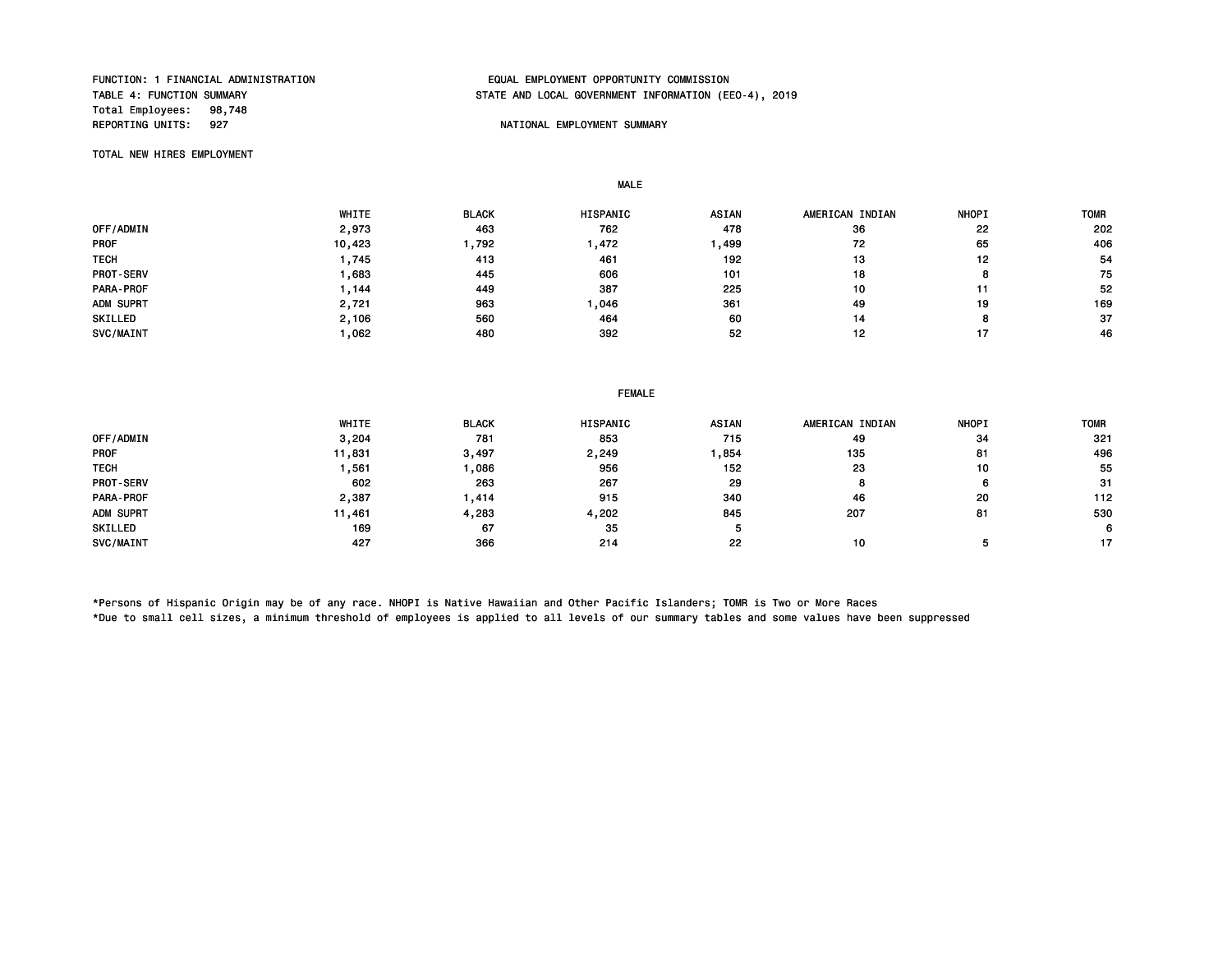Total Employees: 283,719 REPORTING UNITS: 526 NATIONAL EMPLOYMENT SUMMARY

#### FUNCTION: 2 STREETS AND HIGHWAYS FUNCTION: 2 STREETS AND HIGHWAYS<br>TABLE 4: FUNCTION SUMMARY FOR THE STATE AND LOCAL GOVERNMENT INFORMATION (ER STATE AND LOCAL GOVERNMENT INFORMATION (EEO-4), 2019

TOTAL FULL TIME EMPLOYMENT

 ANNUAL WHITE BLACK HISPANIC ASIAN AMERICAN INDIAN NHOPI TOMR SALARY \$K\*<br>0.1-15.9  $0.1$ -15.9 and the contract of  $405$  and  $220$  and  $35$  and  $10$  and  $6$  and  $7$  and  $7$ 16.0-19.9 575 492 23 4 20.0-24.9 1,957 1,286 201 11 6 14 25.0-32.9 13,979 4,279 1,974 113 151 88 150 33.0-42.9 34,686 6,311 5,246 318 361 266 252 43.0-54.9 38,951 5,028 5,335 720 455 222 565 55.0-69.9 30,697 3,727 4,584 1,346 388 158 775 70.0 PLUS 39,613 3,803 4,673 5,537 344 166 1,734 MEDIAN SALARY \$51,881 \$42,975 \$50,999 \$72,724 \$51,716 \$48,081 \$69,680 \$69,680 FEMALE **FRAME**  ANNUAL WHITE BLACK HISPANIC ASIAN AMERICAN INDIAN NHOPI TOMR SALARY \$K<br>0.1-15.9  $0.1$ -15.9 230 3 16.0-19.9 120 143 7 3 20.0-24.9 493 326 57 16 4 8 25.0-32.9 3,628 1,660 992 83 76 37 36 33.0-42.9 7,510 2,210 1,534 182 108 51 95 43.0-54.9 8,625 2,108 1,526 398 137 59 153 55.0-69.9 7,216 1,663 1,519 762 83 35 216 70.0 PLUS 10,756 1,735 1,613 2,224 132 107 621 MEDIAN SALARY \$53,231 \$45,667 \$51,075 \$71,733 \$50,094 \$54,491 \$70,878 \*\*TOTAL\*\* ANNUAL WHITE BLACK HISPANIC ASIAN AMERICAN INDIAN NHOPI TOMR SALARY \$K MEDIAN SALARY \$52,126 \$43,763 \$51,016 \$72,440 \$51,341 \$49,427 \$70,161

\*IN THOUSAND OF DOLLARS (e.g. 0.1 - 15.9 represents \$1,000 - \$15,900).

MALE

\*Persons of Hispanic Origin may be of any race. NHOPI is Native Hawaiian and Other Pacific Islanders; TOMR is Two or More Races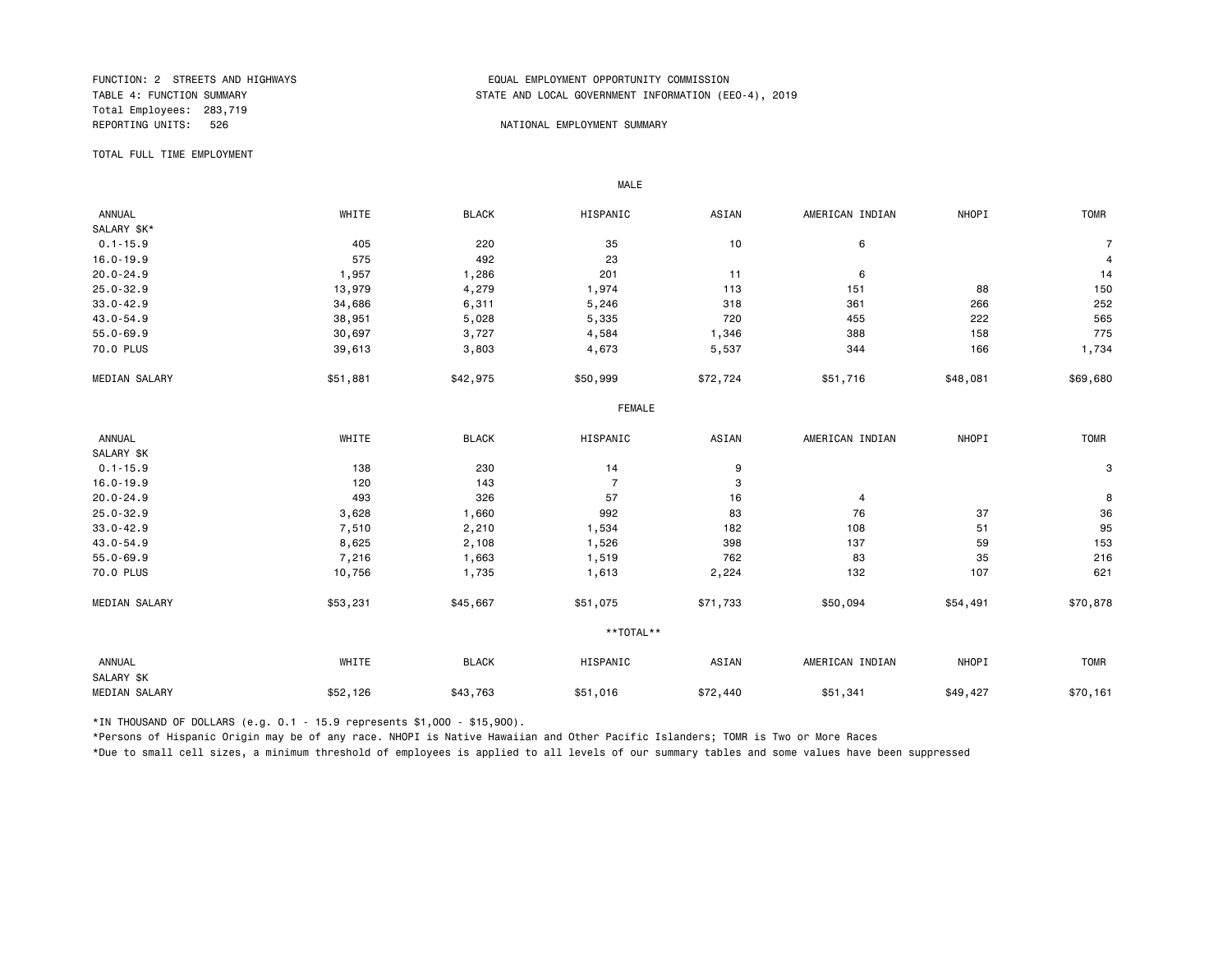Total Employees: 19,562<br>REPORTING UNITS: 526

## FUNCTION: 2 STREETS AND HIGHWAYS EQUAL EMPLOYMENT OPPORTUNITY COMMISSION STATE AND LOCAL GOVERNMENT INFORMATION (EEO-4), 2019

#### NATIONAL EMPLOYMENT SUMMARY

TOTAL PART TIME EMPLOYMENT

MALE

|             | <b>WHITE</b> | <b>BLACK</b> | <b>HISPANIC</b> | <b>ASIAN</b> | AMERICAN INDIAN | <b>NHOPI</b> | <b>TOMR</b> |
|-------------|--------------|--------------|-----------------|--------------|-----------------|--------------|-------------|
| OFF/ADMIN   | 673          | 36           | 5               | 11           |                 |              |             |
| <b>PROF</b> | .157         | 116          | 114             | 77           | 14              |              | 14          |
| <b>TECH</b> | .355         | 172          | 186             | 118          | 13              |              | 13          |
| PROT-SERV   | 117          | 68           | 26              |              |                 |              |             |
| PARA-PROF   | 464          | 52           | 58              | 32           |                 |              | 8           |
| ADM SUPRT   | 934          | 181          | 166             | 84           |                 | 10           | 32          |
| SKILLED     | $-325$       | 233          | 281             | 28           | 45              | 6            | 158         |
| SVC/MAINT   | 2,717        | ,035         | 391             | 183          | 34              | 44           | 87          |

| WHITE | <b>BLACK</b> | HISPANIC | <b>ASIAN</b>  | AMERICAN INDIAN | <b>NHOPI</b> | <b>TOMR</b> |  |  |
|-------|--------------|----------|---------------|-----------------|--------------|-------------|--|--|
| 306   | 30           | 8        |               |                 |              | 12          |  |  |
| 576   | 130          | 125      | 68            |                 |              | 25          |  |  |
| 412   | 107          | 78       | 60            |                 |              | 11          |  |  |
| 86    | 72           | 34       | o             | з               |              |             |  |  |
| 216   | 50           | 36       | 39            |                 |              | 17          |  |  |
| 1,203 | 375          | 224      | 84            | 21              | 9            | 29          |  |  |
| 172   | 20           | 278      |               | 9               |              | -21         |  |  |
| 891   | 447          | 146      | 138           | 16              | 13           | 26          |  |  |
|       |              |          | <b>FEMALE</b> |                 |              |             |  |  |

\*Persons of Hispanic Origin may be of any race. NHOPI is Native Hawaiian and Other Pacific Islanders; TOMR is Two or More Races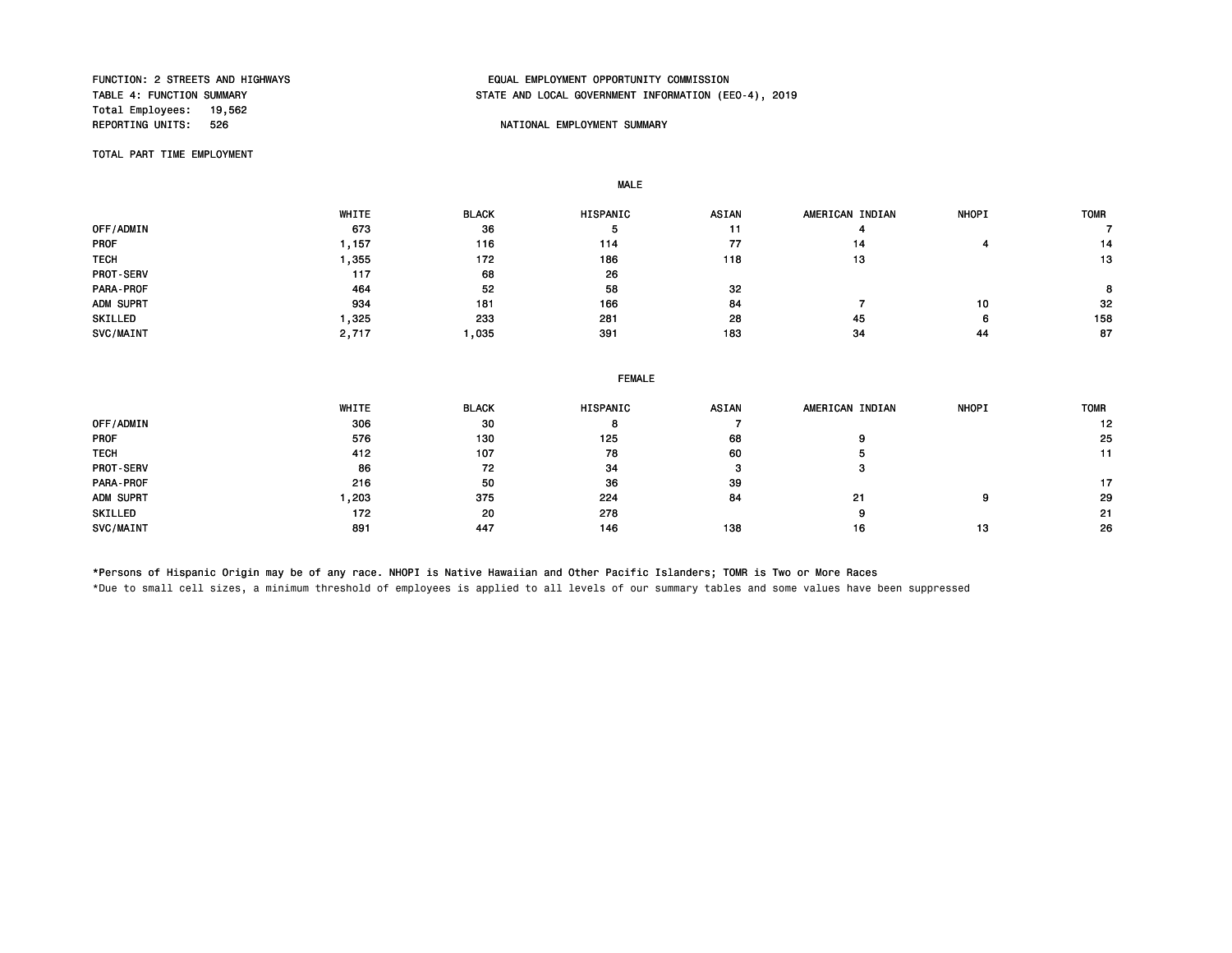Total Employees: 34,155<br>REPORTING UNITS: 526

### FUNCTION: 2 STREETS AND HIGHWAYS EQUAL EMPLOYMENT OPPORTUNITY COMMISSION STATE AND LOCAL GOVERNMENT INFORMATION (EEO-4), 2019

#### NATIONAL EMPLOYMENT SUMMARY

TOTAL NEW HIRES EMPLOYMENT

MALE

|                  | WHITE | <b>BLACK</b> | <b>HISPANIC</b> | <b>ASIAN</b> | AMERICAN INDIAN | <b>NHOPI</b> | <b>TOMR</b> |
|------------------|-------|--------------|-----------------|--------------|-----------------|--------------|-------------|
| OFF/ADMIN        | 493   | 62           | 68              | 74           | 9               |              | 44          |
| <b>PROF</b>      | 2,684 | 387          | 554             | 700          | 22              | 21           | 312         |
| <b>TECH</b>      | 2,145 | 453          | 227             | 150          | 22              |              | 60          |
| <b>PROT-SERV</b> | 171   | 72           | 161             |              |                 |              | 15          |
| PARA-PROF        | 266   | 42           | 93              | -21          |                 | 12           | 8           |
| ADM SUPRT        | 374   | 142          | 123             | 28           |                 |              | 32          |
| SKILLED          | 6,170 | 212. ا       | , 451           | 78           | 91              | 42           | 363         |
| SVC/MAINT        | 4,502 | ,287         | 835             | 98           | 54              | 76           | 107         |

|             | WHITE | <b>BLACK</b> | <b>HISPANIC</b> | <b>ASIAN</b> | AMERICAN INDIAN | <b>NHOPI</b> | <b>TOMR</b> |
|-------------|-------|--------------|-----------------|--------------|-----------------|--------------|-------------|
| OFF/ADMIN   | 412   | 105          | 104             | 109          |                 |              | 57          |
| <b>PROF</b> | ,329  | 285          | 318             | 329          | 12              |              | 168         |
| <b>TECH</b> | 385   | 90           | 56              | 51           | Ð               |              | 22          |
| PROT-SERV   | 71    | 41           | 76              |              |                 |              |             |
| PARA-PROF   | 237   | 75           | 91              | 18           | 10              | 10           | 13          |
| ADM SUPRT   | ,096  | 463          | 354             | 56           | 20              |              | 46          |
| SKILLED     | 225   | 81           | 30              | 6            |                 |              | 41          |
| SVC/MAINT   | 391   | 245          | 49              | 54           | 10              |              | -21         |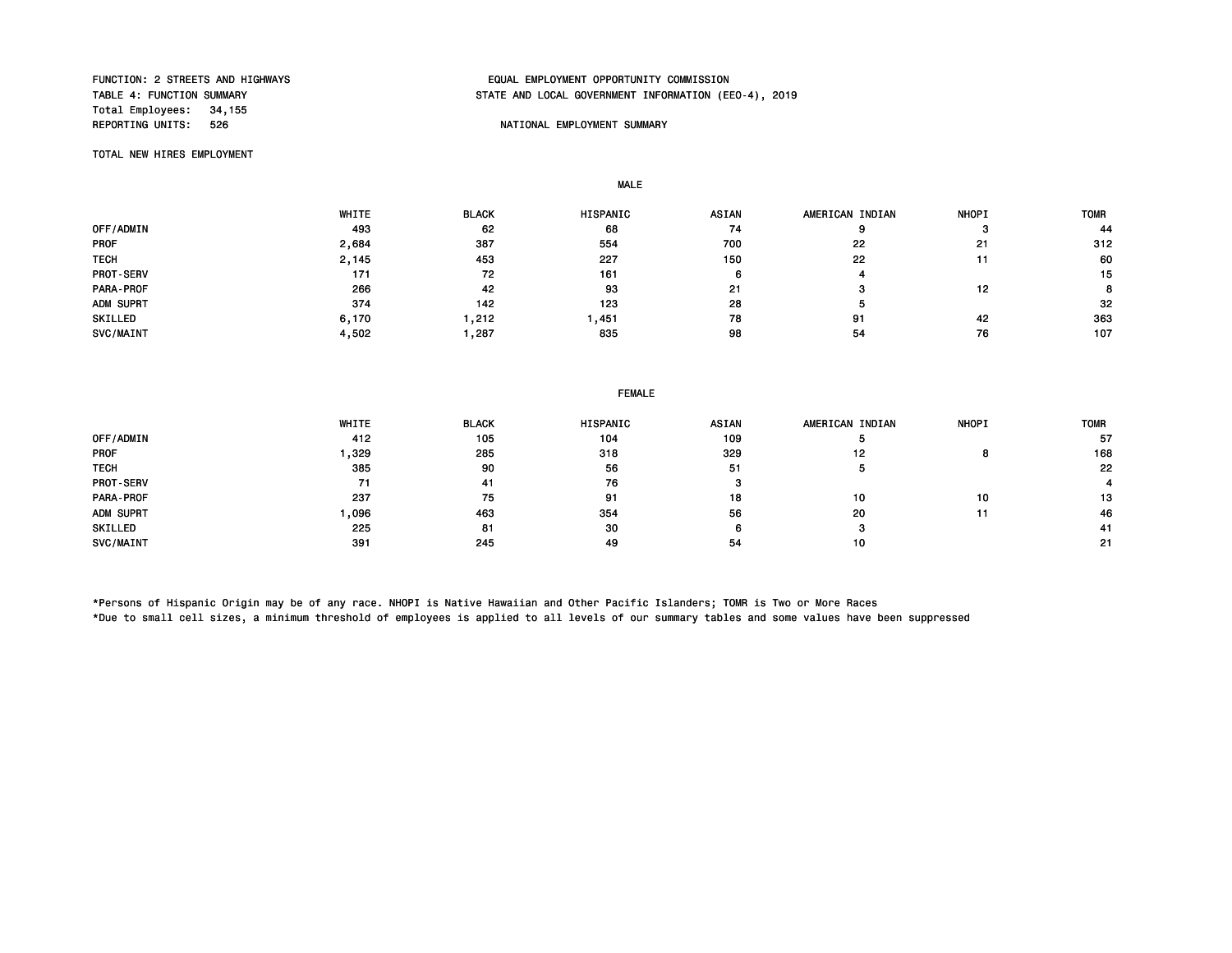Total Employees: 402,098

#### FUNCTION: 3 PUBLIC WELFARE THE SERVICE ON THE SERVICE ON TABLE AND LOCAL GOVERNMENT INFORMATION (EDUAL TABLE 4: FUNCTION SUMMARY STATE AND LOCAL GOVERNMENT INFORMATION (EEO-4), 2019

#### REPORTING UNITS: 450 Analysis and the method of the method of the method of the method of the method of the method of the method of the method of the method of the method of the method of the method of the method of the me

TOTAL FULL TIME EMPLOYMENT

 ANNUAL WHITE BLACK HISPANIC ASIAN AMERICAN INDIAN NHOPI TOMR SALARY \$K\*<br>0.1-15.9  $0.1 - 15.9$  146 144 16 13 16.0-19.9 100 149 107 11 4 20.0-24.9 556 380 92 17 6 5 6 25.0-32.9 3,222 1,601 1,176 200 45 79 102 33.0-42.9 7,832 3,720 3,061 819 122 137 469 43.0-54.9 10,066 4,649 4,247 1,459 119 101 337 55.0-69.9 10,180 3,778 3,466 1,368 105 86 341 70.0 PLUS 13,753 3,567 3,330 2,549 107 551 566 MEDIAN SALARY \$56,445 \$50,926 \$52,446 \$62,702 \$50,915 \$44,010 \$54,874 FEMALE **FRAME**  ANNUAL WHITE BLACK HISPANIC ASIAN AMERICAN INDIAN NHOPI TOMR SALARY \$K<br>0.1-15.9  $0.1-15.9$  369  $180$  44 6 16.0-19.9 575 434 22 6 4 20.0-24.9 3,069 2,296 561 60 24 22 28 25.0-32.9 16,537 10,424 4,732 509 264 291 330 33.0-42.9 35,845 18,994 11,642 1,781 654 554 1,094 43.0-54.9 38,319 19,493 15,574 3,348 548 300 1,024 55.0-69.9 33,402 16,495 11,951 3,024 427 313 991 70.0 PLUS 28,938 12,716 9,622 4,432 301 112 1,047 MEDIAN SALARY \$49,930 \$48,040 \$50,761 \$46,802 \$41,699 \$52,409 \$52,409 \*\*TOTAL\*\* ANNUAL WHITE BLACK HISPANIC ASIAN AMERICAN INDIAN NHOPI TOMR SALARY \$K MEDIAN SALARY \$51,228 \$48,596 \$51,122 \$67,371 \$42,080 \$53,020 \$53,020

\*IN THOUSAND OF DOLLARS (e.g. 0.1 - 15.9 represents \$1,000 - \$15,900).

MALE

\*Persons of Hispanic Origin may be of any race. NHOPI is Native Hawaiian and Other Pacific Islanders; TOMR is Two or More Races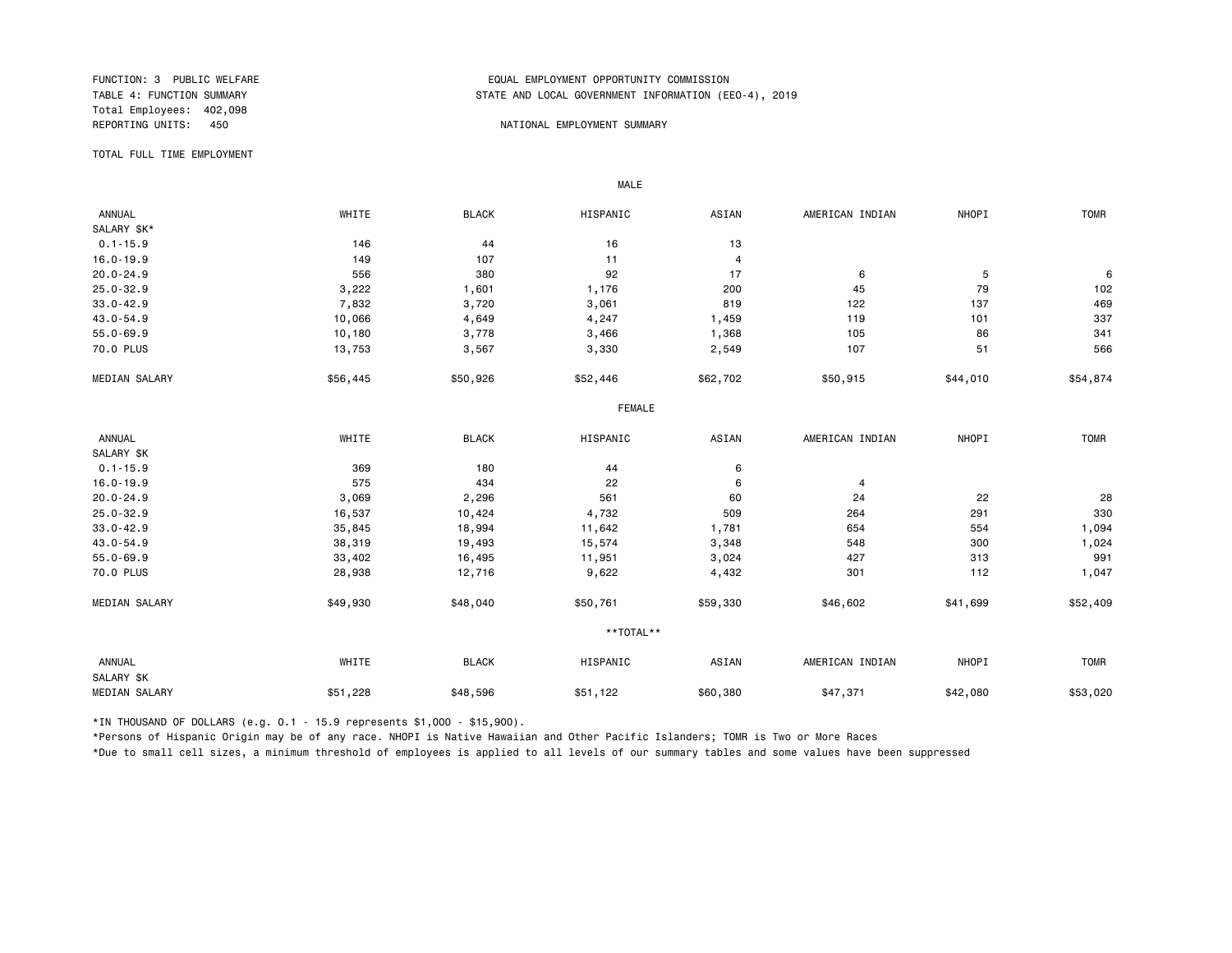Total Employees: 20,837<br>REPORTING UNITS: 450

#### FUNCTION: 3 PUBLIC WELFARE EQUAL EMPLOYMENT OPPORTUNITY COMMISSION STATE AND LOCAL GOVERNMENT INFORMATION (EEO-4), 2019

#### NATIONAL EMPLOYMENT SUMMARY

TOTAL PART TIME EMPLOYMENT

MALE

|                  | WHITE | <b>BLACK</b> | <b>HISPANIC</b> | <b>ASIAN</b> | AMERICAN INDIAN | <b>NHOPI</b> | <b>TOMR</b> |
|------------------|-------|--------------|-----------------|--------------|-----------------|--------------|-------------|
| OFF/ADMIN        | 187   | 23           | 27              |              |                 |              | 9           |
| <b>PROF</b>      | 987   | 226          | 147             | 50           | 6               | o            | 45          |
| <b>TECH</b>      | 123   | 40           | 27              |              |                 |              | 10          |
| <b>PROT-SERV</b> | 247   | 75           | 62              |              |                 |              |             |
| PARA-PROF        | 430   | 278          | 106             | 37           |                 |              | 12          |
| ADM SUPRT        | 442   | 358          | 284             | 57           | 9               |              | 44          |
| SKILLED          | 92    | 32           | 18              |              |                 |              |             |
| SVC/MAINT        | 548   | 284          | 168             | 33           |                 |              | 10          |

#### FEMALE

|                  | WHITE | <b>BLACK</b> | HISPANIC | <b>ASIAN</b> | AMERICAN INDIAN | <b>NHOPI</b> | <b>TOMR</b> |
|------------------|-------|--------------|----------|--------------|-----------------|--------------|-------------|
| OFF/ADMIN        | 370   | 43           | 51       | 29           |                 |              | 38          |
| <b>PROF</b>      | 3,096 | ,103         | 684      | 187          | 33              | 25           | 182         |
| <b>TECH</b>      | 463   | 252          | 140      | 45           |                 |              | 52          |
| <b>PROT-SERV</b> | 150   | 56           | 47       |              |                 |              |             |
| PARA-PROF        | ,720  | 840          | 414      | 85           | 13              | 13           | 49          |
| ADM SUPRT        | .516  | 801          | 676      | 127          | 31              | 11           | 85          |
| SKILLED          | 259   | 36           | 48       | 15           | 6               |              | 13          |
| SVC/MAINT        | 710   | 364          | 234      | 49           | 15              |              | 26          |

\*Persons of Hispanic Origin may be of any race. NHOPI is Native Hawaiian and Other Pacific Islanders; TOMR is Two or More Races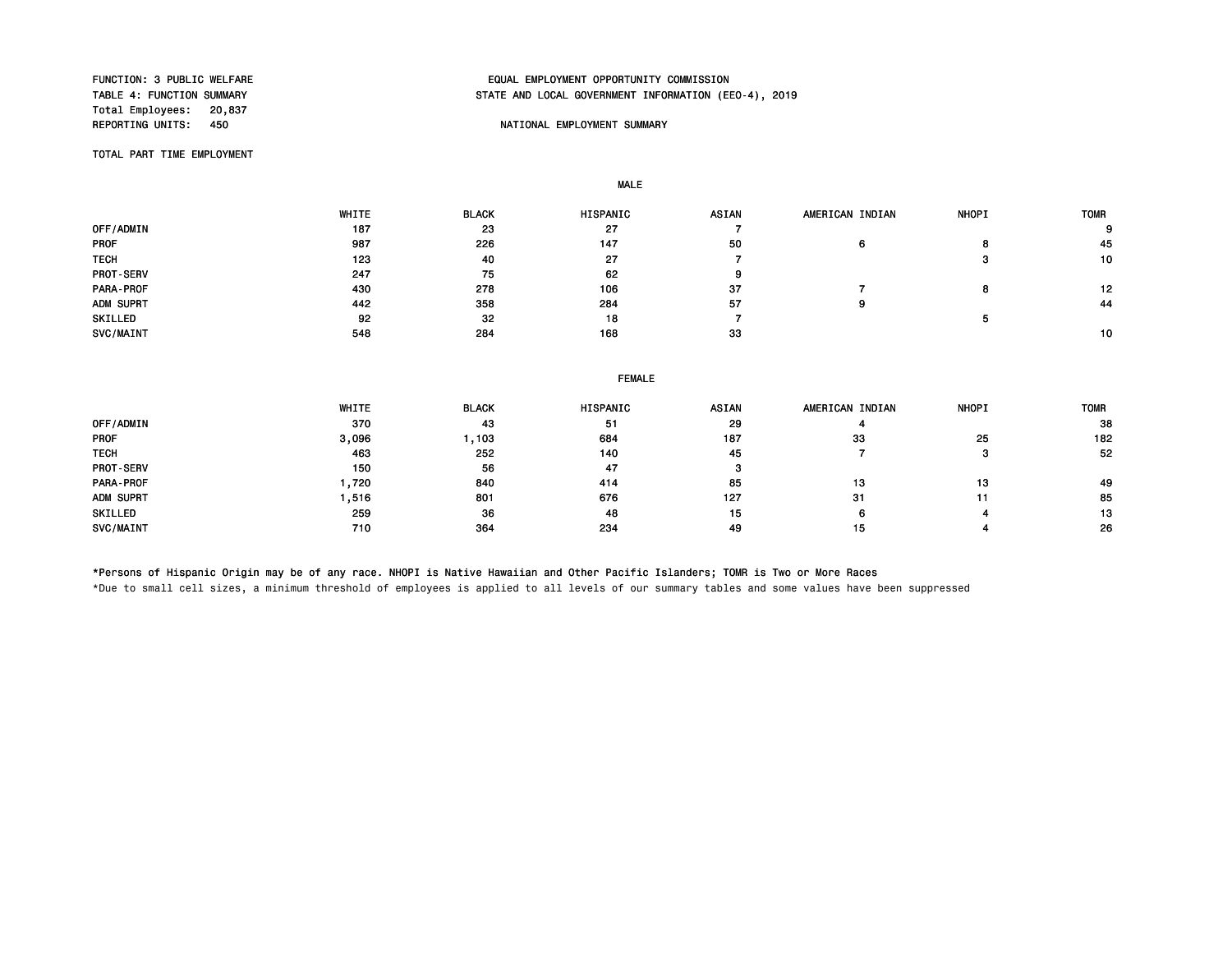Total Employees: 55,972<br>REPORTING UNITS: 450

#### FUNCTION: 3 PUBLIC WELFARE EQUAL EMPLOYMENT OPPORTUNITY COMMISSION STATE AND LOCAL GOVERNMENT INFORMATION (EEO-4), 2019

#### NATIONAL EMPLOYMENT SUMMARY

TOTAL NEW HIRES EMPLOYMENT

MALE

FEMALE

 WHITE BLACK HISPANIC ASIAN AMERICAN INDIAN NHOPI TOMR OFF/ADMIN 437 133 120 104 8 95 PROF 3,414 1,678 841 428 57 67 138 TECH 247 98 174 77 5 10 24 PROT-SERV 421 426 420 41 23 3 25 PARA-PROF 709 367 410 97 24 26 46 ADM SUPRT 495 182 327 133 8 13 50 SKILLED 141 25 33 5 4 9 SVC/MAINT 233 137 126 48 3 20

|                  | WHITE  | <b>BLACK</b> | HISPANIC | ASIAN | AMERICAN INDIAN | <b>NHOPI</b> | <b>TOMR</b> |
|------------------|--------|--------------|----------|-------|-----------------|--------------|-------------|
| OFF/ADMIN        | 971    | 313          | 286      | 190   | 19              |              | 228         |
| PROF             | 11,563 | 6,221        | 2,677    | 772   | 190             | 253          | 509         |
| <b>TECH</b>      | 604    | 286          | 535      | 155   | 27              | 12           | 81          |
| <b>PROT-SERV</b> | 627    | 912          | 585      | 29    | 28              |              | 18          |
| PARA-PROF        | 3,081  | 777, ا       | ,759     | 226   | 100             | 59           | 190         |
| ADM SUPRT        | 2,934  | , 303        | ,675     | 329   | 59              | 52           | 177         |
| SKILLED          | 21     | 8            |          |       |                 |              |             |
| SVC/MAINT        | 438    | 219          | 150      | 73    | 10              |              | 33          |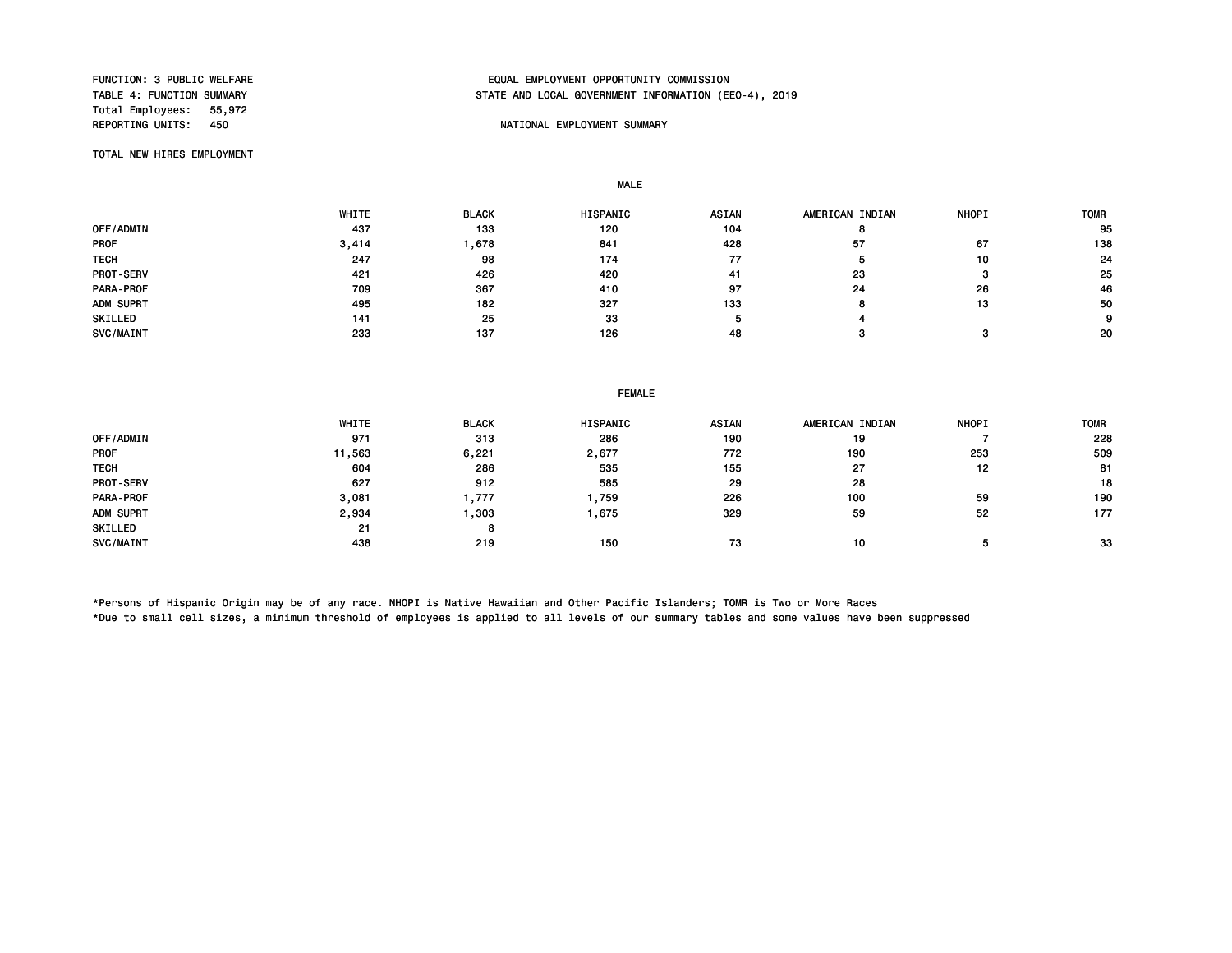Total Employees: 595,073

#### FUNCTION: 4 POLICE PROTECTION<br>TABLE 4: FUNCTION SUMMARY TABLE AND LOCAL GOVERNMENT INFORMATION (EDUAL TABLE 4: FUNCTION SUMMARY STATE AND LOCAL GOVERNMENT INFORMATION (EEO-4), 2019

#### REPORTING UNITS: 1,085 NATIONAL EMPLOYMENT SUMMARY

TOTAL FULL TIME EMPLOYMENT

 ANNUAL WHITE BLACK HISPANIC ASIAN AMERICAN INDIAN NHOPI TOMR SALARY \$K\*<br>0.1-15.9 0.1-15.9 1,048 133 55 18 4 6 6 16.0-19.9 225 55 24 11 4 32 20.0-24.9 609 167 121 14 11 25.0-32.9 3,671 1,328 1,014 179 34 28 107 33.0-42.9 21,451 5,640 4,475 1,521 185 68 296 43.0-54.9 43,790 9,688 9,693 2,073 421 143 597 55.0-69.9 60,208 10,130 12,060 2,083 436 224 730 70.0 PLUS 157,431 20,395 38,411 9,158 1,026 577 1,232 MEDIAN SALARY \$70,839 \$65,005 \$71,428 \$71,779 \$68,967 \$70,919 \$64,380 FEMALE **FRAME**  ANNUAL WHITE BLACK HISPANIC ASIAN AMERICAN INDIAN NHOPI TOMR SALARY \$K<br>0.1-15.9  $0.1$ -15.9 305 395 103 52 5 10 300  $\pm 0.1$ 16.0-19.9 182 96 24 4 20.0-24.9 673 425 146 27 8 8 25 25.0-32.9 6,225 3,193 1,975 224 83 33 145 33.0-42.9 17,077 8,165 5,215 836 206 90 341 43.0-54.9 22,608 10,627 7,496 436 81 401 55.0-69.9 19,192 6,061 5,817 1,103 207 94 350 70.0 PLUS 28,208 8,642 10,397 2,139 362 77 426 MEDIAN SALARY \$55,094 \$50,536 \$56,684 \$60,779 \$52,577 \$51,814 \$52,845 \*\*TOTAL\*\* ANNUAL WHITE BLACK HISPANIC ASIAN AMERICAN INDIAN NHOPI TOMR SALARY \$K MEDIAN SALARY \$68,892 \$57,598 \$70,066 \$62,418 \$67,051 \$60,340 \$60,340

\*IN THOUSAND OF DOLLARS (e.g. 0.1 - 15.9 represents \$1,000 - \$15,900).

MALE

\*Persons of Hispanic Origin may be of any race. NHOPI is Native Hawaiian and Other Pacific Islanders; TOMR is Two or More Races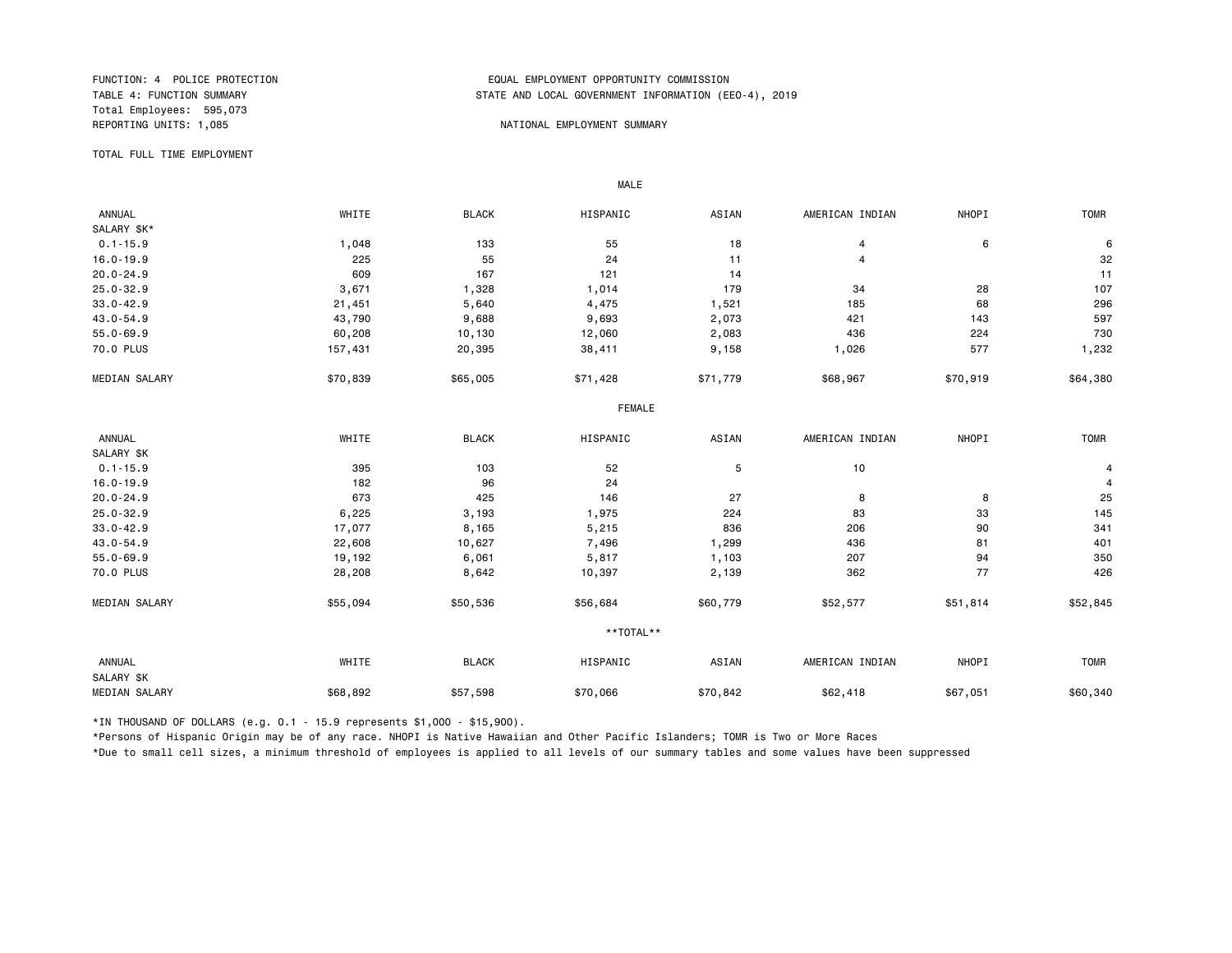Total Employees: 38,716 REPORTING UNITS: 1,085 NATIONAL EMPLOYMENT SUMMARY

#### FUNCTION: 4 POLICE PROTECTION<br>TABLE 4: FUNCTION SUMMARY TABLE AND LOCAL GOVERNMENT INFORMATION (EE STATE AND LOCAL GOVERNMENT INFORMATION (EEO-4), 2019

TOTAL PART TIME EMPLOYMENT

MALE

|             | WHITE | <b>BLACK</b> | <b>HISPANIC</b> | <b>ASIAN</b> | AMERICAN INDIAN | <b>NHOPI</b> | <b>TOMR</b> |
|-------------|-------|--------------|-----------------|--------------|-----------------|--------------|-------------|
| OFF/ADMIN   | 786   | 44           | 17              |              |                 |              | 9           |
| <b>PROF</b> | ,669  | 110          | 99              | 31           |                 |              | 25          |
| <b>TECH</b> | 829   | 60           | 54              | 11           | n               |              |             |
| PROT-SERV   | 9,074 | .452         | ,512            | 361          | 126             | 30           | 104         |
| PARA-PROF   | 986   | 123          | 138             | 32           |                 |              | 6           |
| ADM SUPRT   | .596  | 207          | 293             | 55           |                 |              | 33          |
| SKILLED     | 159   | 12           | 48              |              |                 |              |             |
| SVC/MAINT   | 943   | 342          | 320             | 87           |                 | 10           | 19          |

|                  | WHITE | <b>BLACK</b> | <b>HISPANIC</b> | <b>ASIAN</b> | AMERICAN INDIAN | <b>NHOPI</b> | <b>TOMR</b> |
|------------------|-------|--------------|-----------------|--------------|-----------------|--------------|-------------|
| OFF/ADMIN        | 205   | 27           | 23              | 6            |                 |              |             |
| <b>PROF</b>      | 761   | 157          | 110             | 32           | O               |              | 18          |
| <b>TECH</b>      | 545   | 69           | 92              | 9            |                 |              | 5           |
| <b>PROT-SERV</b> | 3,588 | 2,245        | ,231            | 165          | 105             | 13           | 49          |
| PARA-PROF        | 755   | 193          | 179             | 23           | 6               |              | 10          |
| ADM SUPRT        | 2,664 | 494          | 578             | 77           | 31              | 16           | 52          |
| SKILLED          | 59    |              |                 |              |                 |              |             |
| SVC/MAINT        | ,099  | 582          | 468             | 38           | 11              |              | 22          |

\*Persons of Hispanic Origin may be of any race. NHOPI is Native Hawaiian and Other Pacific Islanders; TOMR is Two or More Races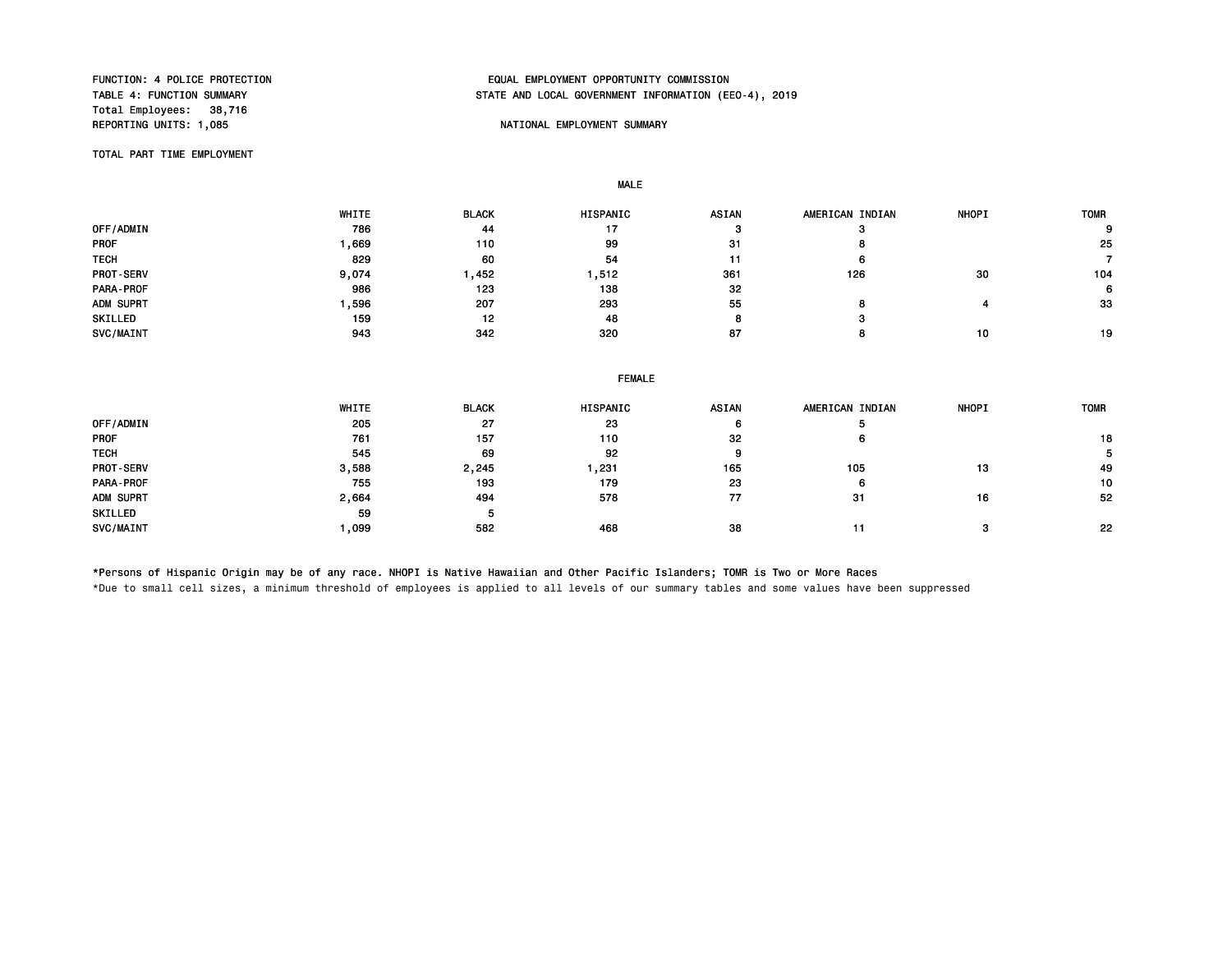Total Employees: 49,738

#### FUNCTION: 4 POLICE PROTECTION<br>TABLE 4: FUNCTION SUMMARY TABLE AND LOCAL GOVERNMENT INFORMATION (EDUAL TABLE 4: FUNCTION SUMMARY STATE AND LOCAL GOVERNMENT INFORMATION (EEO-4), 2019

#### REPORTING UNITS: 1,085 NATIONAL EMPLOYMENT SUMMARY

TOTAL NEW HIRES EMPLOYMENT

MALE

 WHITE BLACK HISPANIC ASIAN AMERICAN INDIAN NHOPI TOMR OFF/ADMIN 310 42 60 20 10 PROF 1,134 191 128 95 6 8 22 TECH 721 114 134 33 3 3 17 PROT-SERV 15,190 3,173 4,329 1,028 117 96 374 PARA-PROF 493 115 237 37 10 15 ADM SUPRT 1,119 255 364 84 12 14 76 SKILLED 262 50 64 26 5 6 SVC/MAINT 271 80 117 15 13

#### FEMALE

|                  | WHITE | <b>BLACK</b> | <b>HISPANIC</b> | <b>ASIAN</b> | AMERICAN INDIAN | <b>NHOPI</b> | <b>TOMR</b> |
|------------------|-------|--------------|-----------------|--------------|-----------------|--------------|-------------|
| OFF/ADMIN        | 228   | 46           | 76              | 16           | œ               |              | 15          |
| <b>PROF</b>      | , 156 | 262          | 221             | 135          | 57              | 9            | 36          |
| <b>TECH</b>      | .063  | 222          | 213             | -42          | 9               |              | 34          |
| <b>PROT-SERV</b> | 3.446 | .590         | 719. .          | 198          | 64              | 18           | 130         |
| PARA-PROF        | 526   | 195          | 192             | 29           | 9               |              | 36          |
| ADM SUPRT        | 3,358 | ,288         | ,314            | 173          | 53              | 33           | 119         |
| SKILLED          | 42    | 6            |                 |              |                 |              |             |
| SVC/MAINT        | 149   | 55           | 69              |              |                 |              |             |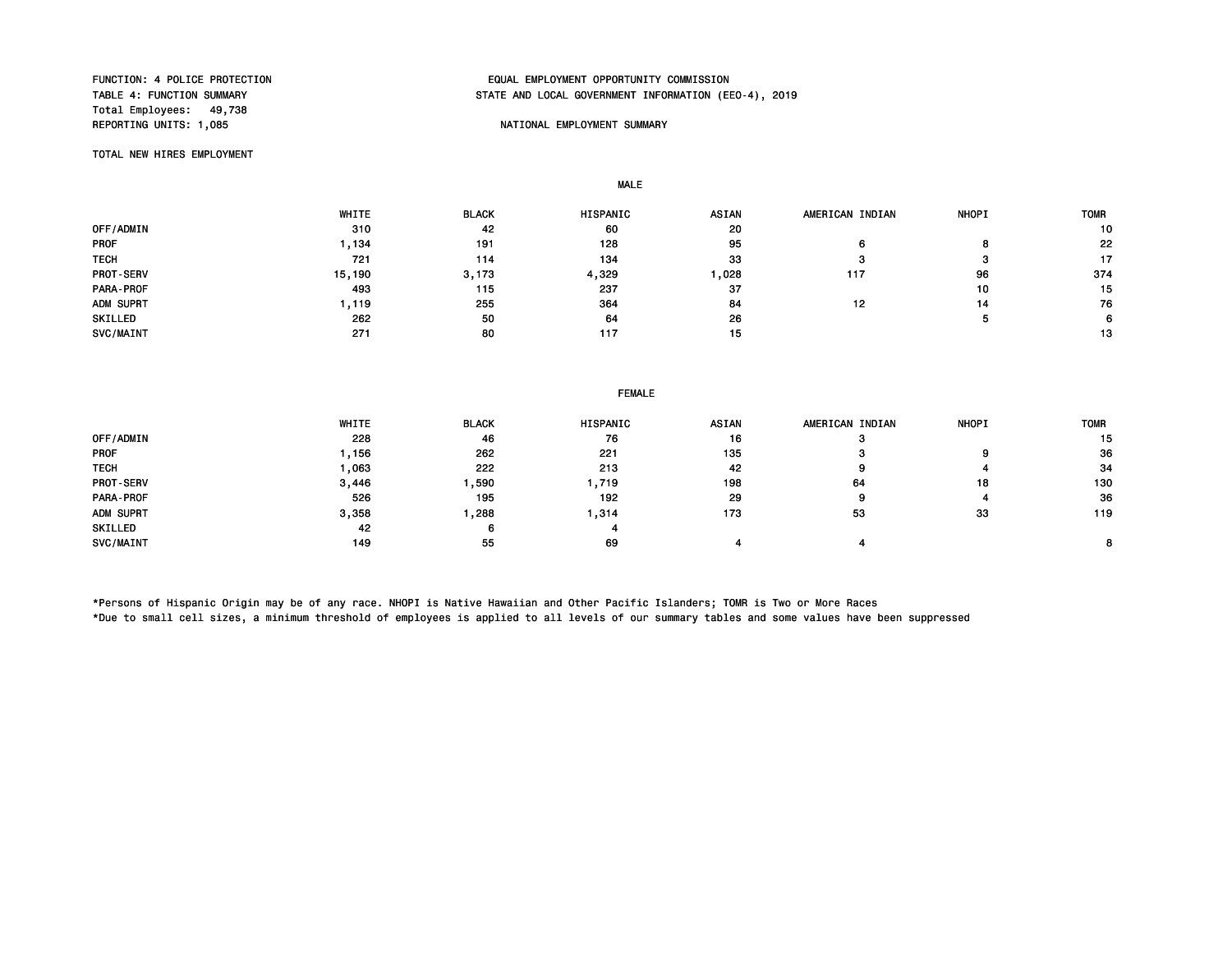Total Employees: 187,297

#### FUNCTION: 5 FIRE PROTECTION<br>TABLE 4: FUNCTION SUMMARY TABLE AND LOCAL GOVERNMENT INFORMATION (EDUAL TABLE 4: FUNCTION SUMMARY STATE AND LOCAL GOVERNMENT INFORMATION (EEO-4), 2019

#### REPORTING UNITS: 568 NATIONAL EMPLOYMENT SUMMARY

TOTAL FULL TIME EMPLOYMENT

 ANNUAL WHITE BLACK HISPANIC ASIAN AMERICAN INDIAN NHOPI TOMR SALARY \$K\*<br>0.1-15.9  $0.1-15.9$  219  $219$  30  $12$  7 16.0-19.9 215 47 7 7 20.0-24.9 366 45 50 5 12 25.0-32.9 1,895 533 496 30 21 5 23 33.0-42.9 8,315 1,875 1,812 160 55 12 150 43.0-54.9 17,022 2,915 3,675 384 162 41 200 55.0-69.9 27,760 4,316 5,387 602 244 49 297 70.0 PLUS 67,214 7,079 10,659 2,049 545 161 453 MEDIAN SALARY \$70,850 \$65,339 \$68,913 \$72,084 \$70,550 \$1,1584 \$64,191 FEMALE **FRAME**  ANNUAL WHITE BLACK HISPANIC ASIAN AMERICAN INDIAN NHOPI TOMR SALARY \$K<br>0.1-15.9 0.1-15.9 14 17 16.0-19.9 20 30  $20.0-24.9$  54 22 5 25.0-32.9 428 219 509 11 4 6 33.0-42.9 1,486 573 951 39 25 5 38 43.0-54.9 2,218 795 1,051 113 28 7 44 55.0-69.9 2,328 679 821 115 37 9 43 70.0 PLUS 4,336 906 1,140 359 49 12 50 MEDIAN SALARY \$62,825 \$54,222 \$51,722 \$71,045 \$60,878 \$60,000 \$55,698 \*\*TOTAL\*\* ANNUAL WHITE BLACK HISPANIC ASIAN AMERICAN INDIAN NHOPI TOMR SALARY \$K MEDIAN SALARY \$70,643 \$63,779 \$66,380 \$70,126 \$70,126 \$71,127 \$63,117

\*IN THOUSAND OF DOLLARS (e.g. 0.1 - 15.9 represents \$1,000 - \$15,900).

MALE

\*Persons of Hispanic Origin may be of any race. NHOPI is Native Hawaiian and Other Pacific Islanders; TOMR is Two or More Races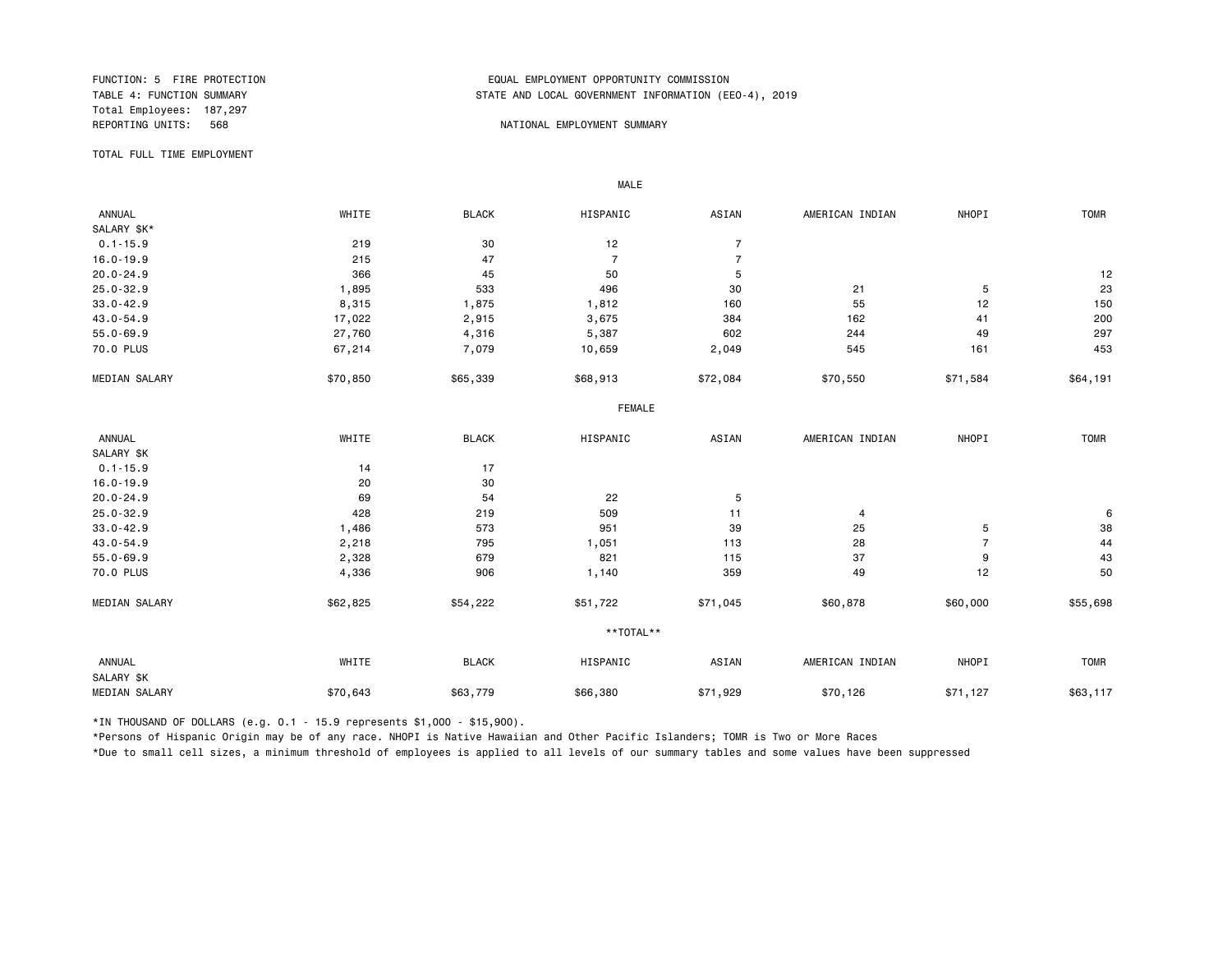Total Employees: 6,930<br>REPORTING UNITS: 568

#### FUNCTION: 5 FIRE PROTECTION EQUAL EMPLOYMENT OPPORTUNITY COMMISSION STATE AND LOCAL GOVERNMENT INFORMATION (EEO-4), 2019

#### NATIONAL EMPLOYMENT SUMMARY

TOTAL PART TIME EMPLOYMENT

MALE

 WHITE BLACK HISPANIC ASIAN AMERICAN INDIAN NHOPI TOMR 0FF/ADMIN 178 20 10 PROF 455 35 30 9 3 17 TECH 218 9 20 6 3 PROT-SERV 1,980 107 509 66 10 6 47 PARA-PROF 654 30 72 11 6 ADM SUPRT 412 18 57 11 3 SKILLED 23<br>SVC/MAINT 175 SVC/MAINT 175 60 40 6 5

|                  | <b>FEMALE</b> |              |          |       |                 |              |             |
|------------------|---------------|--------------|----------|-------|-----------------|--------------|-------------|
|                  | WHITE         | <b>BLACK</b> | HISPANIC | ASIAN | AMERICAN INDIAN | <b>NHOPI</b> | <b>TOMR</b> |
| OFF/ADMIN        | 28            | -3           |          |       | з               |              |             |
| PROF             | 91            | 12           | 18       |       |                 |              |             |
| <b>TECH</b>      | 76            | 6            |          |       |                 |              |             |
| <b>PROT-SERV</b> | 335           | 18           | 61       | 19    |                 |              |             |
| <b>PARA-PROF</b> | 159           | 20           | 16       | 5     |                 |              |             |
| ADM SUPRT        | 367           | -37          | 94       | 11    |                 |              | 8           |
| SKILLED          | 17            |              | 8        |       |                 |              |             |
| SVC/MAINT        | 77            | 49           | 16       | -5    |                 |              |             |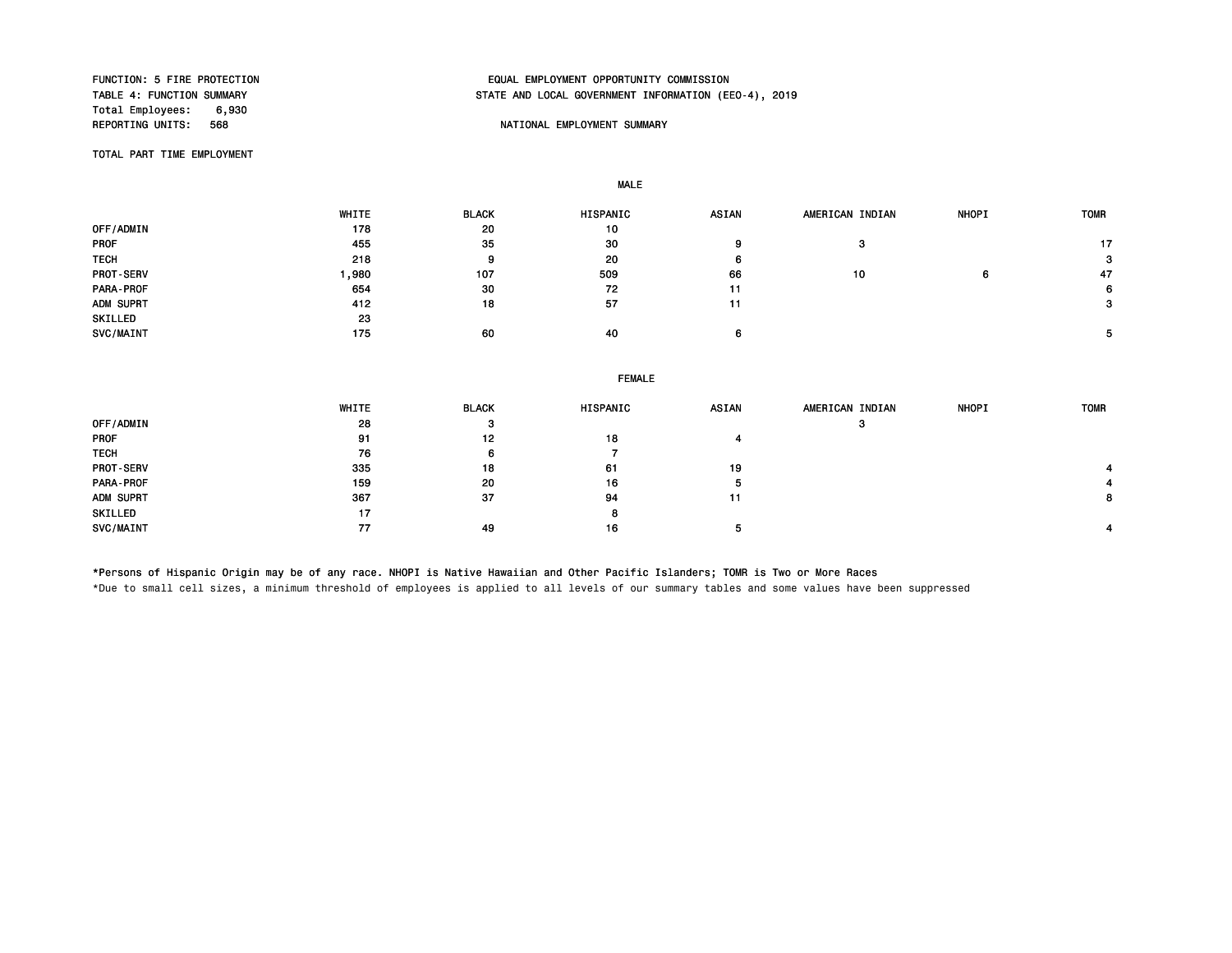Total Employees: 12,621<br>REPORTING UNITS: 568

#### FUNCTION: 5 FIRE PROTECTION EQUAL EMPLOYMENT OPPORTUNITY COMMISSION STATE AND LOCAL GOVERNMENT INFORMATION (EEO-4), 2019

#### NATIONAL EMPLOYMENT SUMMARY

TOTAL NEW HIRES EMPLOYMENT

MALE

 WHITE BLACK HISPANIC ASIAN AMERICAN INDIAN NHOPI TOMR OFF/ADMIN 82 12 12 4 PROF 269 32 59 39 12 TECH 447 69 130 27 3 PROT-SERV 5,517 977 1,238 166 44 32 136 PARA-PROF 153 22 38 8 7 ADM SUPRT 2008 2012 12:00 12:00 143 2012 12:00 12:00 12:00 12:00 12:00 12:00 12:00 12:00 12:00 12:00 12:00 12:0 SKILLED 201 37 61 19 13  $SVC/MAINT$  30  $39$   $28$   $52$   $52$   $3$ 

|                  | WHITE | <b>BLACK</b> | HISPANIC | <b>ASIAN</b> | AMERICAN INDIAN | <b>NHOPI</b> | <b>TOMR</b> |
|------------------|-------|--------------|----------|--------------|-----------------|--------------|-------------|
| OFF/ADMIN        | 28    |              | ∍        |              |                 |              |             |
| <b>PROF</b>      | 126   | 28           | 47       | 14           |                 |              |             |
| <b>TECH</b>      | 154   | 56           | 56       |              |                 |              |             |
| <b>PROT-SERV</b> | 505   | 172          | 222      | 21           |                 |              | 32          |
| PARA-PROF        | 81    | 46           | 15       | 10           |                 |              | 3           |
| ADM SUPRT        | 215   | 74           | 219      | 8            |                 |              | 8           |
| SKILLED          |       |              | 3        |              |                 |              |             |
| SVC/MAINT        |       |              | 13       |              |                 |              |             |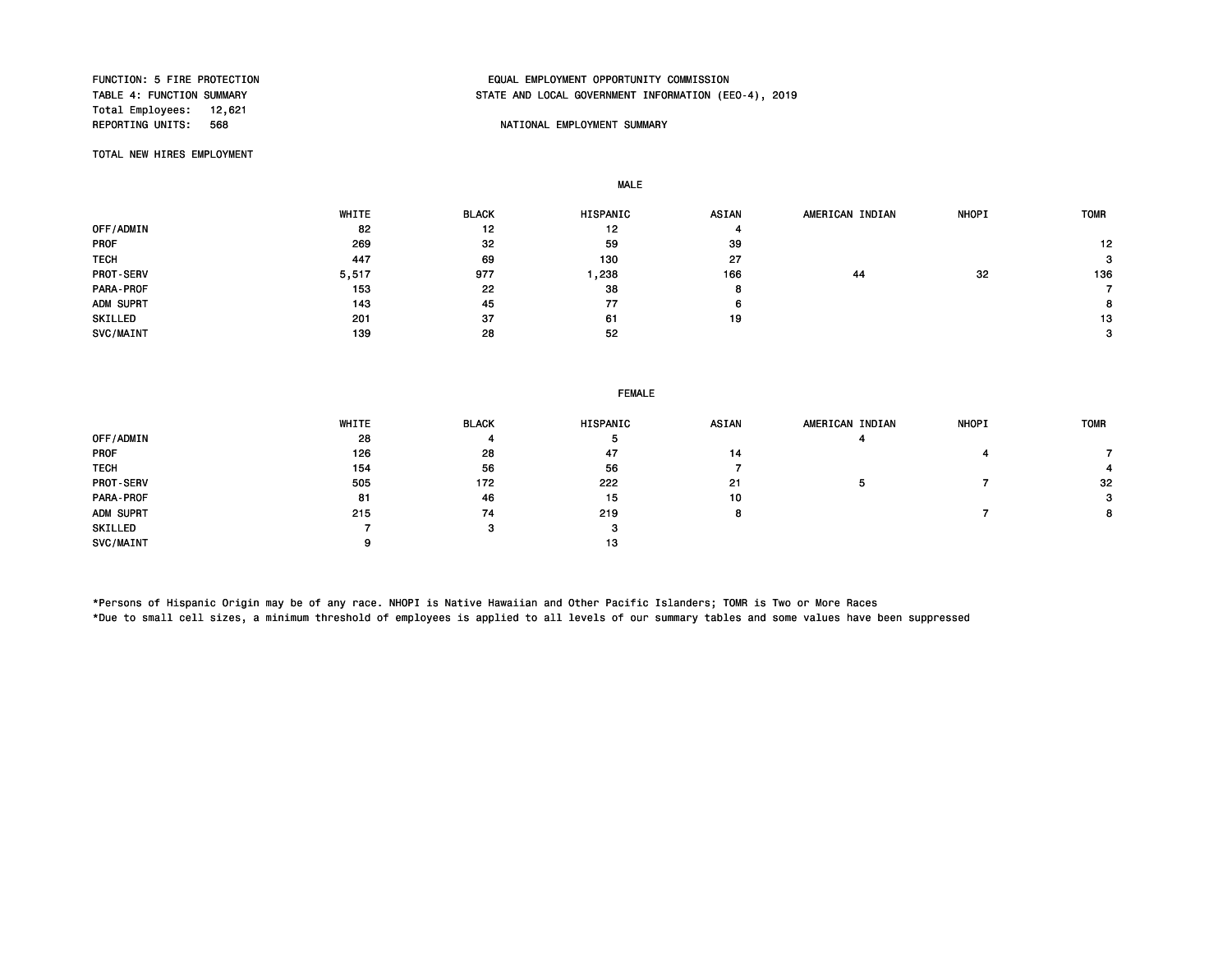Total Employees: 211,881

#### FUNCTION: 6 NATURAL RESOURCES EQUAL EMPLOYMENT OPPORTUNITY COMMISSION STATE AND LOCAL GOVERNMENT INFORMATION (EEO-4), 2019

#### REPORTING UNITS: 531 NATIONAL EMPLOYMENT SUMMARY

TOTAL FULL TIME EMPLOYMENT

 ANNUAL WHITE BLACK HISPANIC ASIAN AMERICAN INDIAN NHOPI TOMR SALARY \$K\*<br>0.1-15.9  $0.1-15.9$  1,211 250 256 256 25 42 16.0-19.9 471 146 25 3 41 5 6 20.0-24.9 1,621 795 324 15 24 9 29 25.0-32.9 7,994 2,424 2,301 133 97 47 112 33.0-42.9 15,323 3,342 3,880 333 158 66 215 43.0-54.9 19,997 2,649 3,586 516 147 89 542 55.0-69.9 22,006 1,828 3,226 751 152 74 644 70.0 PLUS 28,508 1,990 3,038 2,424 204 87 1,235 MEDIAN SALARY \$56,328 \$42,266 \$48,126 \$71,337 \$48,755 \$56,203 \$66,203 FEMALE **FRAME**  ANNUAL WHITE BLACK HISPANIC ASIAN AMERICAN INDIAN NHOPI TOMR SALARY \$K<br>0.1-15.9  $0.1-15.9$  607 607 168 114 44 14 14 15.9 16.0-19.9 368 99 17 5 13 3 20.0-24.9 1,220 561 173 20 23 27 12 25.0-32.9 5,087 1,187 1,334 104 72 33 76 33.0-42.9 9,550 1,912 2<sub>,</sub>128 295 105 40 197 43.0-54.9 11,711 1,788 1,976 513 111 36 269 55.0-69.9 10,374 1,461 1,669 685 90 41 286 70.0 PLUS 13,834 1,569 1,831 1,721 110 67 692 MEDIAN SALARY \$52,778 \$45,990 \$48,192 \$70,160 \$47,540 \$49,999 \$65,856 \*\*TOTAL\*\* ANNUAL WHITE BLACK HISPANIC ASIAN AMERICAN INDIAN NHOPI TOMR SALARY \$K MEDIAN SALARY \$54,916 \$43,542 \$48,150 \$70,848 \$48,232 \$50,871 \$66,096

\*IN THOUSAND OF DOLLARS (e.g. 0.1 - 15.9 represents \$1,000 - \$15,900).

MALE

\*Persons of Hispanic Origin may be of any race. NHOPI is Native Hawaiian and Other Pacific Islanders; TOMR is Two or More Races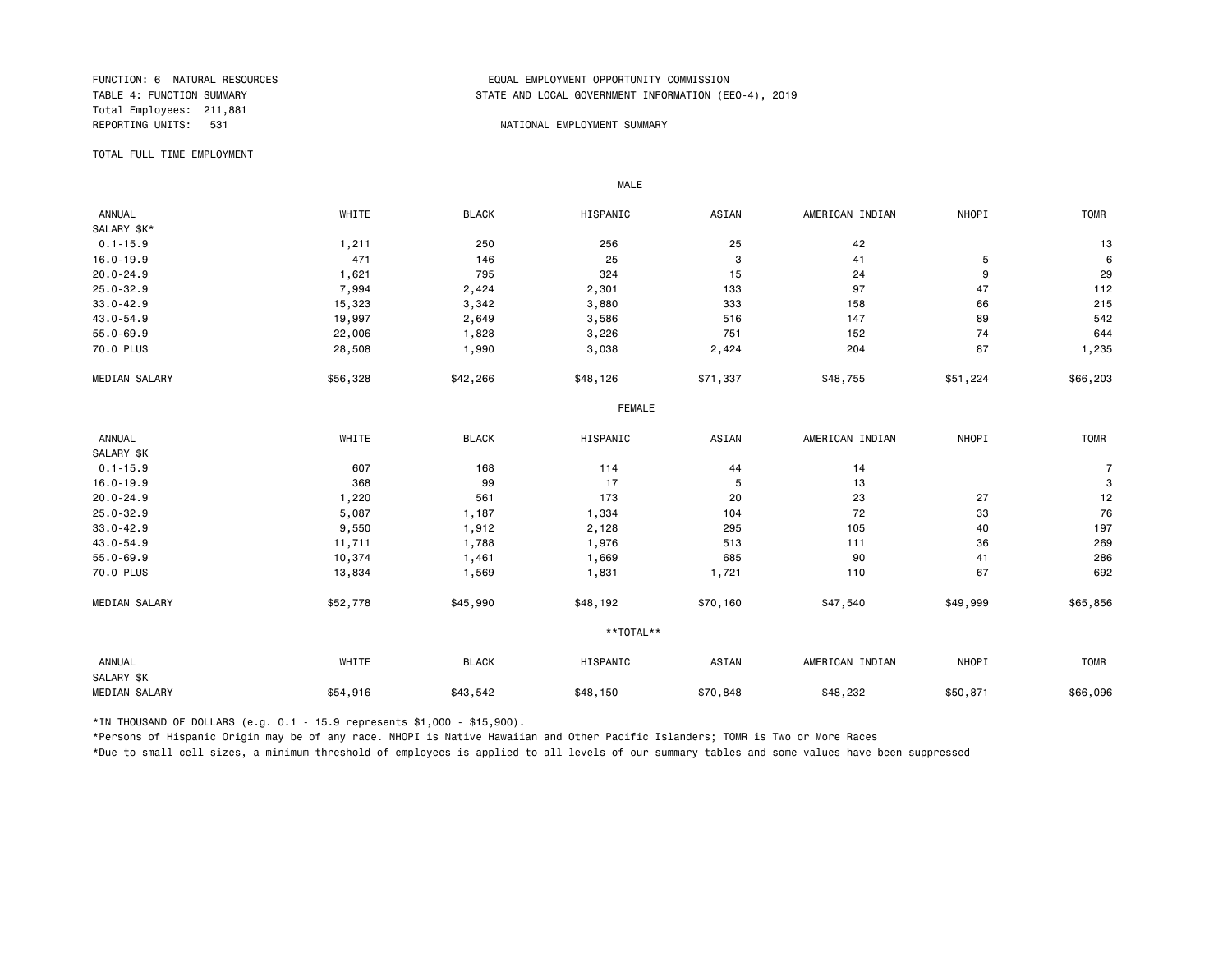Total Employees: 192,113<br>REPORTING UNITS: 531

#### FUNCTION: 6 NATURAL RESOURCES FUNCTION: EQUAL EMPLOYMENT OPPORTUNITY COMMISSION<br>TABLE 4: FUNCTION SUMMARY THE STATE AND LOCAL GOVERNMENT INFORMATION (ER STATE AND LOCAL GOVERNMENT INFORMATION (EEO-4), 2019

#### NATIONAL EMPLOYMENT SUMMARY

TOTAL PART TIME EMPLOYMENT

MALE

 WHITE BLACK HISPANIC ASIAN AMERICAN INDIAN NHOPI TOMR 0FF/ADMIN 877 122 209 75 11 3 53 PROF 4,351 858 1,102 208 23 11 121 TECH 3,547 417 371 145 52 9 165 PROT-SERV 6,528 893 1,984 353 235 27 513 PARA-PROF 11,058 4,444 3,596 783 101 83 643 ADM SUPRT 5,269 1,858 1,187 439 61 28 339 SKILLED 2,137 204 387 63 27 90 SVC/MAINT 27,386 7,140 5,033 1,013 246 82 999

|                  | <b>FEMALE</b> |              |                 |              |                 |              |             |  |
|------------------|---------------|--------------|-----------------|--------------|-----------------|--------------|-------------|--|
|                  | WHITE         | <b>BLACK</b> | <b>HISPANIC</b> | <b>ASIAN</b> | AMERICAN INDIAN | <b>NHOPI</b> | <b>TOMR</b> |  |
| OFF/ADMIN        | 591           | 107          | 174             | 44           | 6               |              | 44          |  |
| <b>PROF</b>      | 5,660         | 149. ا       | ,474            | 325          | 39              | 21           | 235         |  |
| <b>TECH</b>      | 2,602         | 548          | 382             | 162          | 20              |              | 149         |  |
| <b>PROT-SERV</b> | 2,506         | 438          | 814             | 115          | 60              | 10           | 161         |  |
| PARA-PROF        | 14,140        | 5,524        | 4,739           | , 197        | 123             | 111          | 835         |  |
| ADM SUPRT        | 8,242         | 2,398        | 2,053           | 634          | 80              | 58           | 440         |  |
| SKILLED          | .397          | 107          | 318             | 73           | 22              |              | 49          |  |
| SVC/MAINT        | 20,730        | 6,456        | 4,309           | 993          | 243             | 72           | 963         |  |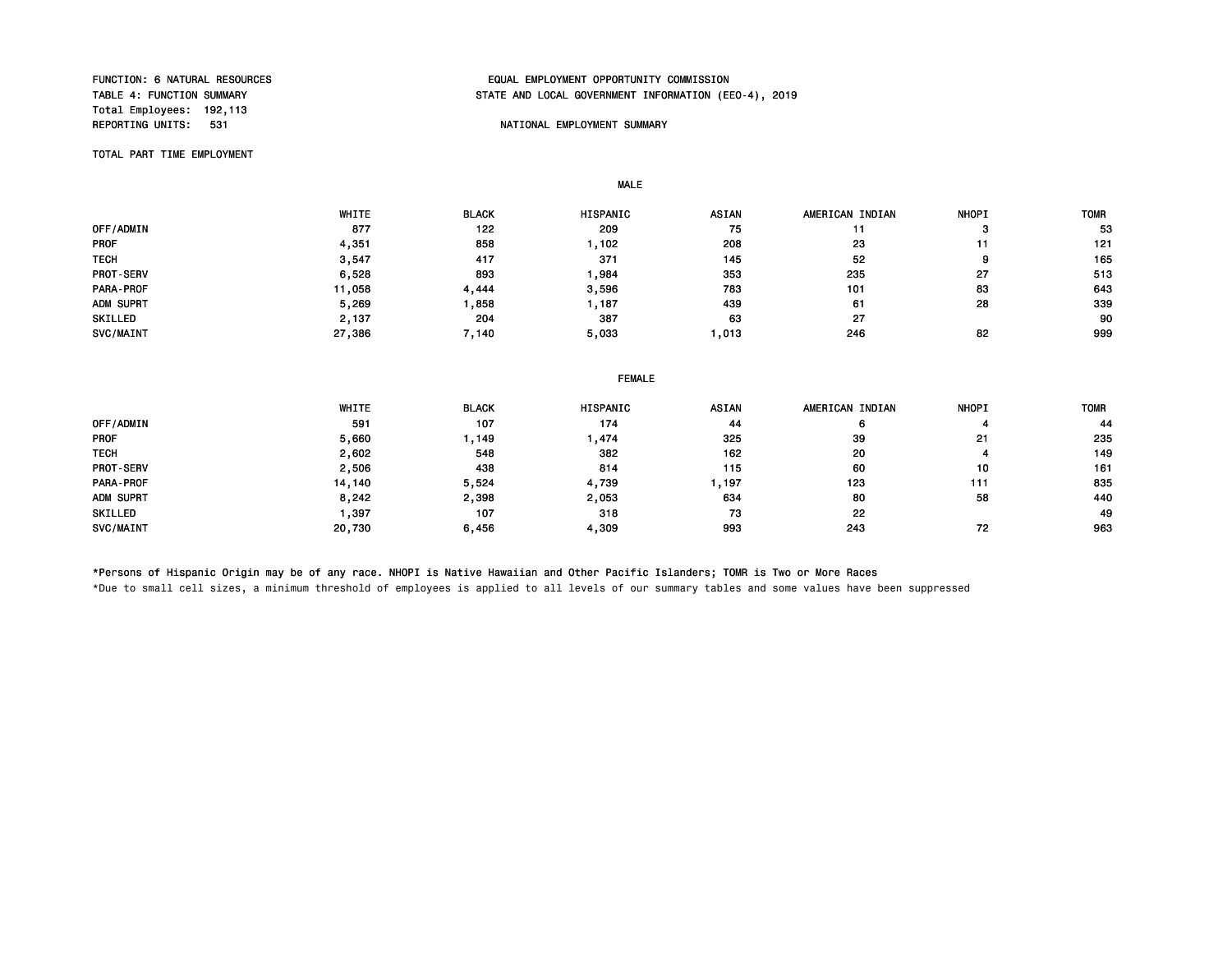Total Employees: 37,052

#### FUNCTION: 6 NATURAL RESOURCES FUNCTION: EQUAL EMPLOYMENT OPPORTUNITY COMMISSION<br>TABLE 4: FUNCTION SUMMARY TABLE AND LOCAL GOVERNMENT INFORMATION (EE STATE AND LOCAL GOVERNMENT INFORMATION (EEO-4), 2019

#### NATIONAL EMPLOYMENT SUMMARY

TOTAL NEW HIRES EMPLOYMENT

MALE

|             | WHITE | <b>BLACK</b> | HISPANIC | <b>ASIAN</b> | AMERICAN INDIAN | <b>NHOPI</b> | <b>TOMR</b> |
|-------------|-------|--------------|----------|--------------|-----------------|--------------|-------------|
| OFF/ADMIN   | 583   | 56           | 106      | 76           |                 | ິ            | 42          |
| <b>PROF</b> | 3,032 | 330          | 409      | 418          | 24              | 14           | 216         |
| <b>TECH</b> | 819   | 65           | 166      | 38           | 9               |              | 55          |
| PROT-SERV   | ,875  | 197          | 546      | 79           | 19              | 9            | 124         |
| PARA-PROF   | 424   | 179          | 108      | 31           |                 |              | 23          |
| ADM SUPRT   | 505   | 105          | 124      | 26           |                 |              | 22          |
| SKILLED     | ,312  | 181          | 212      | 33           | 12              | ο            | 40          |
| SVC/MAINT   | 3,876 | 2,743        | , 275    | 120          | 111             | 20           | 169         |

|  | <b>FEMALE</b> |
|--|---------------|
|  |               |

|                  | WHITE | <b>BLACK</b> | <b>HISPANIC</b> | <b>ASIAN</b> | AMERICAN INDIAN | <b>NHOPI</b> | <b>TOMR</b> |
|------------------|-------|--------------|-----------------|--------------|-----------------|--------------|-------------|
| OFF/ADMIN        | 678   | 81           | 198             | 125          | 10              | 6            | 98          |
| <b>PROF</b>      | 2,800 | 308          | 467             | 437          | 25              | 18           | 211         |
| <b>TECH</b>      | 407   | 35           | 66              | 33           |                 |              | 25          |
| <b>PROT-SERV</b> | 371   | 123          | 190             | 26           |                 |              | 18          |
| <b>PARA-PROF</b> | 493   | 245          | 166             | 49           |                 |              | 30          |
| ADM SUPRT        | .468  | 310          | 421             | 72           | 18              |              | 102         |
| SKILLED          | 249   | 34           | 24              | 10           |                 |              | 11          |
| SVC/MAINT        | ,629  | 2,835        | 836             | 65           | 59              |              | 143         |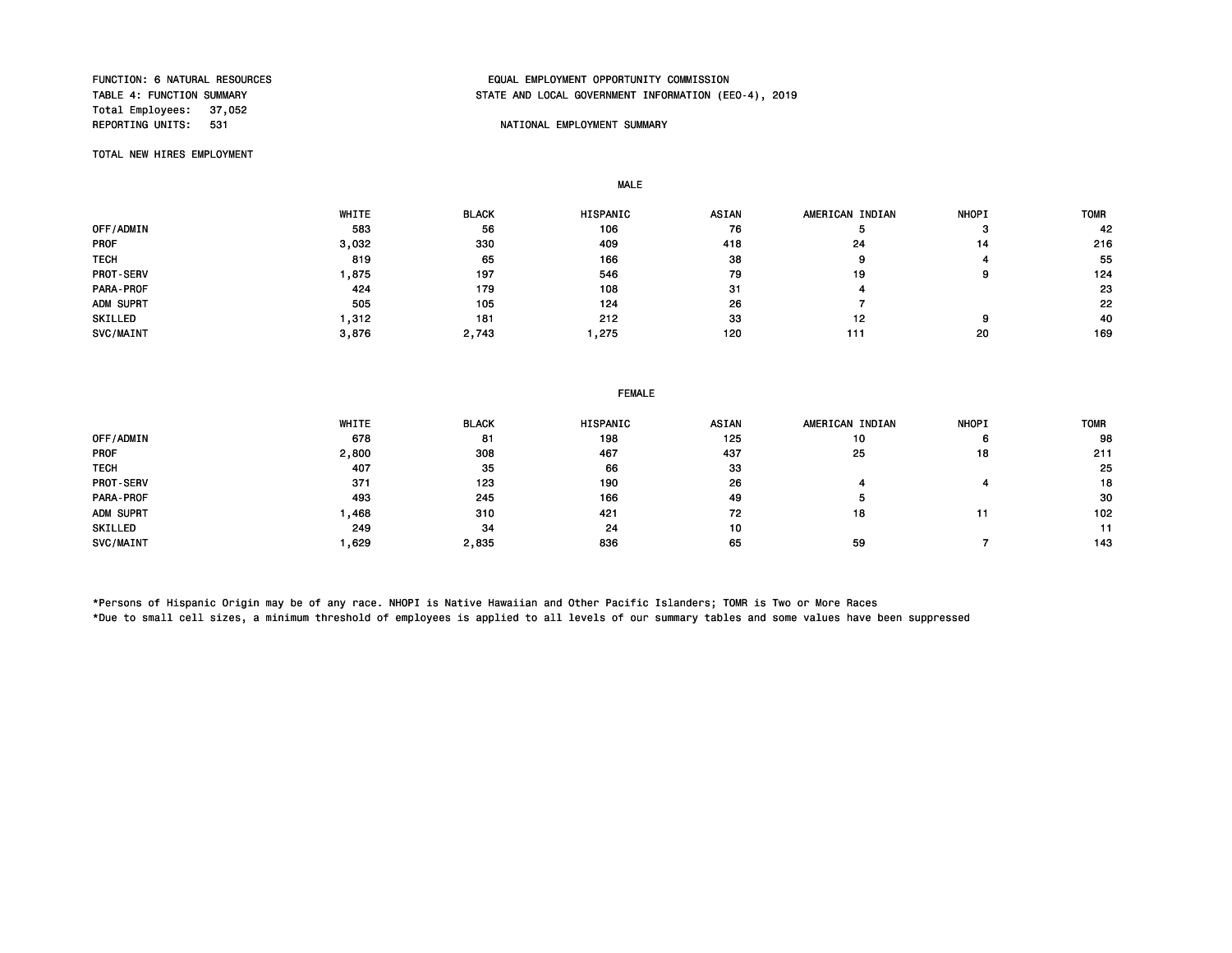Total Employees: 490,561 REPORTING UNITS: 413 NATIONAL EMPLOYMENT SUMMARY

#### FUNCTION: 7 HOSPITALS AND SANATORIUMS EQUAL EMPLOYMENT OPPORTUNITY COMMISSION STATE AND LOCAL GOVERNMENT INFORMATION (EEO-4), 2019

TOTAL FULL TIME EMPLOYMENT

 ANNUAL WHITE BLACK HISPANIC ASIAN AMERICAN INDIAN NHOPI TOMR SALARY \$K\*<br>0.1-15.9 0.1-15.9 952 503 183 136 10 55 16.0-19.9 496 642 214 64 13 6 40 20.0-24.9 2,306 2,278 632 213 18 24 105 25.0-32.9 7,192 6,146 2,203 753 76 69 377 33.0-42.9 10,440 7,343 3,290 1,473 95 85 295 43.0-54.9 12,623 5,849 3,434 1,619 94 74 237 55.0-69.9 11,392 3,132 2,575 2,193 88 63 240 70.0 PLUS 22,380 4,161 3,886 6,247 178 170 514 MEDIAN SALARY \$54,886 \$40,432 \$48,893 \$69,301 \$52,446 \$52,729 \$46,012 FEMALE **FRAME**  ANNUAL WHITE BLACK HISPANIC ASIAN AMERICAN INDIAN NHOPI TOMR SALARY \$K<br>0.1-15.9  $0.1$ -15.9 200 2,858 1,860 272 229 40 2011.5.9 139 16.0-19.9 2,123 2,395 833 132 32 4 80 20.0-24.9 9,014 7,514 2,370 401 84 36 175 25.0-32.9 25,377 18,175 7,156 1,385 232 143 528 33.0-42.9 31,958 18,930 9,302 2,843 248 165 640 43.0-54.9 37,027 16,105 9,013 2,922 260 162 501 55.0-69.9 34,627 9,259 5,866 3,940 214 151 475 70.0 PLUS 51,609 14,344 8,826 15,797 319 393 697 MEDIAN SALARY \$51,415 \$40,578 \$45,178 \$71,249 \$46,623 \$56,589 \$44,329 \*\*TOTAL\*\* ANNUAL WHITE BLACK HISPANIC ASIAN AMERICAN INDIAN NHOPI TOMR SALARY \$K MEDIAN SALARY \$52,297 \$40,537 \$46,203 \$48,169 \$55,140 \$44,870

\*IN THOUSAND OF DOLLARS (e.g. 0.1 - 15.9 represents \$1,000 - \$15,900).

MALE

\*Persons of Hispanic Origin may be of any race. NHOPI is Native Hawaiian and Other Pacific Islanders; TOMR is Two or More Races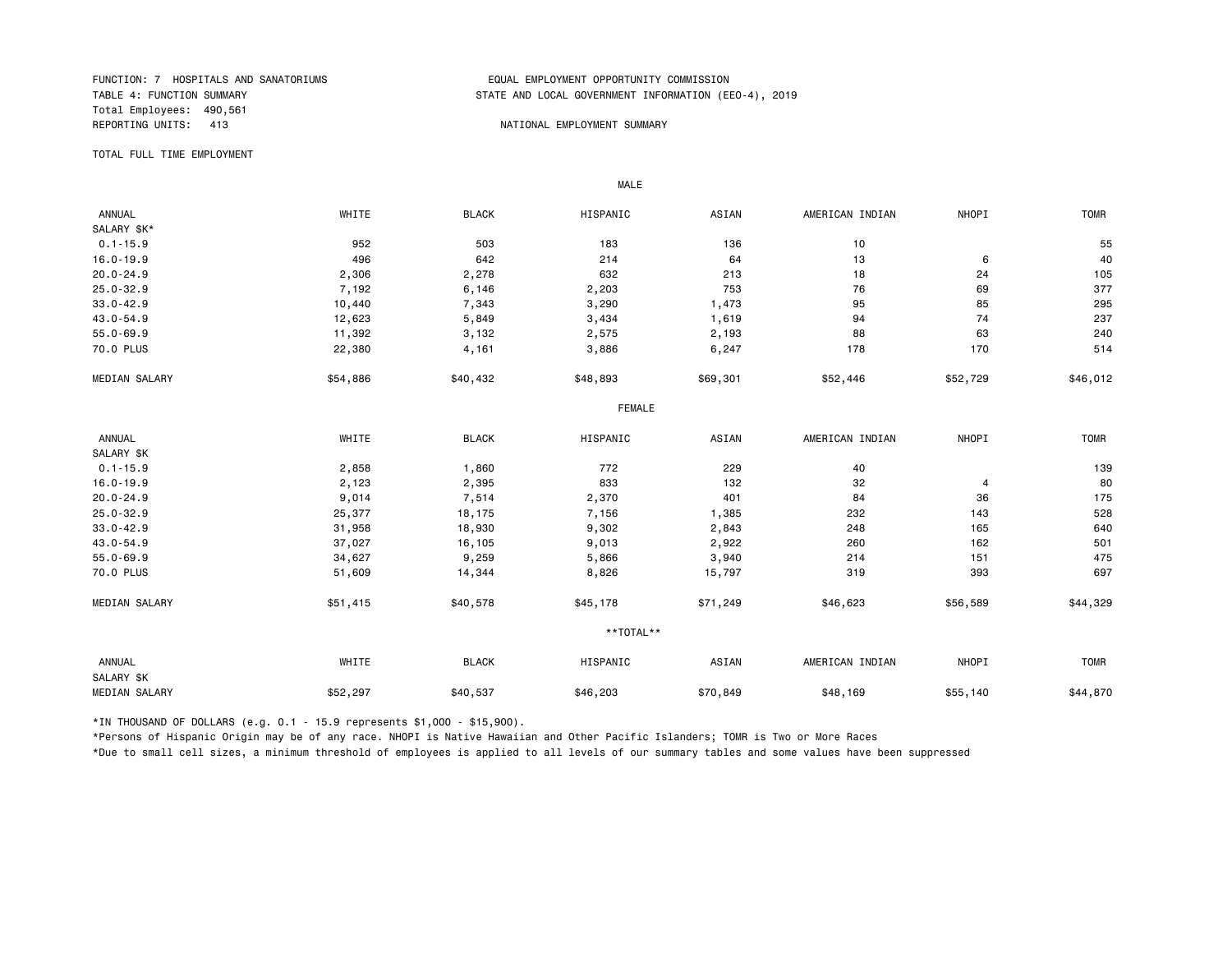Total Employees: 107,101

## FUNCTION: 7 HOSPITALS AND SANATORIUMS EQUAL EMPLOYMENT OPPORTUNITY COMMISSION STATE AND LOCAL GOVERNMENT INFORMATION (EEO-4), 2019

#### NATIONAL EMPLOYMENT SUMMARY

TOTAL PART TIME EMPLOYMENT

MALE

|                  | WHITE | <b>BLACK</b> | <b>HISPANIC</b> | <b>ASIAN</b> | AMERICAN INDIAN | <b>NHOPI</b> | <b>TOMR</b> |
|------------------|-------|--------------|-----------------|--------------|-----------------|--------------|-------------|
| OFF/ADMIN        | 313   | 55           | 22              | 36           |                 |              |             |
| <b>PROF</b>      | 4,903 | 702          | 702             | ,594         | 43              | 60           | 84          |
| <b>TECH</b>      | 2,523 | 587          | 534             | 366          | 27              | -34          | 131         |
| <b>PROT-SERV</b> | 685   | 325          | 53              | 11           |                 |              | 19          |
| <b>PARA-PROF</b> | .618  | 882          | 292             | 247          | 12              |              | 62          |
| ADM SUPRT        | 608   | 183          | 204             | 103          | 13              |              | 68          |
| SKILLED          | 304   | 84           | 59              | 22           |                 |              | 9.          |
| SVC/MAINT        | 2,370 | ,372         | 467             | 255          |                 |              | 65          |

## FEMALE WHITE BLACK HISPANIC ASIAN AMERICAN INDIAN NHOPI TOMR OFF/ADMIN 656 111 50 43 5 12 PROF 28,138 3,587 2,874 4,407 124 174 373 TECH 8,938 2,330 1,290 837 58 60 233 PROT-SERV 869 261 70 14 12 3 17 PARA-PROF 7,109 3,230 1,254 649 66 40 166 ADM SUPRT 4,943 1,249 1,110 278 38 31 111 SKILLED 452 132 108 70 14 7 18 SVC/MAINT 3,762 1,946 981 377 39 36 129

\*Persons of Hispanic Origin may be of any race. NHOPI is Native Hawaiian and Other Pacific Islanders; TOMR is Two or More Races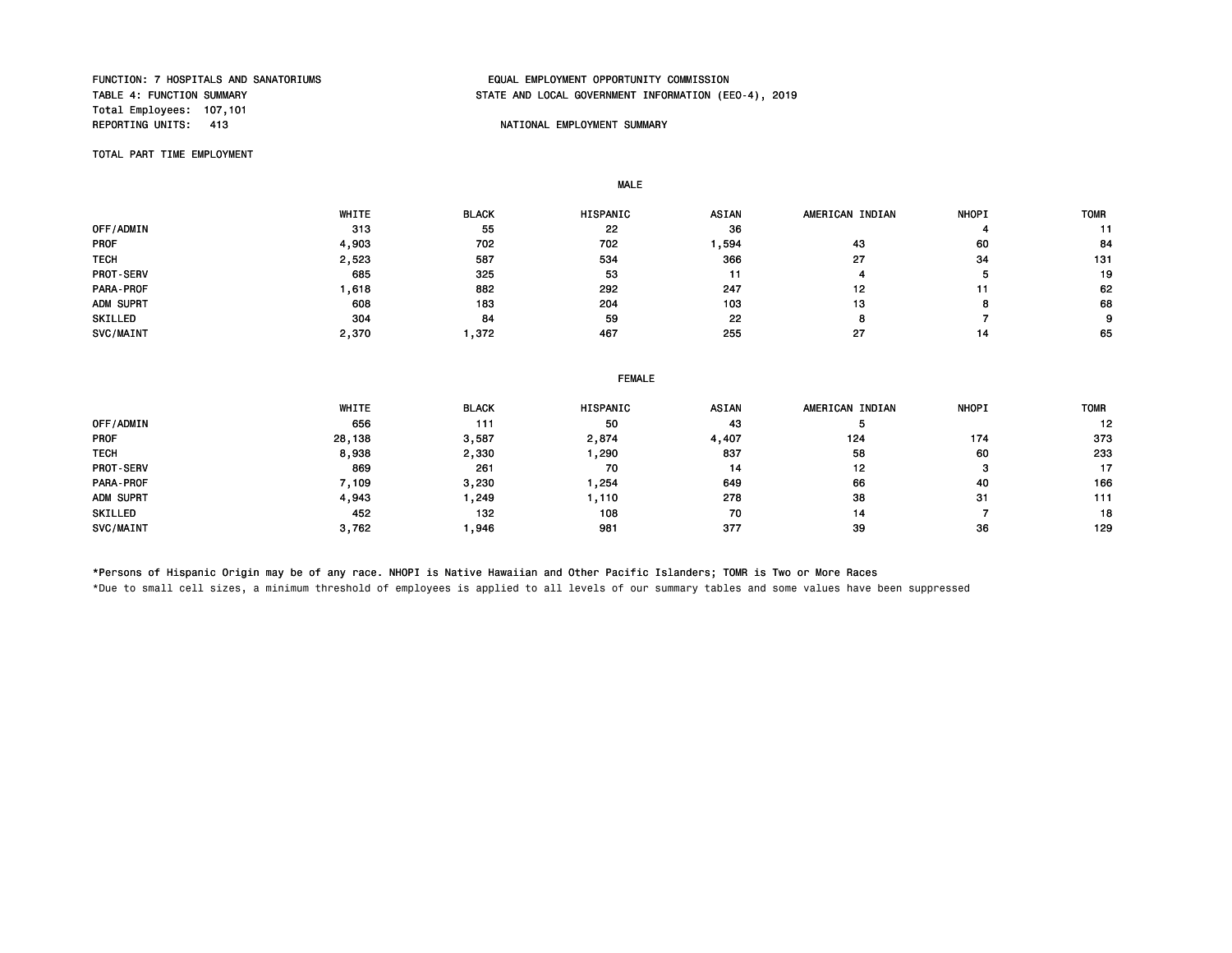Total Employees: 77,658<br>REPORTING UNITS: 413

## FUNCTION: 7 HOSPITALS AND SANATORIUMS EQUAL EMPLOYMENT OPPORTUNITY COMMISSION STATE AND LOCAL GOVERNMENT INFORMATION (EEO-4), 2019

#### NATIONAL EMPLOYMENT SUMMARY

TOTAL NEW HIRES EMPLOYMENT

MALE

|             | WHITE | <b>BLACK</b> | <b>HISPANIC</b> | ASIAN | AMERICAN INDIAN | <b>NHOPI</b> | <b>TOMR</b> |
|-------------|-------|--------------|-----------------|-------|-----------------|--------------|-------------|
| OFF/ADMIN   | 477   | 81           | 90              | 45    |                 |              | 24          |
| <b>PROF</b> | 3,285 | 685          | 634             | 936   | 51              | 80           | 239         |
| <b>TECH</b> | ,463  | 617          | 403             | 250   | 19              | 32           | 142         |
| PROT-SERV   | 368   | 311          | 169             | 20    |                 |              | 13          |
| PARA-PROF   | , 270 | ,700         | 524             | 192   | 19              | 36           | 79          |
| ADM SUPRT   | 364   | 172          | 236             | 62    |                 |              | 61          |
| SKILLED     | 488   | 75           | 113             | 14    |                 |              | 12          |
| SVC/MAINT   | ,350  | , 174        | 561             | 150   | 25              | 31           | 80          |

|                  |        | <b>FEMALE</b> |          |       |                 |              |             |  |  |  |
|------------------|--------|---------------|----------|-------|-----------------|--------------|-------------|--|--|--|
|                  | WHITE  | <b>BLACK</b>  | HISPANIC | ASIAN | AMERICAN INDIAN | <b>NHOPI</b> | <b>TOMR</b> |  |  |  |
| OFF/ADMIN        | 998    | 246           | 167      | 71    |                 |              | 29          |  |  |  |
| <b>PROF</b>      | 12,629 | 3,146         | 2,128    | 2,030 | 88              | 102          | 379         |  |  |  |
| <b>TECH</b>      | 4,833  | 2,595         | ,053     | 429   | 37              | 25           | 201         |  |  |  |
| <b>PROT-SERV</b> | 218    | 284           | 59       |       |                 |              | 11          |  |  |  |
| PARA-PROF        | 4,963  | 5,024         | .862     | 398   | 66              | 37           | 164         |  |  |  |
| ADM SUPRT        | 3,685  | .532          | ,597     | 222   | 33              | 24           | 160         |  |  |  |
| SKILLED          | 67     | 31            | 25       |       |                 |              | 3           |  |  |  |
| SVC/MAINT        | 2,902  | 2,518         | 920      | 182   | 46              | 17           | 139         |  |  |  |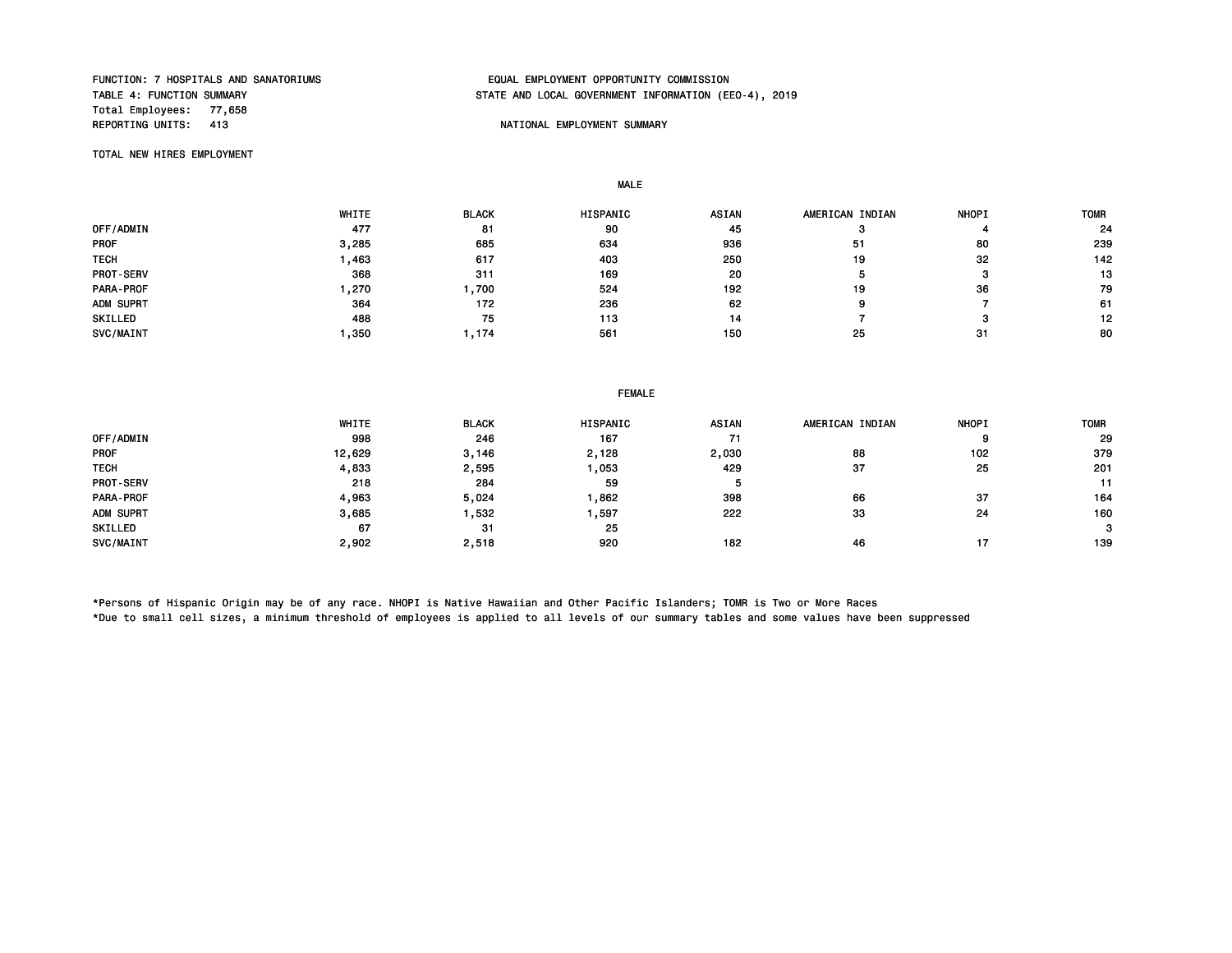Total Employees: 340,662

#### FUNCTION: 8 HEALTH EQUAL EMPLOYMENT OPPORTUNITY COMMISSION STATE AND LOCAL GOVERNMENT INFORMATION (EEO-4), 2019

#### REPORTING UNITS: 488 NATIONAL EMPLOYMENT SUMMARY

TOTAL FULL TIME EMPLOYMENT

 ANNUAL WHITE BLACK HISPANIC ASIAN AMERICAN INDIAN NHOPI TOMR SALARY \$K\*<br>0.1-15.9  $0.1-15.9$  208 208 125 31 17 4 4 4 9 16.0-19.9 319 644 85 13 89 20.0-24.9 1,195 1,109 509 38 25 36 17 25.0-32.9 3,481 2,608 1,381 194 35 42 162 33.0-42.9 6,881 3,892 2,407 527 133 48 557 43.0-54.9 8,853 2,994 2,702 917 86 80 204 55.0-69.9 9,667 2,471 2,580 1,302 78 76 520 70.0 PLUS 19,903 3,202 3,991 4,476 121 118 798 MEDIAN SALARY \$51,697 \$43,579 \$53,791 \$48,930 \$53,574 \$59,038 FEMALE **FRAME**  ANNUAL WHITE BLACK HISPANIC ASIAN AMERICAN INDIAN NHOPI TOMR SALARY \$K<br>0.1-15.9  $0.1-15.9$  858 858 457 128 27 11 11 14 16.0-19.9 100.0 1,000 1,000 1,000 1,000 1,000 1,000 14 14 15 26 26 26 27 12 12 13 26 20.0-24.9 4,015 4,022 1,461 111 29 49 59 25.0-32.9 12,833 10,394 5,121 461 145 126 260 33.0-42.9 21,687 13,557 9,256 1,331 235 172 529 43.0-54.9 24,868 10,943 8,570 2,192 290 256 525 55.0-69.9 24,836 7,745 6,499 2,712 248 199 547 70.0 PLUS 36,858 10,928 8,755 8,868 313 253 1,095 MEDIAN SALARY \$54,004 \$42,704 \$48,351 \$71,128 \$51,854 \$50,898 \$58,140 \*\*TOTAL\*\* ANNUAL WHITE BLACK HISPANIC ASIAN AMERICAN INDIAN NHOPI TOMR SALARY \$K MEDIAN SALARY \$55,980 \$42,852 \$79,655 \$71,299 \$51,185 \$51,535 \$58,578

\*IN THOUSAND OF DOLLARS (e.g. 0.1 - 15.9 represents \$1,000 - \$15,900).

MALE

\*Persons of Hispanic Origin may be of any race. NHOPI is Native Hawaiian and Other Pacific Islanders; TOMR is Two or More Races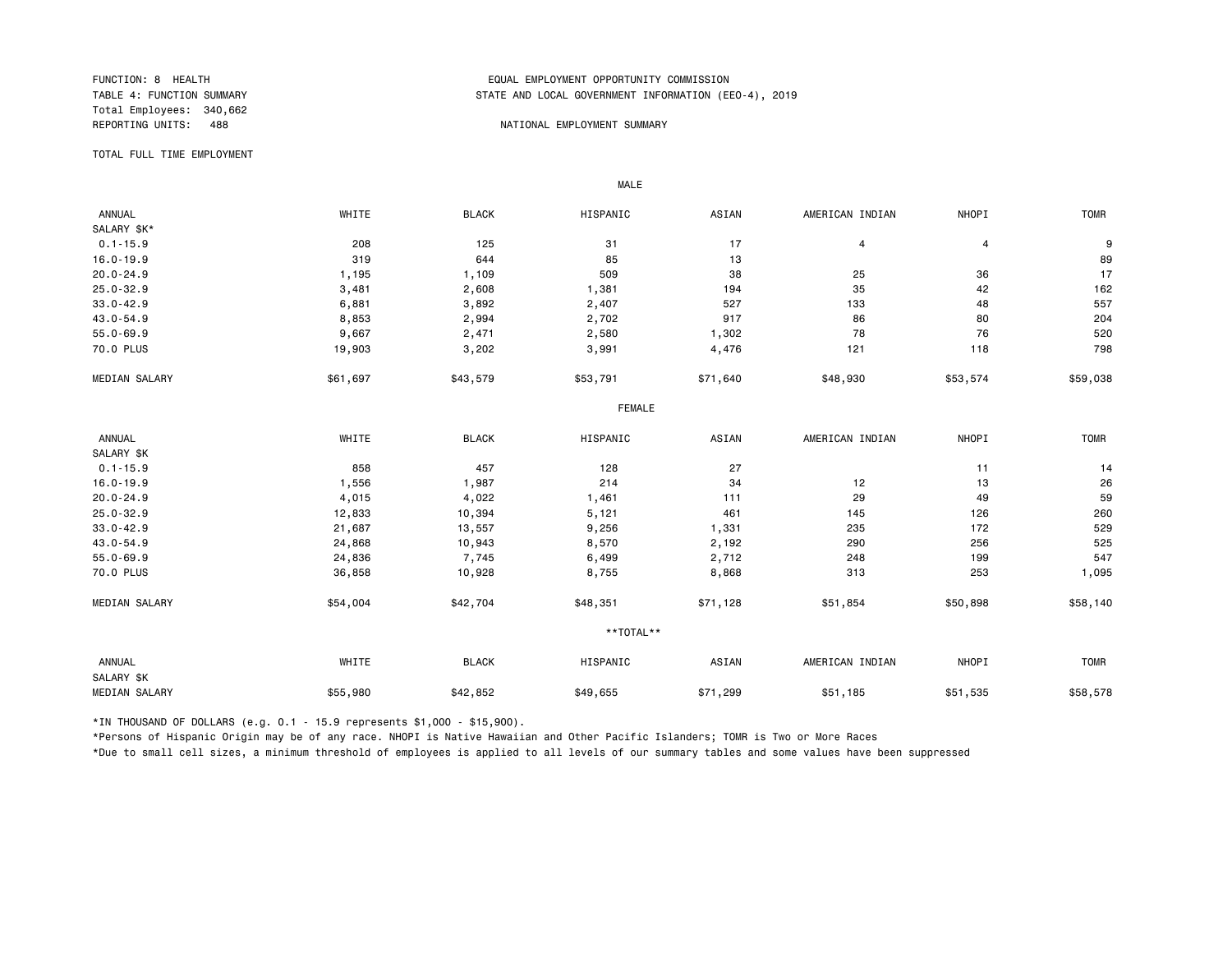Total Employees: 54,362<br>REPORTING UNITS: 488

#### FUNCTION: 8 HEALTH EQUAL EMPLOYMENT OPPORTUNITY COMMISSION STATE AND LOCAL GOVERNMENT INFORMATION (EEO-4), 2019

#### NATIONAL EMPLOYMENT SUMMARY

TOTAL PART TIME EMPLOYMENT

MALE

|                  | WHITE | <b>BLACK</b> | <b>HISPANIC</b> | <b>ASIAN</b> | AMERICAN INDIAN | <b>NHOPI</b> | <b>TOMR</b> |
|------------------|-------|--------------|-----------------|--------------|-----------------|--------------|-------------|
| OFF/ADMIN        | 371   | 49           | 36              | 40           |                 |              |             |
| <b>PROF</b>      | 3,246 | 688          | 540             | 417          | 27              |              | 75          |
| <b>TECH</b>      | ,060  | 269          | 227             | 88           | 12              |              | 149         |
| <b>PROT-SERV</b> | 263   | 91           | 26              | 19           |                 |              |             |
| <b>PARA-PROF</b> | ,040  | 598          | 363             | 135          | 13              |              | 22          |
| ADM SUPRT        | 717   | 494          | 548             | 77           | 12              | 13           | 56          |
| SKILLED          | 142   | 33           | 16              |              | 6               |              | 3           |
| SVC/MAINT        | 682   | 437          | 154             | 84           |                 |              | 10          |

| <b>FEMALE</b> |
|---------------|
|               |

|             | WHITE  | <b>BLACK</b> | <b>HISPANIC</b> | <b>ASIAN</b> | AMERICAN INDIAN | <b>NHOPI</b> | <b>TOMR</b> |
|-------------|--------|--------------|-----------------|--------------|-----------------|--------------|-------------|
| OFF/ADMIN   | 734    | 119          | 142             | 86           | 13              | э            | 26          |
| <b>PROF</b> | 12,625 | 2,479        | ,754            | , 127        | 86              | 51           | 231         |
| <b>TECH</b> | 2,561  | 746          | 660             | 184          | 40              | g            | 74          |
| PROT-SERV   | 188    | 72           | 35              | 15           |                 |              | 5.          |
| PARA-PROF   | 4,021  | 2,475        | ,539            | 361          | 39              | 26           | 103         |
| ADM SUPRT   | 2,742  | .423         | ,269            | 216          | 41              | 27           | 139         |
| SKILLED     | 184    | 27           | 24              | 10           |                 |              | 5.          |
| SVC/MAINT   | 953    | 739          | 384             | 77           | 21              | g            | -31         |

\*Persons of Hispanic Origin may be of any race. NHOPI is Native Hawaiian and Other Pacific Islanders; TOMR is Two or More Races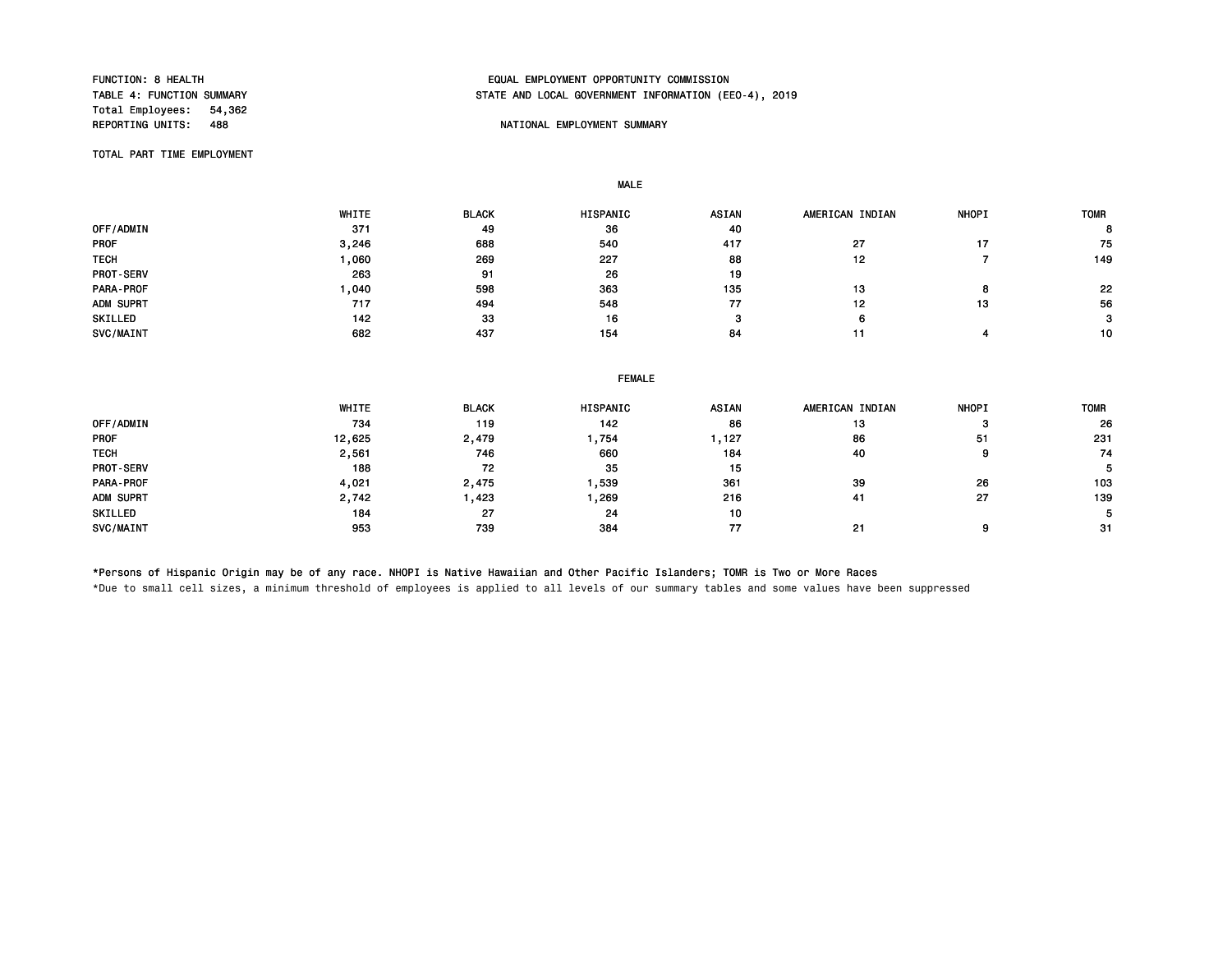Total Employees: 55,432

#### FUNCTION: 8 HEALTH EQUAL EMPLOYMENT OPPORTUNITY COMMISSION STATE AND LOCAL GOVERNMENT INFORMATION (EEO-4), 2019

#### NATIONAL EMPLOYMENT SUMMARY

TOTAL NEW HIRES EMPLOYMENT

MALE

|                  | WHITE | <b>BLACK</b> | HISPANIC | ASIAN | AMERICAN INDIAN | <b>NHOPI</b> | <b>TOMR</b>    |
|------------------|-------|--------------|----------|-------|-----------------|--------------|----------------|
| OFF/ADMIN        | 590   | 155          | 171      | 168   | 20              |              | 87             |
| <b>PROF</b>      | 3,290 | 922          | 875      | 746   | 142             | 40           | 313            |
| <b>TECH</b>      | 847   | 246          | 298      | 84    |                 |              | 55             |
| <b>PROT-SERV</b> | 307   | 170          | 79       |       |                 |              | $\bullet$<br>ö |
| PARA-PROF        | 934   | ,222         | 387      | 79    | 14              |              | 24             |
| ADM SUPRT        | 382   | 207          | 279      | 68    |                 | 15           | 43             |
| SKILLED          | 206   | 42           | 78       |       |                 |              | з              |
| SVC/MAINT        | 364   | 296          | 198      | 19    |                 |              | 17             |

|             | WHITE  | <b>BLACK</b> | <b>HISPANIC</b> | <b>ASIAN</b> | AMERICAN INDIAN | <b>NHOPI</b> | <b>TOMR</b> |
|-------------|--------|--------------|-----------------|--------------|-----------------|--------------|-------------|
| OFF/ADMIN   | , 130  | 380          | 365             | 407          | 19              |              | 143         |
| <b>PROF</b> | 10,001 | 3,713        | 2,496           | ,406         | 110             | 136          | 418         |
| <b>TECH</b> | ,796   | 830          | 747             | 142          | 32              |              | 90          |
| PROT-SERV   | 301    | 230          | 59              | 14           | 6               |              | 22          |
| PARA-PROF   | 3,067  | 3,787        | ,092            | 223          | 22              | 46           | 69          |
| ADM SUPRT   | 2,381  | .441         | ,507            | 240          | 43              | 41           | 148         |
| SKILLED     | 51     |              | 10              |              |                 |              |             |
| SVC/MAINT   | 723    | 514          | 354             | 35           | 13              |              | -27         |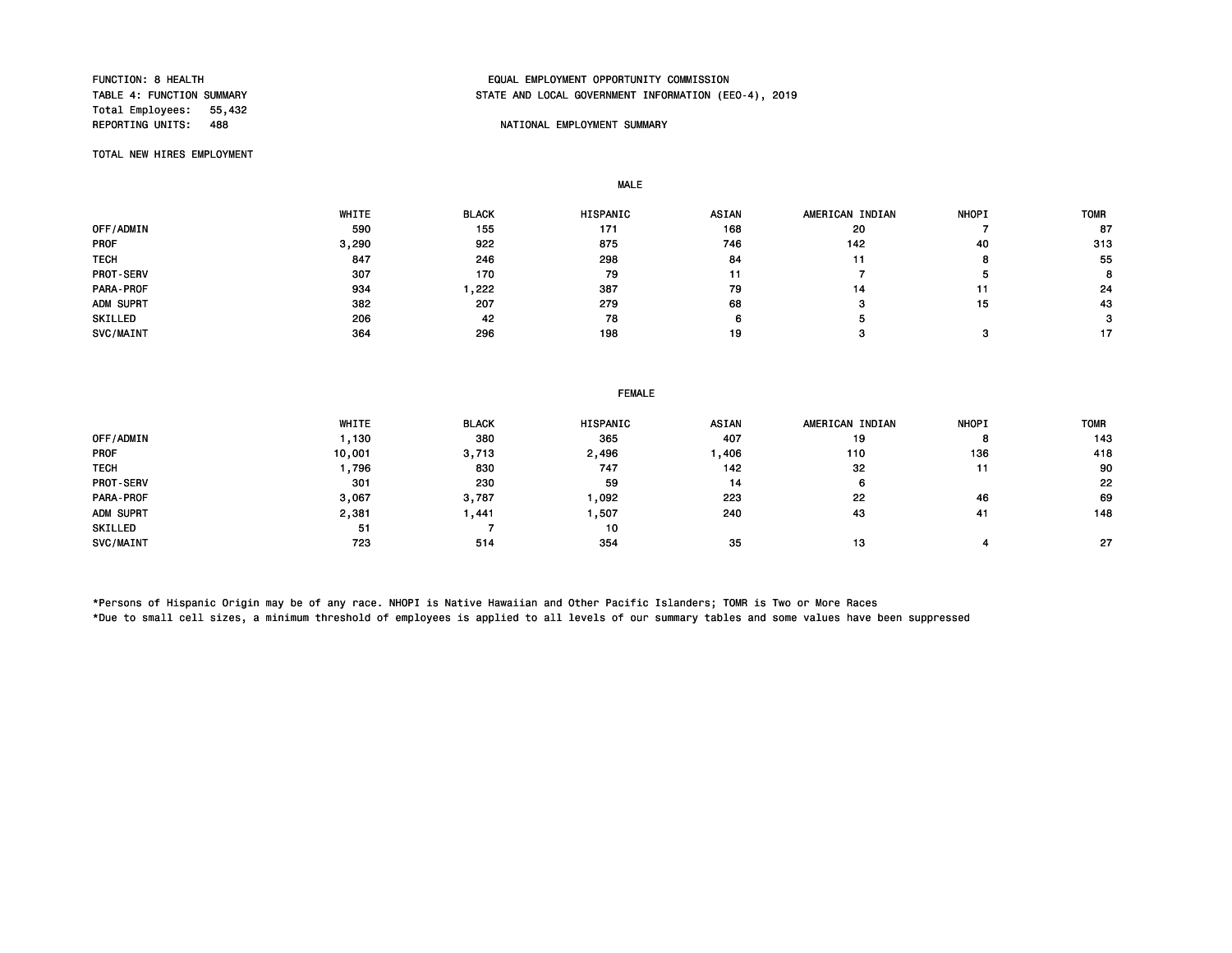Total Employees: 46,822

#### FUNCTION: 9 HOUSING EQUAL EMPLOYMENT OPPORTUNITY COMMISSION STATE AND LOCAL GOVERNMENT INFORMATION (EEO-4), 2019

#### REPORTING UNITS: 356 NATIONAL EMPLOYMENT SUMMARY

TOTAL FULL TIME EMPLOYMENT

 ANNUAL WHITE BLACK HISPANIC ASIAN AMERICAN INDIAN NHOPI TOMR SALARY \$K\*<br>0.1-15.9  $0.1-15.9$  29 29 18 4 4 4 5  $\pm 15.9$  4 4 4 4 4 5  $\pm 15.9$  $16.0-19.9$  24 20.0-24.9 137 105 44 12 62 25.0-32.9 366 693 234 24 9 7 84 33.0-42.9 1,212 1,159 494 94 20 8 101 43.0-54.9 1,861 1,839 1,150 155 40 12 97 55.0-69.9 2,637 1,637 1,240 378 79 22 103 70.0 PLUS 5,366 1,473 1,363 919 79 19 131 MEDIAN SALARY \$57,311 \$52,676 \$59,088 \$63,164 \$59,091 \$43,990 FEMALE **FRAME**  ANNUAL WHITE BLACK HISPANIC ASIAN AMERICAN INDIAN NHOPI TOMR SALARY \$K<br>0.1-15.9  $0.1-15.9$  37 14 3 16.0-19.9 9 38 9 9 30 9 30 1 31 32 33 34 35 36 37 38 38 39 30 31 32 38 39 30 30 31 32 30 30 30 30 30 31 32 30 20.0-24.9 6 105 34 6 105 34 6 105 34 6 6 20.0-24.9 5 6 20.0-24.9 5 6 20.0-24.9 5 6 20.0-24.9 5 6 20.0-24.9 5 6 25.0-32.9 292 829 219 29 13 7 6 33.0-42.9 1,000 1,715 695 109 25 10 46 43.0-54.9 1,375 2,501 1,152 212 28 22 71 55.0-69.9 1,393 1,824 929 344 24 20 60 70.0 PLUS 2,541 1,726 890 593 26 22 84 MEDIAN SALARY \$51,466 \$50,981 \$53,416 \$67,645 \$51,356 \$54,726 \$57,500 \*\*TOTAL\*\* ANNUAL WHITE BLACK HISPANIC ASIAN AMERICAN INDIAN NHOPI TOMR SALARY \$K MEDIAN SALARY \$65,291 \$51,699 \$56,286 \$60,024 \$56,964 \$49,357

\*IN THOUSAND OF DOLLARS (e.g. 0.1 - 15.9 represents \$1,000 - \$15,900).

MALE

\*Persons of Hispanic Origin may be of any race. NHOPI is Native Hawaiian and Other Pacific Islanders; TOMR is Two or More Races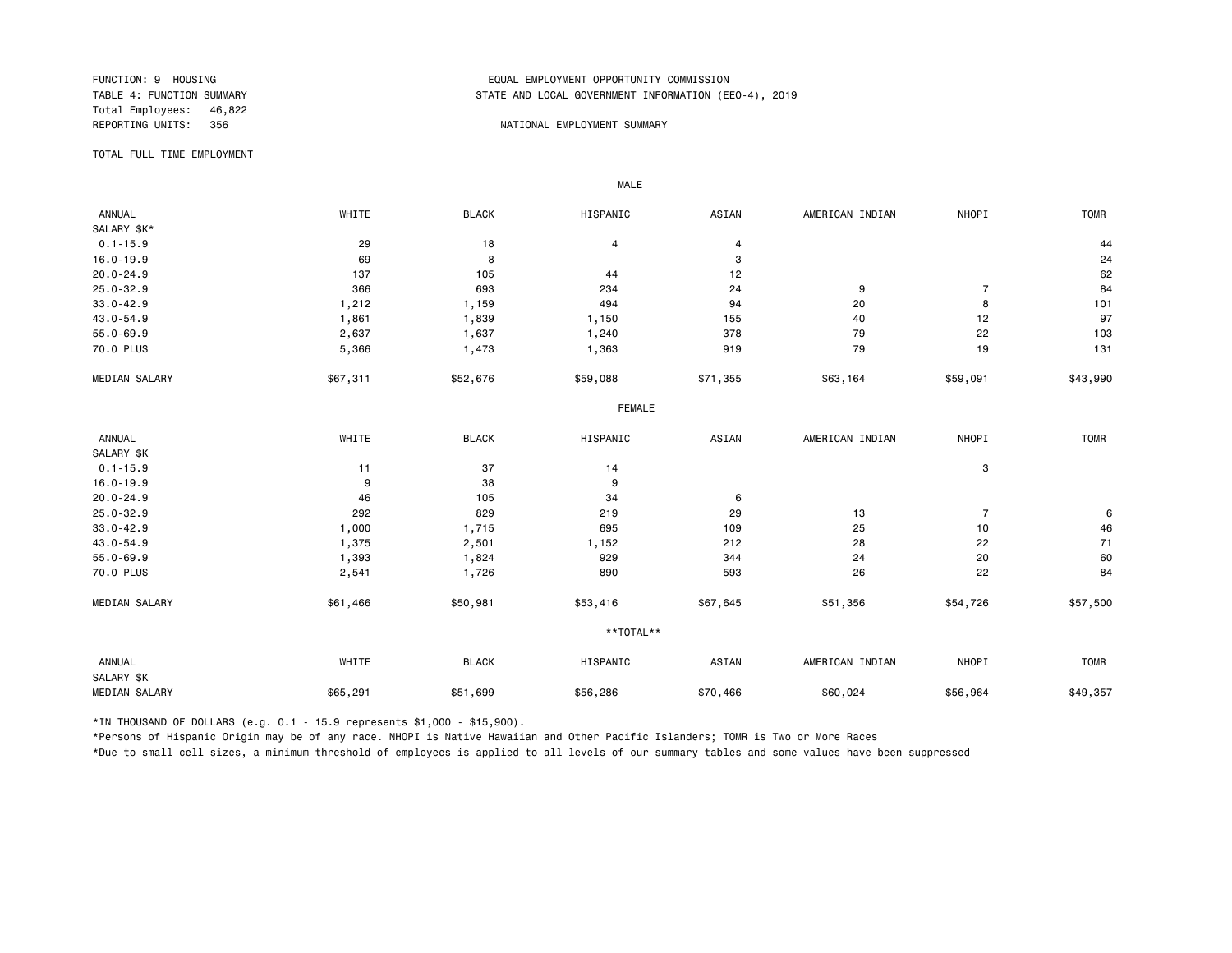Total Employees: 2,889<br>REPORTING UNITS: 356

#### FUNCTION: 9 HOUSING EQUAL EMPLOYMENT OPPORTUNITY COMMISSION STATE AND LOCAL GOVERNMENT INFORMATION (EEO-4), 2019

#### NATIONAL EMPLOYMENT SUMMARY

TOTAL PART TIME EMPLOYMENT

MALE

 WHITE BLACK HISPANIC ASIAN AMERICAN INDIAN NHOPI TOMR 0FF/ADMIN 20 8 4 PROF 55 15 10 3 TECH 21 11 7 PROT-SERV 106 13 3 PARA-PROF 47 53 21 13 4 ADM SUPRT 63 71 52 11 7 3 SKILLED 7 57 61 7 SVC/MAINT 66 336 64 6 7 4

|                  | <b>FEMALE</b> |              |          |              |                 |              |             |  |  |  |  |
|------------------|---------------|--------------|----------|--------------|-----------------|--------------|-------------|--|--|--|--|
|                  | WHITE         | <b>BLACK</b> | HISPANIC | <b>ASIAN</b> | AMERICAN INDIAN | <b>NHOPI</b> | <b>TOMR</b> |  |  |  |  |
| OFF/ADMIN        | 52            | 29           | 8        |              |                 |              |             |  |  |  |  |
| PROF             | 89            | 58           | 22       | 10           |                 |              |             |  |  |  |  |
| <b>TECH</b>      | 15            | 9            | 3        |              |                 |              |             |  |  |  |  |
| <b>PROT-SERV</b> | 8             |              | з        |              |                 |              |             |  |  |  |  |
| PARA-PROF        | 58            | 122          | -31      | 24           |                 |              |             |  |  |  |  |
| ADM SUPRT        | 156           | 227          | 123      | 15           |                 | 20           | 8           |  |  |  |  |
| SKILLED          |               | 69           |          |              |                 |              |             |  |  |  |  |
| SVC/MAINT        | -37           | 267          | -51      | 19           |                 | 8            |             |  |  |  |  |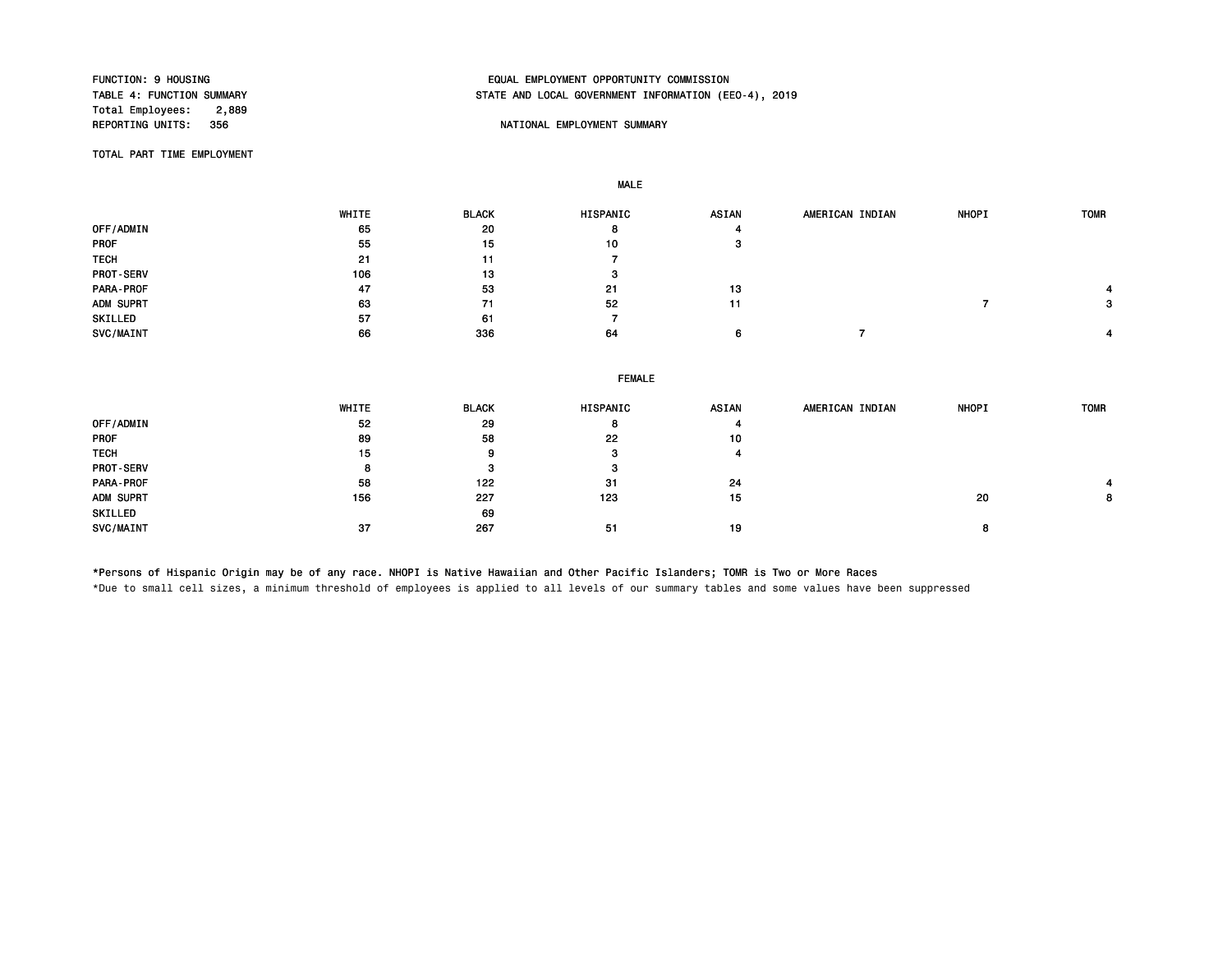Total Employees: 6,483<br>REPORTING UNITS: 356

#### FUNCTION: 9 HOUSING EQUAL EMPLOYMENT OPPORTUNITY COMMISSION STATE AND LOCAL GOVERNMENT INFORMATION (EEO-4), 2019

#### NATIONAL EMPLOYMENT SUMMARY

TOTAL NEW HIRES EMPLOYMENT

MALE

|                  | WHITE | <b>BLACK</b> | <b>HISPANIC</b> | <b>ASIAN</b> | AMERICAN INDIAN | <b>NHOPI</b> | <b>TOMR</b> |
|------------------|-------|--------------|-----------------|--------------|-----------------|--------------|-------------|
| OFF/ADMIN        | 182   | 47           | 46              | 49           |                 |              | 20          |
| <b>PROF</b>      | 411   | 198          | 150             | 150          |                 |              | 29          |
| <b>TECH</b>      | 313   | 100          | 62              | 13           |                 |              | 8           |
| <b>PROT-SERV</b> | 26    | 9            | 9               | 11           |                 |              | 8           |
| PARA-PROF        | 54    | 66           | 44              | 16           |                 |              | 3           |
| ADM SUPRT        | 93    | 78           | 58              | 19           |                 |              | 10          |
| SKILLED          | 124   | 117          | 183             | 15           |                 |              |             |
| SVC/MAINT        | 126   | 278          | 136             | 24           |                 |              | 9           |

|             | WHITE | <b>BLACK</b> | HISPANIC | ASIAN | AMERICAN INDIAN | <b>NHOPI</b> | <b>TOMR</b> |
|-------------|-------|--------------|----------|-------|-----------------|--------------|-------------|
| OFF/ADMIN   | 154   | 93           | 60       | 43    |                 |              | 14          |
| <b>PROF</b> | 381   | 324          | 130      | 105   |                 | 12           | 40          |
| <b>TECH</b> | 64    | 52           | 19       | 11    |                 |              |             |
| PROT-SERV   | 18    | 14           | 11       | 9     |                 |              | з           |
| PARA-PROF   | 110   | 246          | 78       | 29    |                 |              | 8           |
| ADM SUPRT   | 245   | 345          | 216      | 68    |                 |              | 33          |
| SKILLED     |       |              |          |       |                 |              | 3           |
| SVC/MAINT   |       | 120          | 27       |       |                 |              |             |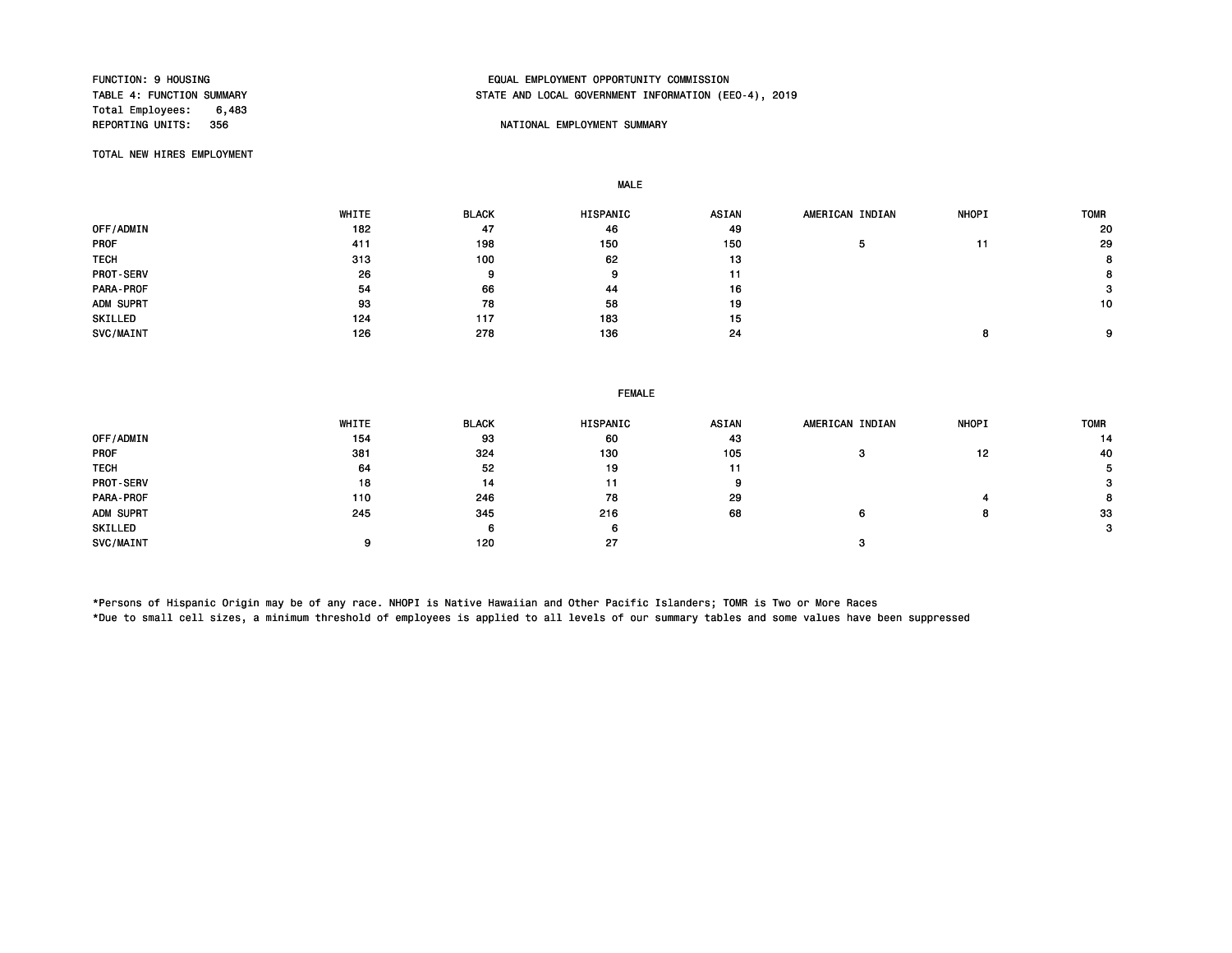Total Employees: 41,967 REPORTING UNITS: 451 A NATIONAL EMPLOYMENT SUMMARY

#### FUNCTION: 10 COMMUNITY DEVELOPMENT<br>TABLE 4: FUNCTION SUMMARY EXPRESSION TABLE AND LOCAL GOVERNMENT INFORMATION (ER STATE AND LOCAL GOVERNMENT INFORMATION (EEO-4), 2019

TOTAL FULL TIME EMPLOYMENT

 ANNUAL WHITE BLACK HISPANIC ASIAN AMERICAN INDIAN NHOPI TOMR SALARY \$K\*<br>0.1-15.9  $0.1-15.9$  3  $444$   $24$   $24$  3  $4$ 16.0-19.9 17 35 20.0-24.9 83 57 32 25.0-32.9 336 222 164 10 3 4 6 33.0-42.9 1,032 387 418 27 12 4 28 43.0-54.9 2,251 455 508 91 24 17 129 55.0-69.9 3,327 504 643 184 31 15 82 70.0 PLUS 7,345 745 981 632 73 49 93 MEDIAN SALARY \$69,672 \$56,027 \$60,797 \$72,500 \$70,205 \$50,918 \$55,732 FEMALE **FRAME**  ANNUAL WHITE BLACK HISPANIC ASIAN AMERICAN INDIAN NHOPI TOMR SALARY \$K<br>0.1-15.9  $0.1$ -15.9 30 330 24 10 5 3 30 6 16.0-19.9 29 51 20.0-24.9 89 80 21 25.0-32.9 504 288 175 10 8 9 17 33.0-42.9 1,437 656 540 52 33 7 40 43.0-54.9 2,519 748 677 142 38 15 55 55.0-69.9 2,841 765 639 234 28 15 50 70.0 PLUS 4,711 892 842 625 53 26 86 MEDIAN SALARY \$61,979 \$53,475 \$55,669 \$71,448 \$54,841 \$59,000 \$57,550 \*\*TOTAL\*\* ANNUAL WHITE BLACK HISPANIC ASIAN AMERICAN INDIAN NHOPI TOMR SALARY \$K MEDIAN SALARY \$66,129 \$54,396 \$58,241 \$63,135 \$66,749 \$56,420

\*IN THOUSAND OF DOLLARS (e.g. 0.1 - 15.9 represents \$1,000 - \$15,900).

MALE

\*Persons of Hispanic Origin may be of any race. NHOPI is Native Hawaiian and Other Pacific Islanders; TOMR is Two or More Races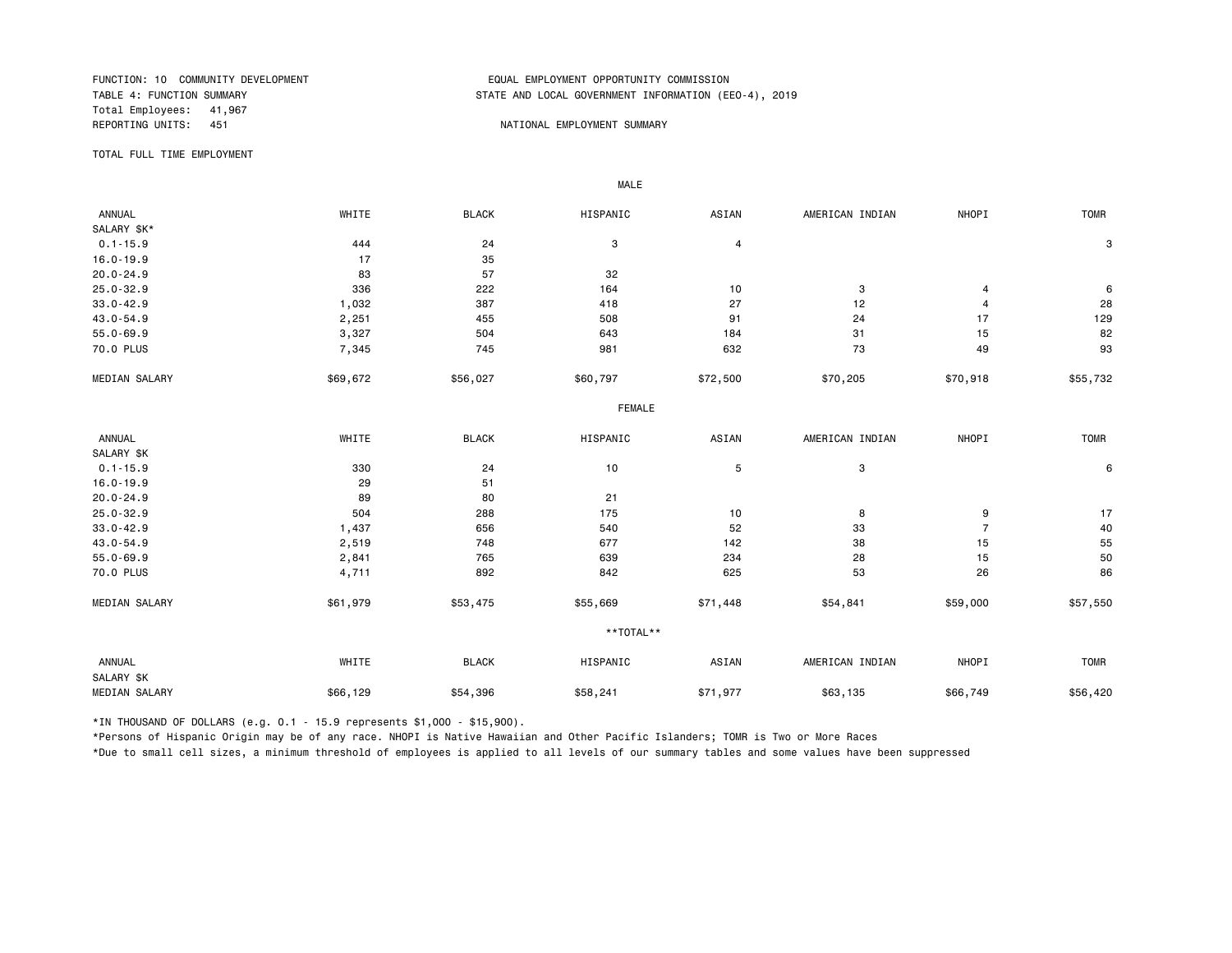Total Employees: 6,169<br>REPORTING UNITS: 451

MALE

## FUNCTION: 10 COMMUNITY DEVELOPMENT EQUAL EMPLOYMENT OPPORTUNITY COMMISSION STATE AND LOCAL GOVERNMENT INFORMATION (EEO-4), 2019

#### NATIONAL EMPLOYMENT SUMMARY

TOTAL PART TIME EMPLOYMENT

 WHITE BLACK HISPANIC ASIAN AMERICAN INDIAN NHOPI TOMR OFF/ADMIN 357 22 9 11 9 PROF 303 55 38 18 3 тесни процессиот производит в 331 март 47 март 45 март 13 литература и 13 литература и 13 литература и 13 литер PROT-SERV 64 63 64 PARA-PROF 118 34 49 22 7 ADM SUPRT 289 110 191 17 4 6 23 SKILLED 23 8 7 3 SVC/MAINT 255 184 102 8 15

|                  | <b>FEMALE</b> |              |          |       |                 |              |             |  |
|------------------|---------------|--------------|----------|-------|-----------------|--------------|-------------|--|
|                  | WHITE         | <b>BLACK</b> | HISPANIC | ASIAN | AMERICAN INDIAN | <b>NHOPI</b> | <b>TOMR</b> |  |
| OFF/ADMIN        | 196           | 24           | 11       |       |                 |              |             |  |
| PROF             | 423           | 121          | 50       | 34    | 10              |              | 12          |  |
| <b>TECH</b>      | 133           | 46           | 24       | 15    |                 |              | 13          |  |
| <b>PROT-SERV</b> | 20            | 15           | 20       |       |                 |              |             |  |
| PARA-PROF        | 180           | -51          | 43       | 22    |                 |              |             |  |
| ADM SUPRT        | 501           | 179          | 259      | 46    | 6               | 13           | 44          |  |
| SKILLED          | 26            |              | 6        |       |                 |              |             |  |
| SVC/MAINT        | 295           | 204          | 102      | 21    |                 |              | 18          |  |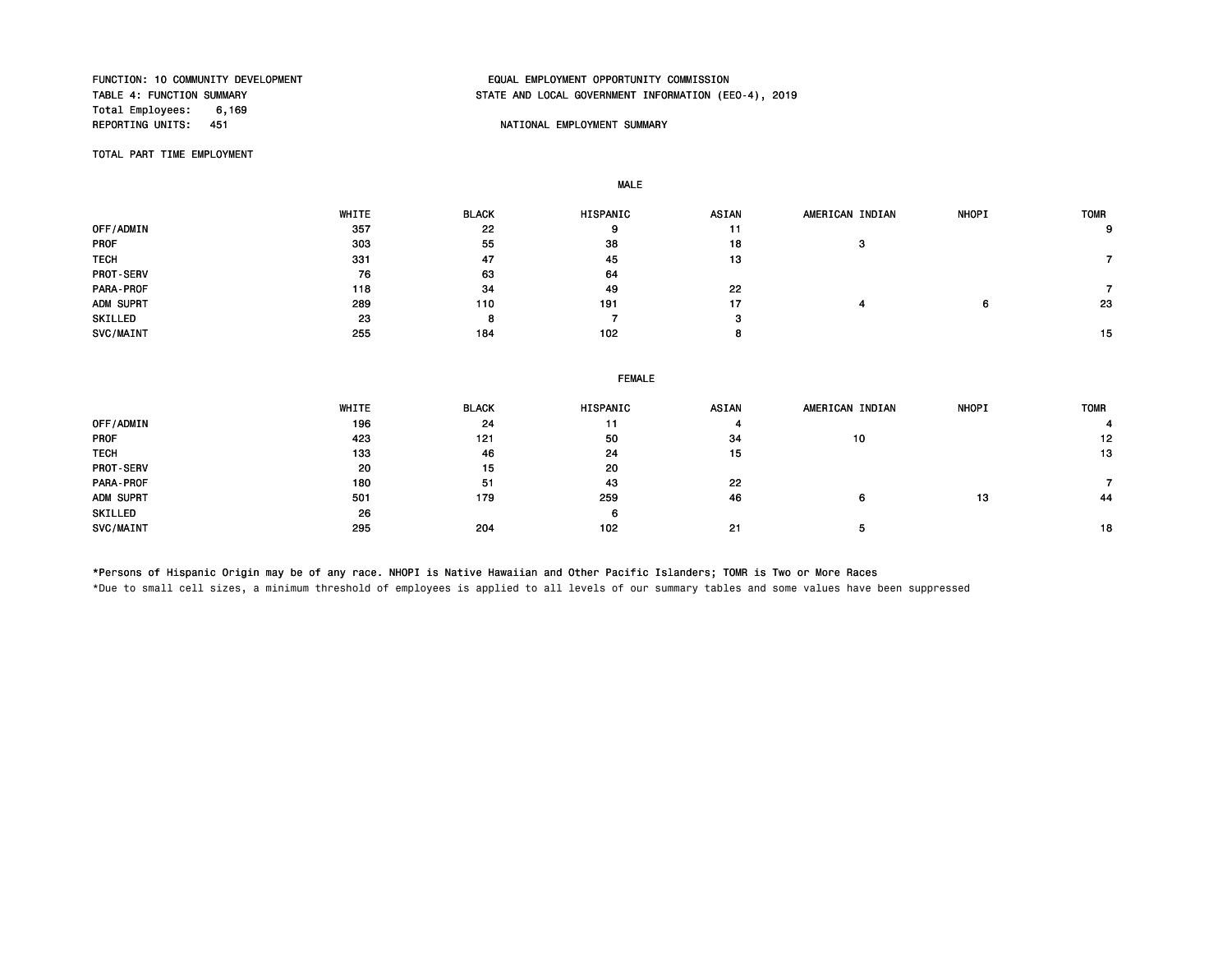Total Employees: 5,531<br>REPORTING UNITS: 451

## FUNCTION: 10 COMMUNITY DEVELOPMENT EQUAL EMPLOYMENT OPPORTUNITY COMMISSION STATE AND LOCAL GOVERNMENT INFORMATION (EEO-4), 2019

#### NATIONAL EMPLOYMENT SUMMARY

TOTAL NEW HIRES EMPLOYMENT

MALE

|                  | WHITE | <b>BLACK</b> | HISPANIC | ASIAN | AMERICAN INDIAN | <b>NHOPI</b> | <b>TOMR</b> |
|------------------|-------|--------------|----------|-------|-----------------|--------------|-------------|
| OFF/ADMIN        | 212   | 30           | 19       | 14    |                 |              |             |
| <b>PROF</b>      | 644   | 175          | 109      | 57    |                 | 6            | 15          |
| <b>TECH</b>      | 326   | 95           | 62       | 23    |                 |              | 11          |
| <b>PROT-SERV</b> | 24    | 27           |          |       |                 |              | З.          |
| PARA-PROF        | 73    | 14           | 36       | 6     |                 |              |             |
| ADM SUPRT        | 99    | 56           | 35       |       |                 |              |             |
| SKILLED          | 94    | 77           | 24       |       |                 |              | З.          |
| SVC/MAINT        | 96    | 205          | 41       |       |                 |              |             |

#### FEMALE

|                  | WHITE | <b>BLACK</b> | HISPANIC | <b>ASIAN</b> | AMERICAN INDIAN | <b>NHOPI</b> | <b>TOMR</b> |
|------------------|-------|--------------|----------|--------------|-----------------|--------------|-------------|
| OFF/ADMIN        | 120   | 43           | 11       |              |                 |              |             |
| <b>PROF</b>      | 698   | 267          | 115      | 83           | 9               |              | -37         |
| <b>TECH</b>      | 168   | 56           | 33       | 10           | з               |              |             |
| <b>PROT-SERV</b> | 35    | 15           | 4        |              |                 |              |             |
| PARA-PROF        | 83    | -41          | 43       | 13           |                 |              |             |
| ADM SUPRT        | 291   | 218          | 95       | 12           | 10              | 6            | 24          |
| SKILLED          | 10    | 10           |          |              |                 |              | З.          |
| SVC/MAINT        | 21    | 111          | 13       |              |                 |              |             |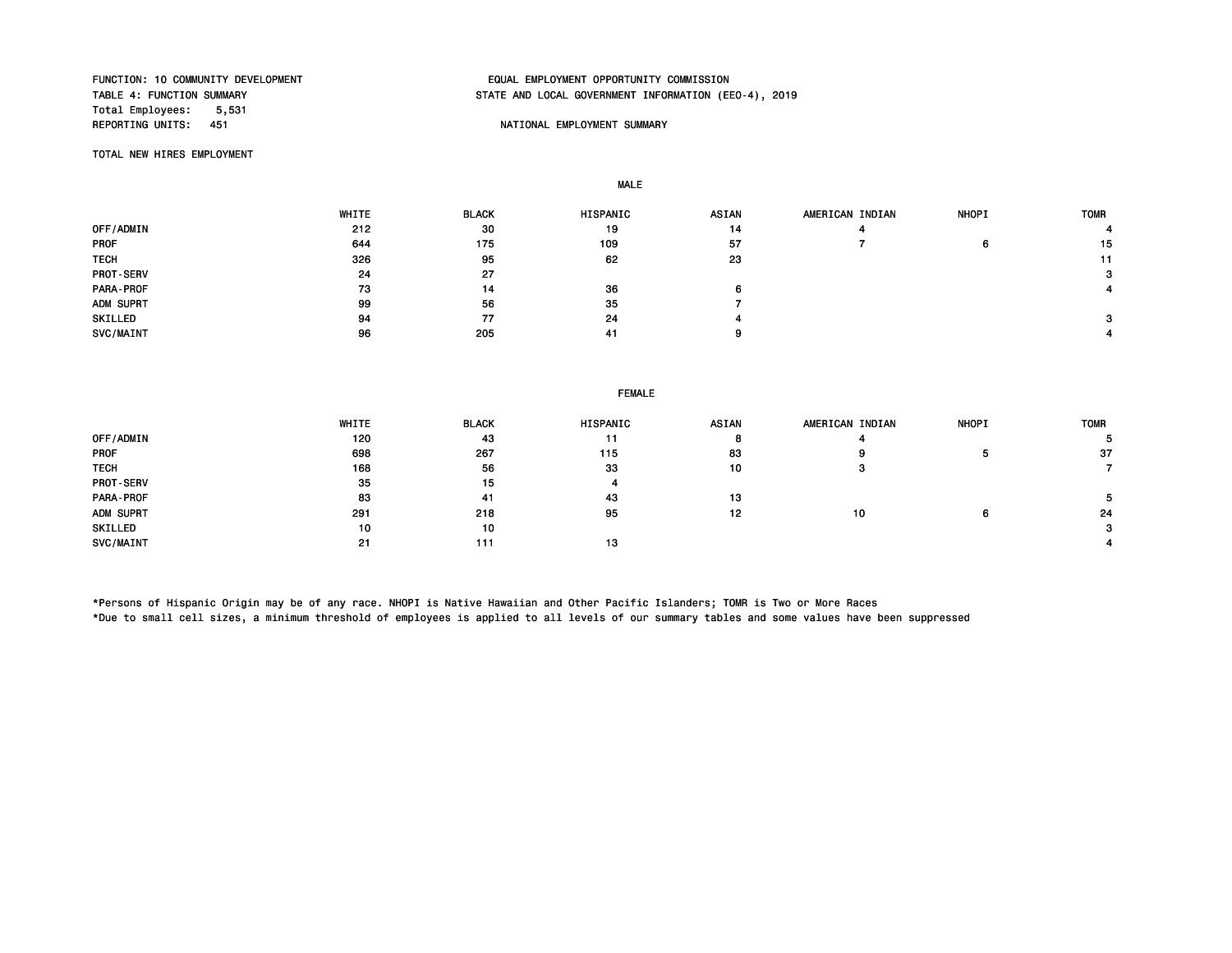Total Employees: 565,913

#### FUNCTION: 11 CORRECTIONS EQUAL EMPLOYMENT OPPORTUNITY COMMISSION STATE AND LOCAL GOVERNMENT INFORMATION (EEO-4), 2019

#### REPORTING UNITS: 496 NATIONAL EMPLOYMENT SUMMARY

TOTAL FULL TIME EMPLOYMENT

 ANNUAL WHITE BLACK HISPANIC ASIAN AMERICAN INDIAN NHOPI TOMR SALARY \$K\*<br>0.1-15.9  $0.1-15.9$  3 16.0-19.9 150 146 14 4 20.0-24.9 1,370 619 161 24 6 7 16 25.0-32.9 12,452 4,513 1,410 172 94 235 374 33.0-42.9 46,602 19,348 10,101 1,006 652 333 745 43.0-54.9 49,128 15,266 10,343 1,538 407 223 703 55.0-69.9 44,852 8,595 6,927 1,571 453 158 2,677 70.0 PLUS 54,333 12,585 17,927 4,541 452 369 2,586 MEDIAN SALARY \$53,658 \$47,621 \$58,002 \$70,242 \$51,225 \$47,601 \$64,581 FEMALE **FRAME**  ANNUAL WHITE BLACK HISPANIC ASIAN AMERICAN INDIAN NHOPI TOMR SALARY \$K<br>0.1-15.9  $0.1-15.9$  61 31 6 16.0-19.9 200 417 21 3 3 4 20.0-24.9 2,871 1,754 474 45 19 21 11 25.0-32.9 12,611 9,768 1,853 232 127 208 256 33.0-42.9 29,294 24,849 6,693 767 597 244 911 43.0-54.9 26,912 16,228 7,070 972 346 139 896 55.0-69.9 20,510 8,870 4,948 1,148 303 97 1,323 70.0 PLUS 21,442 10,931 7,473 2,772 294 150 1,686 MEDIAN SALARY \$48,268 \$42,834 \$51,841 \$60,347 \$41,114 \$60,272 \*\*TOTAL\*\* ANNUAL WHITE BLACK HISPANIC ASIAN AMERICAN INDIAN NHOPI TOMR SALARY \$K MEDIAN SALARY \$51,750 \$45,084 \$54,672 \$69,511 \$48,984 \$44,309 \$63,156

\*IN THOUSAND OF DOLLARS (e.g. 0.1 - 15.9 represents \$1,000 - \$15,900).

MALE

\*Persons of Hispanic Origin may be of any race. NHOPI is Native Hawaiian and Other Pacific Islanders; TOMR is Two or More Races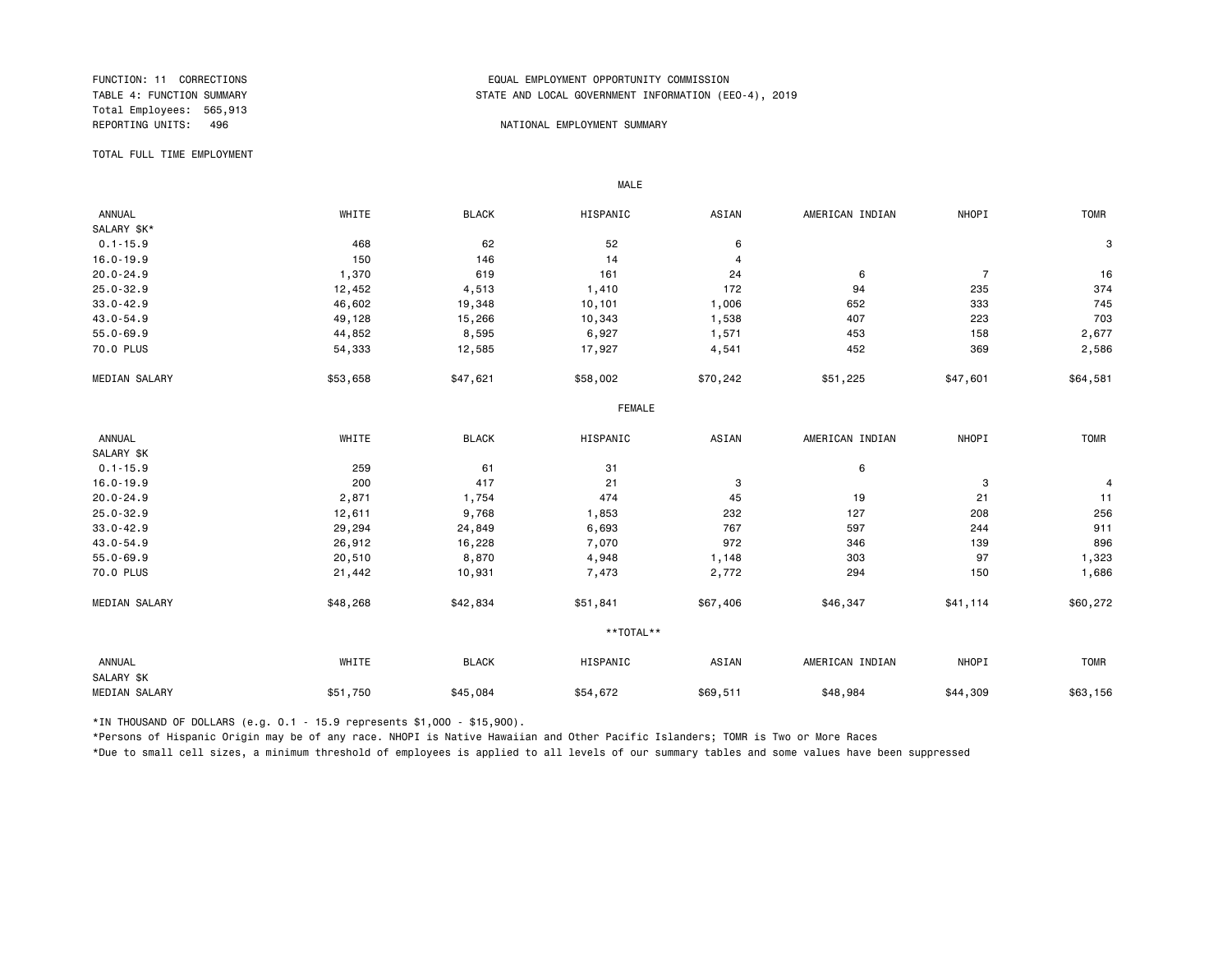Total Employees: 20,346<br>REPORTING UNITS: 496

#### FUNCTION: 11 CORRECTIONS EQUAL EMPLOYMENT OPPORTUNITY COMMISSION STATE AND LOCAL GOVERNMENT INFORMATION (EEO-4), 2019

#### NATIONAL EMPLOYMENT SUMMARY

TOTAL PART TIME EMPLOYMENT

MALE

|             | WHITE | <b>BLACK</b> | <b>HISPANIC</b> | <b>ASIAN</b> | AMERICAN INDIAN | <b>NHOPI</b> | <b>TOMR</b> |
|-------------|-------|--------------|-----------------|--------------|-----------------|--------------|-------------|
| OFF/ADMIN   | 230   | 33           | 38              |              |                 |              | 16          |
| <b>PROF</b> | ,222  | 414          | 144             | 98           |                 | 6            | 39          |
| <b>TECH</b> | 134   | -34          | 28              | 20           |                 |              | 8           |
| PROT-SERV   | 2,661 | 857          | 485             | 73           | 24              | 20           | 297         |
| PARA-PROF   | 293   | 273          | 84              | 22           | ь               |              | 9           |
| ADM SUPRT   | 437   | 332          | 81              | 29           |                 |              | 29          |
| SKILLED     | 267   | 89           | 210             | 12           |                 |              | 83          |
| SVC/MAINT   | 378   | 273          | 97              | 21           |                 |              | 46          |

|                  | <b>FEMALE</b> |              |          |       |                 |              |             |  |
|------------------|---------------|--------------|----------|-------|-----------------|--------------|-------------|--|
|                  | WHITE         | <b>BLACK</b> | HISPANIC | ASIAN | AMERICAN INDIAN | <b>NHOPI</b> | <b>TOMR</b> |  |
| <b>OFF/ADMIN</b> | 228           | 35           | 54       | 22    |                 |              | -37         |  |
| PROF             | 1,877         | 659          | 189      | 97    | 24              | o            | 67          |  |
| TECH             | 326           | 82           | 79       | 29    |                 |              | 42          |  |
| <b>PROT-SERV</b> | 988           | 723          | 342      | 31    | 21              |              | 104         |  |
| PARA - PROF      | 466           | 363          | 114      | 15    |                 |              | 10          |  |
| ADM SUPRT        | 1,122         | 629          | 234      | 63    | 18              |              | 95          |  |
| SKILLED          | 94            | 17           | 21       | 9     |                 |              | 14          |  |
| <b>SVC/MAINT</b> | 388           | 365          | 124      | 35    |                 |              | 46          |  |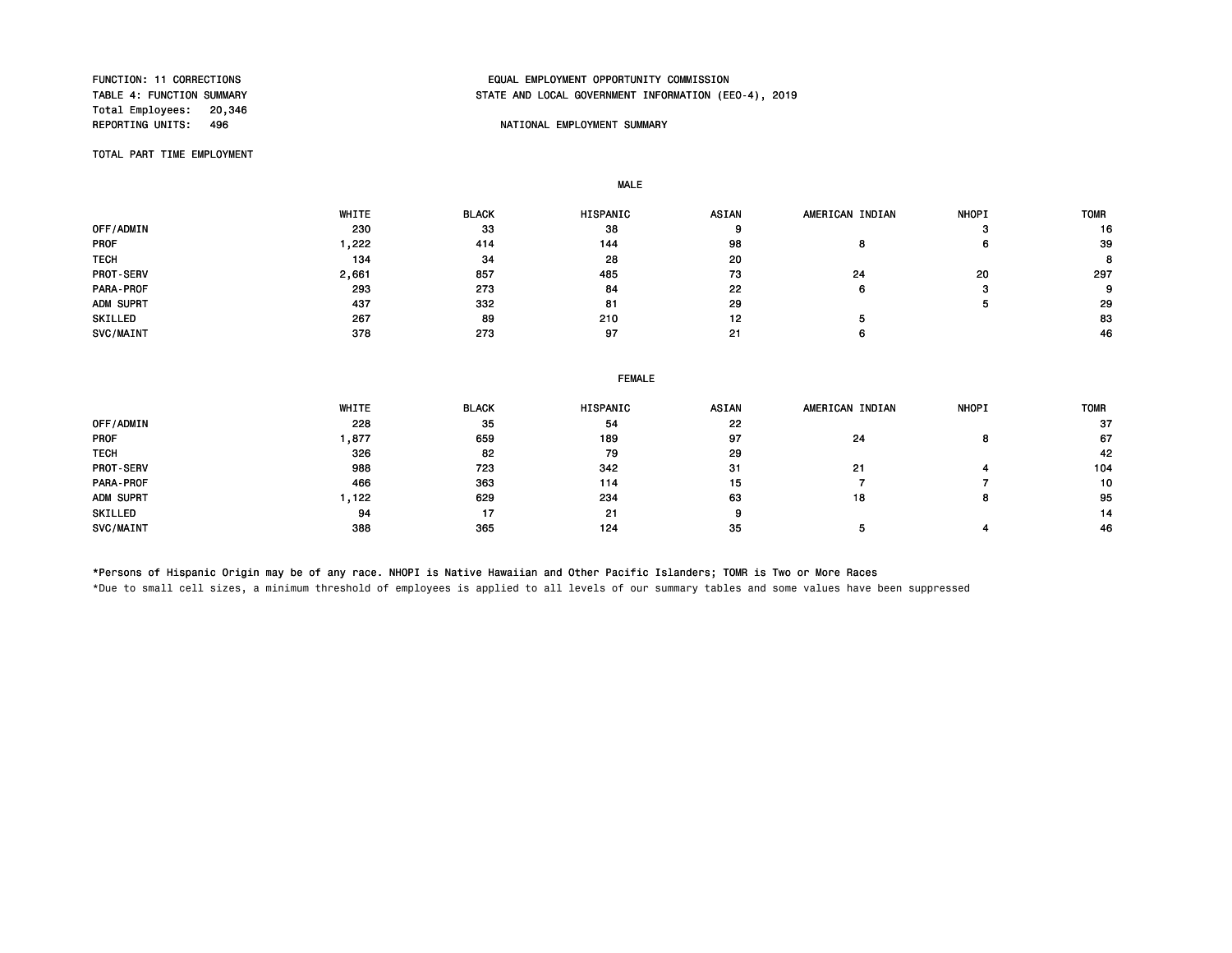Total Employees: 82,890<br>REPORTING UNITS: 496

#### FUNCTION: 11 CORRECTIONS EQUAL EMPLOYMENT OPPORTUNITY COMMISSION STATE AND LOCAL GOVERNMENT INFORMATION (EEO-4), 2019

#### NATIONAL EMPLOYMENT SUMMARY

TOTAL NEW HIRES EMPLOYMENT

MALE

|                  | WHITE  | <b>BLACK</b> | <b>HISPANIC</b> | <b>ASIAN</b> | AMERICAN INDIAN | <b>NHOPI</b> | <b>TOMR</b> |
|------------------|--------|--------------|-----------------|--------------|-----------------|--------------|-------------|
| OFF/ADMIN        | 359    | 82           | 79              | 74           |                 |              | 68          |
| <b>PROF</b>      | 2,431  | 893          | 594             | 314          | 26              | 27           | 345         |
| <b>TECH</b>      | 284    | 89           | 71              | 64           |                 |              | 38          |
| PROT-SERV        | 18,055 | 6.950        | 5,488           | 698          | 247             | 248          | 663, ا      |
| <b>PARA-PROF</b> | 597    | 409          | 195             | 34           |                 | 6            | 26          |
| ADM SUPRT        | 548    | 152          | 288             | 94           |                 | 16           | 249         |
| SKILLED          | 902    | 115          | 199             | 24           | 16              | o            | 97          |
| SVC/MAINT        | 643    | 186          | 241             | 83           |                 |              | 139         |

|             | WHITE | <b>BLACK</b> | <b>HISPANIC</b> | <b>ASIAN</b> | AMERICAN INDIAN | <b>NHOPI</b> | <b>TOMR</b> |
|-------------|-------|--------------|-----------------|--------------|-----------------|--------------|-------------|
| OFF/ADMIN   | 615   | 159          | 296             | 106          | 16              | g            | 187         |
| <b>PROF</b> | 3,930 | ,805         | 830             | 460          | 52              | -42          | 400         |
| <b>TECH</b> | 650   | 285          | 243             | 125          | 14              | 19           | 100         |
| PROT-SERV   | 7,504 | 8,121        | 2,541           | 156          | 204             | 110          | 582         |
| PARA-PROF   | 694   | 450          | 197             | 34           |                 | 12           | 18          |
| ADM SUPRT   | 3,265 | 934          | ,245            | 175          | 52              | 56           | 422         |
| SKILLED     | 70    | 22           | 14              |              |                 |              | 14          |
| SVC/MAINT   | 487   | 289          | 205             | 57           |                 | 12           | 91          |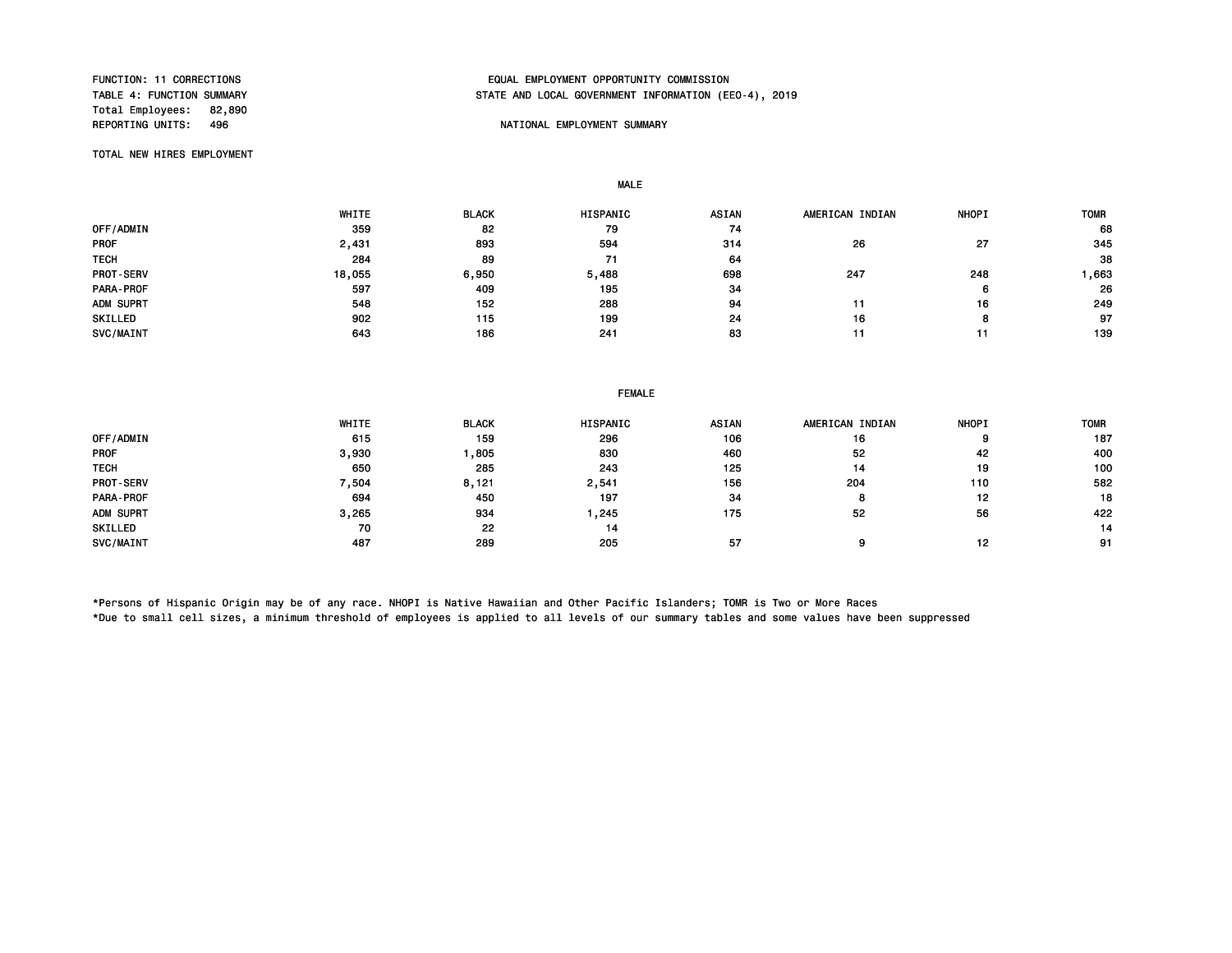FUNCTION: 12 UTILITES AND TRANSPORTATION<br>TABLE 4: FUNCTION SUMMARY TABLE AND LOCAL GOVERNMENT INFORMATION (EDUAL TABLE 4: FUNCTION SUMMARY Total Employees: 445,000 REPORTING UNITS: 645 AND REPORTING UNITS: 645

MALE

## STATE AND LOCAL GOVERNMENT INFORMATION (EEO-4), 2019

TOTAL FULL TIME EMPLOYMENT

 ANNUAL WHITE BLACK HISPANIC ASIAN AMERICAN INDIAN NHOPI TOMR SALARY \$K\*<br>0.1-15.9  $0.1$ -15.9 30  $0.1$ -15.9 58  $0.1$ -15.9  $0.1$ -15.9  $0.1$ -15.9  $0.1$ -15.9  $0.1$ 16.0-19.9 316 199 152 19 9 3 19 20.0-24.9 646 374 447 25 6 7 24 25.0-32.9 4,188 3,492 2,415 163 69 37 215 33.0-42.9 10,191 9,190 5,421 667 157 98 437 43.0-54.9 18,722 15,357 8,959 2,018 300 180 738 55.0-69.9 34,461 23,593 12,977 4,354 424 260 991 70.0 PLUS 86,865 32,177 23,917 16,588 1,163 400 2,923 MEDIAN SALARY \$71,037 \$63,590 \$66,236 \$72,804 \$70,843 \$64,605 \$70,843 FEMALE **FRAME**  ANNUAL WHITE BLACK HISPANIC ASIAN AMERICAN INDIAN NHOPI TOMR SALARY \$K<br>0.1-15.9  $0.1$ -15.9 3 16.0-19.9 118 101 55 12 4 10 20.0-24.9 321 357 243 13 3 15 25.0-32.9 1,873 2,602 1,011 83 44 21 73 33.0-42.9 4,640 7,022 2,544 400 91 54 277 43.0-54.9 7,471 10,266 4,348 909 172 99 500 55.0-69.9 8,786 12,446 4,422 1,471 212 91 529 70.0 PLUS 18,189 13,825 5,969 4,707 300 118 910 MEDIAN SALARY \$55,608 \$58,459 \$58,648 \$71,927 \$61,969 \$57,720 \$62,953 \*\*TOTAL\*\* ANNUAL WHITE BLACK HISPANIC ASIAN AMERICAN INDIAN NHOPI TOMR SALARY \$K MEDIAN SALARY \$70,613 \$61,818 \$64,307 \$72,610 \$69,633 \$62,820 \$69,979 \$69,979

\*IN THOUSAND OF DOLLARS (e.g. 0.1 - 15.9 represents \$1,000 - \$15,900).

\*Persons of Hispanic Origin may be of any race. NHOPI is Native Hawaiian and Other Pacific Islanders; TOMR is Two or More Races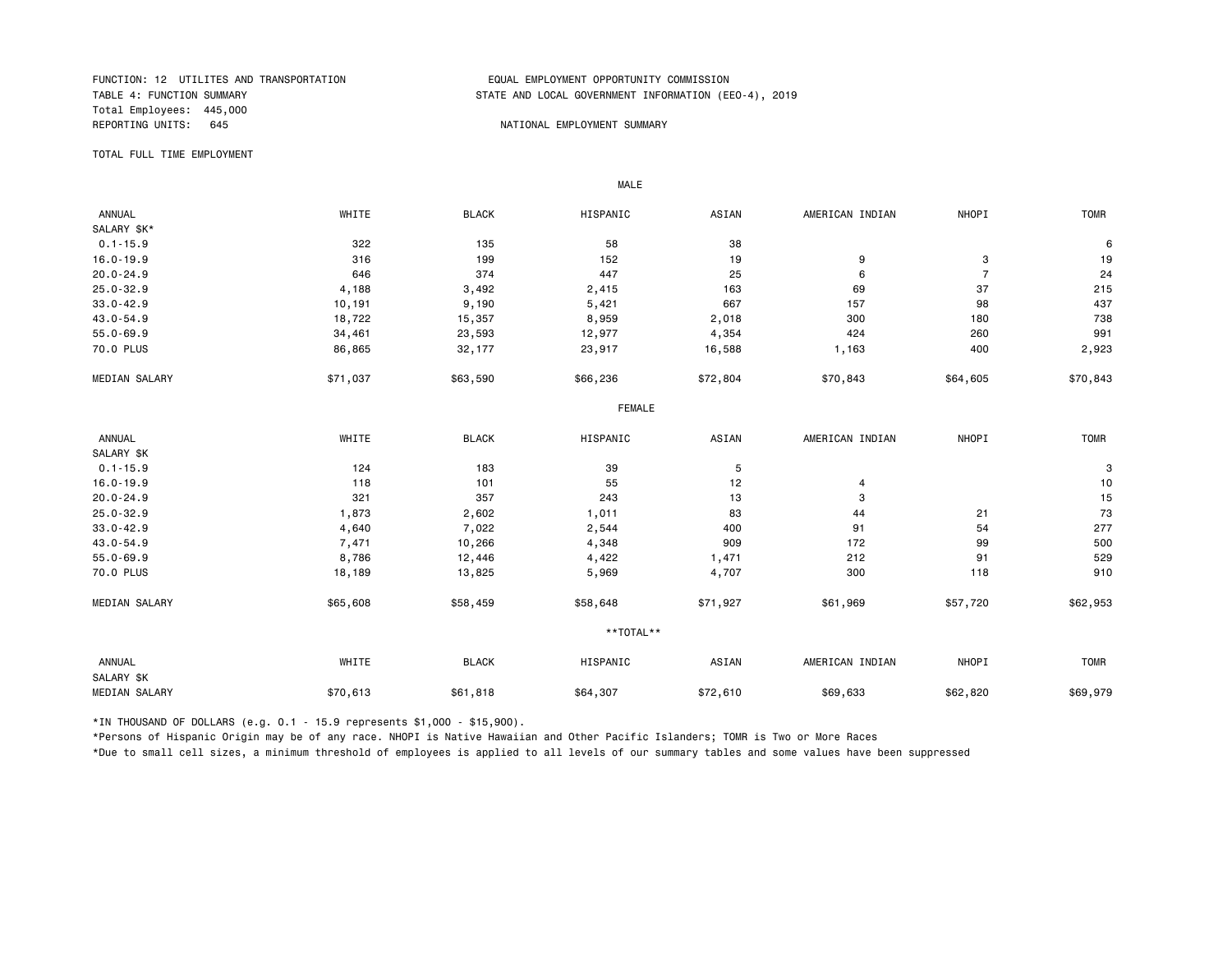# Total Employees: 25,697<br>REPORTING UNITS: 645

## FUNCTION: 12 UTILITES AND TRANSPORTATION EQUAL EMPLOYMENT OPPORTUNITY COMMISSION STATE AND LOCAL GOVERNMENT INFORMATION (EEO-4), 2019

#### NATIONAL EMPLOYMENT SUMMARY

TOTAL PART TIME EMPLOYMENT

MALE

|                  | WHITE | <b>BLACK</b> | <b>HISPANIC</b> | <b>ASIAN</b> | AMERICAN INDIAN | <b>NHOPI</b> | <b>TOMR</b> |
|------------------|-------|--------------|-----------------|--------------|-----------------|--------------|-------------|
| OFF/ADMIN        | 296   | 51           | 49              | 16           |                 |              |             |
| <b>PROF</b>      | 756   | 182          | 106             | 115          |                 | 22           | 28          |
| <b>TECH</b>      | 285   | 52           | 55              | 50           |                 |              | 15          |
| <b>PROT-SERV</b> | 512   | 204          | 114             | 52           | 10              |              |             |
| <b>PARA-PROF</b> | 535   | 177          | 207             | 150          |                 |              | 32          |
| ADM SUPRT        | ,055  | 544          | 542             | 230          | 13              | 13           | 93          |
| SKILLED          | 812   | 146          | 132             | 38           | 18              | っ            | 13          |
| <b>SVC/MAINT</b> | 2,852 | 2,182        | 982             | 257          | 63              | 29           | 119         |

|                  | <b>FEMALE</b> |              |          |       |                 |              |             |  |
|------------------|---------------|--------------|----------|-------|-----------------|--------------|-------------|--|
|                  | WHITE         | <b>BLACK</b> | HISPANIC | ASIAN | AMERICAN INDIAN | <b>NHOPI</b> | <b>TOMR</b> |  |
| OFF/ADMIN        | 158           | 41           | 57       | 33    |                 |              | 10          |  |
| <b>PROF</b>      | 468           | 183          | 79       | 98    |                 | 16           | -41         |  |
| <b>TECH</b>      | 127           | 25           | 39       | 46    |                 |              |             |  |
| <b>PROT-SERV</b> | 110           | 70           | 45       | 77    |                 |              |             |  |
| PARA-PROF        | 449           | 358          | 168      | 144   |                 |              | 29          |  |
| ADM SUPRT        | 428.          | 204, ا       | 1,197    | 332   | 33              | 17           | 203         |  |
| SKILLED          | 106           | 223          | 14       | 10    | з               |              |             |  |
| SVC/MAINT        | 884           | 2,272        | 427      | 68    | 31              | 11           | 83          |  |

\*Persons of Hispanic Origin may be of any race. NHOPI is Native Hawaiian and Other Pacific Islanders; TOMR is Two or More Races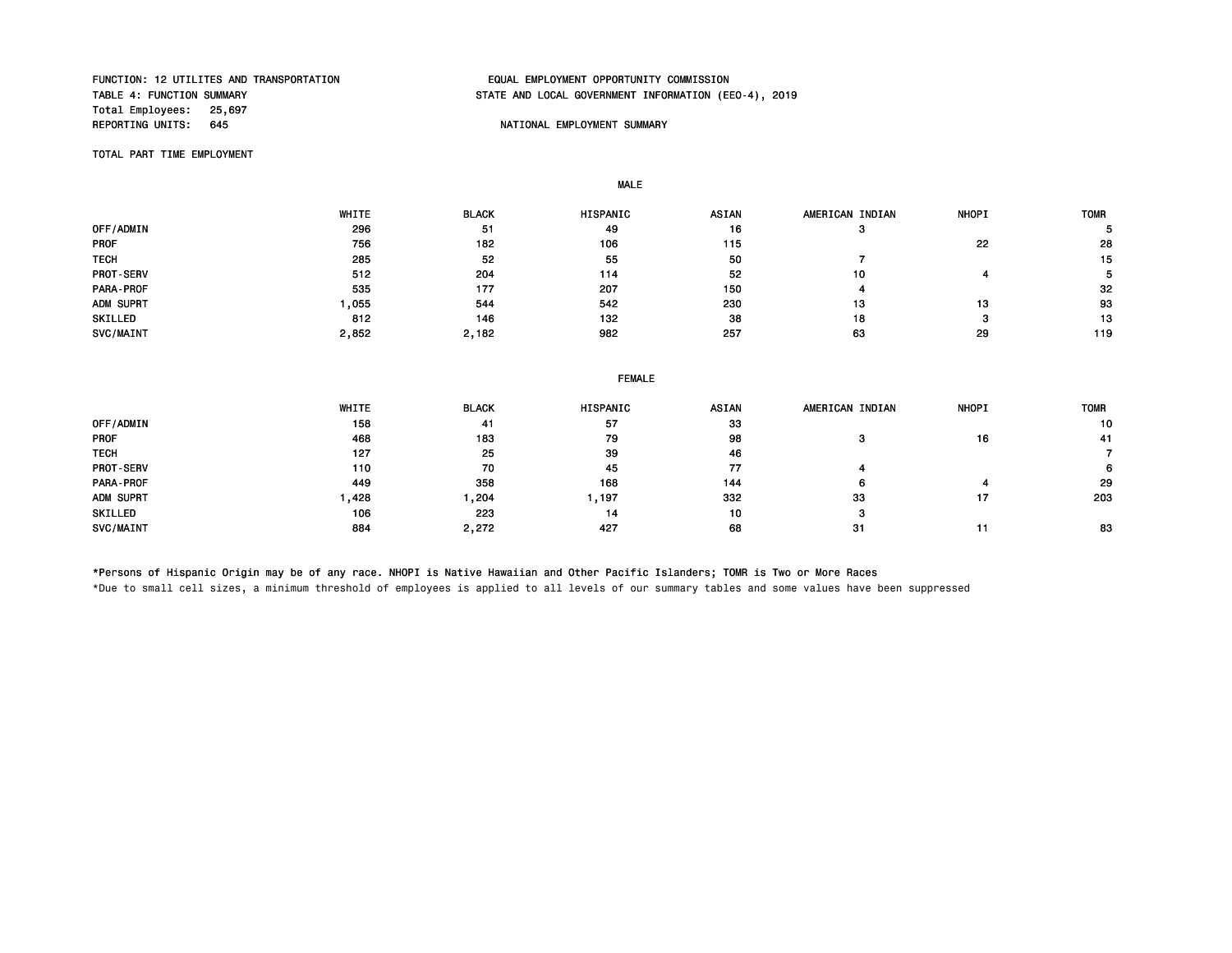# Total Employees: 41,688<br>REPORTING UNITS: 645

#### FUNCTION: 12 UTILITES AND TRANSPORTATION EQUAL EMPLOYMENT OPPORTUNITY COMMISSION STATE AND LOCAL GOVERNMENT INFORMATION (EEO-4), 2019

#### NATIONAL EMPLOYMENT SUMMARY

TOTAL NEW HIRES EMPLOYMENT

MALE

|                  | WHITE | <b>BLACK</b> | HISPANIC | <b>ASIAN</b> | AMERICAN INDIAN | <b>NHOPI</b> | <b>TOMR</b> |
|------------------|-------|--------------|----------|--------------|-----------------|--------------|-------------|
| OFF/ADMIN        | 871   | 188          | 157      | 140          |                 |              | 68          |
| <b>PROF</b>      | 2,142 | 493          | 478      | 601          | 26              | 41           | 136         |
| <b>TECH</b>      | 876   | 205          | 227      | 95           | 18              |              | 27          |
| <b>PROT-SERV</b> | 710   | 301          | 301      | 60           |                 | o            | 27          |
| <b>PARA-PROF</b> | 215   | 89           | 111      | 56           |                 |              | 13          |
| ADM SUPRT        | 604   | 376          | 558      | 224          |                 |              | 91          |
| SKILLED          | 3,751 | ,292         | ,406     | 424          | 77              | 31           | 150         |
| SVC/MAINT        | 2,926 | 4,428        | 2,133    | 560          | 63              | 45           | 241         |

|  | <b>FEMALE</b> |
|--|---------------|
|  |               |

|             | WHITE | <b>BLACK</b> | HISPANIC | ASIAN | AMERICAN INDIAN | <b>NHOPI</b> | <b>TOMR</b> |
|-------------|-------|--------------|----------|-------|-----------------|--------------|-------------|
| OFF/ADMIN   | 457   | 170          | 124      | 130   |                 | - 37         | 52          |
| <b>PROF</b> | , 148 | 520          | 311      | 410   | 14              | 21           | 76          |
| <b>TECH</b> | 204   | 86           | 69       | 20    | Ð               |              | 10          |
| PROT-SERV   | 155   | 173          | 80       |       |                 |              | 16          |
| PARA-PROF   | 240   | 226          | 138      | 66    |                 |              |             |
| ADM SUPRT   | ,361  | 149. ا       | ,072     | 293   | 40              | 33           | 200         |
| SKILLED     | 136   | 140          | 65       | 14    | з               |              | 27          |
| SVC/MAINT   | 576   | 2,809        | 515      | 72    | 22              | Ω            | 97          |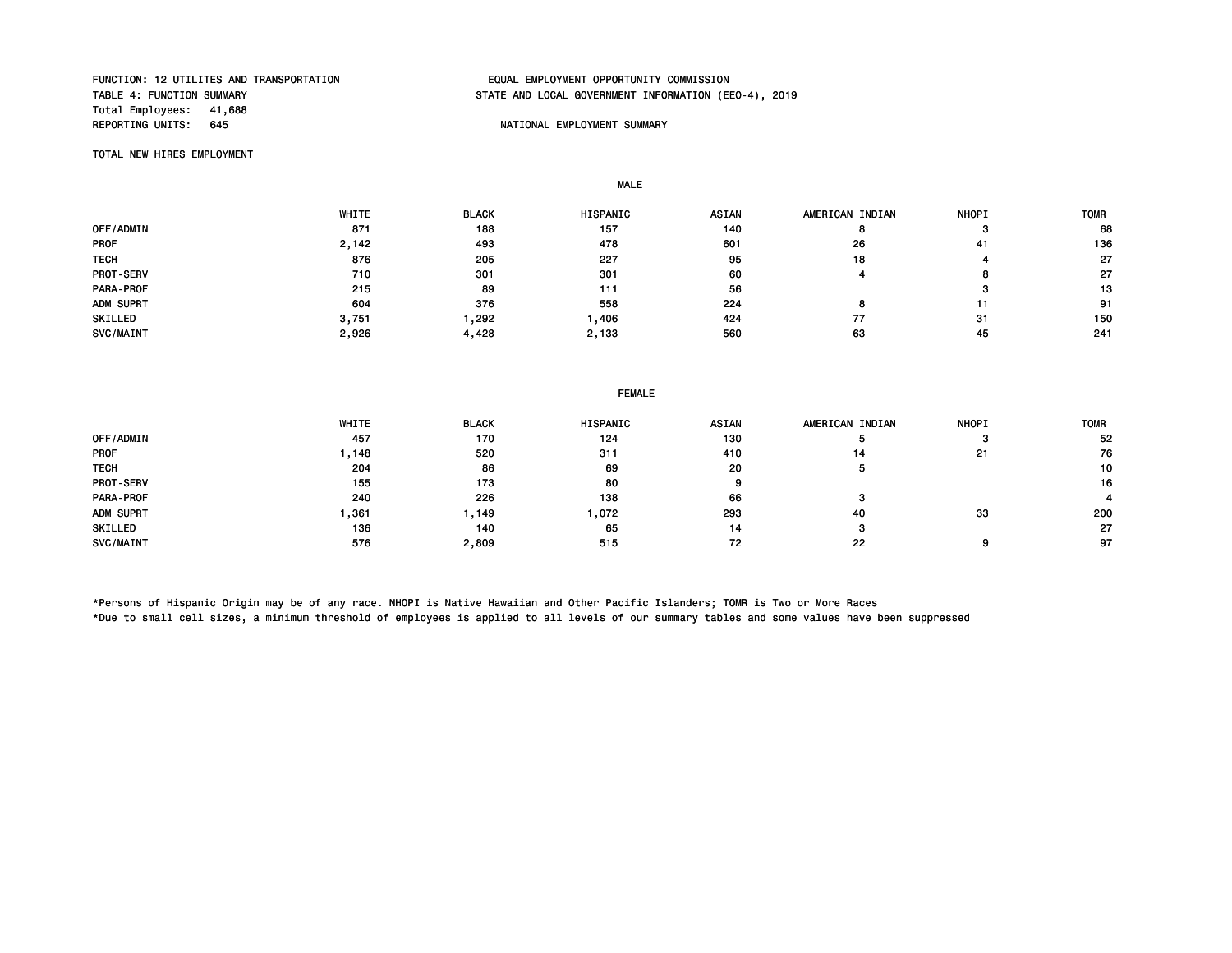Total Employees: 96,995 REPORTING UNITS: 405 And the state of the state of the state of the state of the state of the state of the state of the state of the state of the state of the state of the state of the state of the state of the state of th

#### FUNCTION: 13 SANITATION AND SEWAGE FUNCTION: 13 SANITATION AND SEWAGE FORE SERVICE SOME STATE AND LOCAL GOVERNMENT INFORMATION (ERREDUCT) STATE AND LOCAL GOVERNMENT INFORMATION (EEO-4), 2019

TOTAL FULL TIME EMPLOYMENT

 ANNUAL WHITE BLACK HISPANIC ASIAN AMERICAN INDIAN NHOPI TOMR SALARY \$K\*<br>0.1-15.9  $0.1-15.9$  13 16.0-19.9 16.0-19.9 16.0-19.9 16.0-19.9 16.0-19.9 16.0-20.0 16.0-20.0 16.0-20.0 16 20.0-24.9 225 460 221 5 4 10 25.0-32.9 1,747 3,020 1,006 44 21 26 49 33.0-42.9 5,204 5,751 2,869 193 73 29 123 43.0-54.9 7,035 4,418 2,844 304 84 29 121 55.0-69.9 7,869 2,671 2,294 532 71 39 99 70.0 PLUS 17,680 4,321 4,613 2,009 124 195 MEDIAN SALARY \$55,696 \$44,699 \$54,868 \$56,090 \$55,690 \$53,758 \$54,503 FEMALE **FRAME**  ANNUAL WHITE BLACK HISPANIC ASIAN AMERICAN INDIAN NHOPI TOMR SALARY \$K<br>0.1-15.9  $0.1-15.9$  14 64 16.0-19.9 16 204 20.0-24.9 66 169 28 3 25.0-32.9 433 572 190 11 7 3 7 33.0-42.9 1,049 1,194 491 58 18 4 29 43.0-54.9 1,538 1,067 532 146 17 5 37 55.0-69.9 1,699 863 493 239 21 7 40 70.0 PLUS 3,171 1,238 757 802 37 21 77 MEDIAN SALARY \$62,742 \$48,426 \$55,106 \$72,145 \$60,000 \$570,476 \$62,874 \*\*TOTAL\*\* ANNUAL WHITE BLACK HISPANIC ASIAN AMERICAN INDIAN NHOPI TOMR SALARY \$K MEDIAN SALARY \$65,172 \$45,424 \$54,901 \$57,268 \$57,445 \$56,630 \$56,530 \$56,727

\*IN THOUSAND OF DOLLARS (e.g. 0.1 - 15.9 represents \$1,000 - \$15,900).

MALE

\*Persons of Hispanic Origin may be of any race. NHOPI is Native Hawaiian and Other Pacific Islanders; TOMR is Two or More Races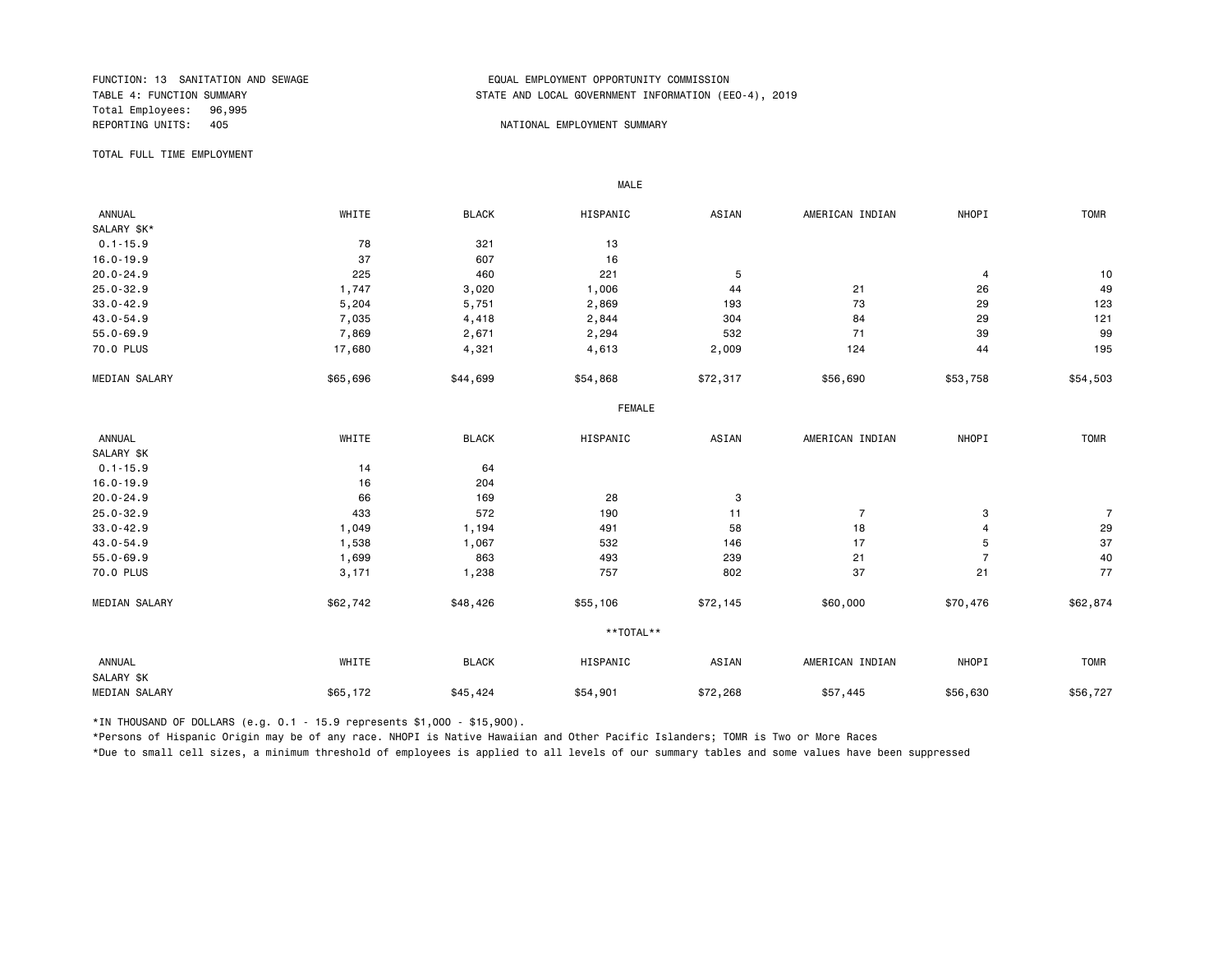Total Employees: 4,920<br>REPORTING UNITS: 405

MALE

## FUNCTION: 13 SANITATION AND SEWAGE THE SERIES OF SANTHOLOGIC EMPLOYMENT OPPORTUNITY COMMISSION<br>TABLE 4: FUNCTION SUMMARY STATE AND LOCAL GOVERNMENT INFORMATION (EEO-4), 2019

#### NATIONAL EMPLOYMENT SUMMARY

TOTAL PART TIME EMPLOYMENT

 WHITE BLACK HISPANIC ASIAN AMERICAN INDIAN NHOPI TOMR OFF/ADMIN 84 32<br>PROF 154 34 PROF 27 33 TECH 99 12 23 4 5 PROT-SERV 16 33 3 PARA-PROF 155 44 53 57 3 9 ADM SUPRT 181 35 44 15 4 8 SKILLED 197 38 33 17 SVC/MAINT 715 726 282 26 12 4 22

|                  | <b>FEMALE</b> |              |          |              |                 |              |             |  |
|------------------|---------------|--------------|----------|--------------|-----------------|--------------|-------------|--|
|                  | WHITE         | <b>BLACK</b> | HISPANIC | <b>ASIAN</b> | AMERICAN INDIAN | <b>NHOPI</b> | <b>TOMR</b> |  |
| OFF/ADMIN        | 19            |              |          |              |                 |              |             |  |
| <b>PROF</b>      | 202           | 70           | 41       | 29           |                 |              |             |  |
| <b>TECH</b>      | 72            | 10           | 12       |              |                 |              |             |  |
| <b>PROT-SERV</b> | з             | 10           |          |              |                 |              |             |  |
| PARA-PROF        | 179           | 36           | 63       | 52           |                 |              |             |  |
| ADM SUPRT        | 271           | 87           | 72       | 29           | з               |              | 6           |  |
| SKILLED          | 14            | 6            | 4        |              |                 |              |             |  |
| SVC/MAINT        | 106           | 161          | 70       | 5            |                 |              | з           |  |

\*Persons of Hispanic Origin may be of any race. NHOPI is Native Hawaiian and Other Pacific Islanders; TOMR is Two or More Races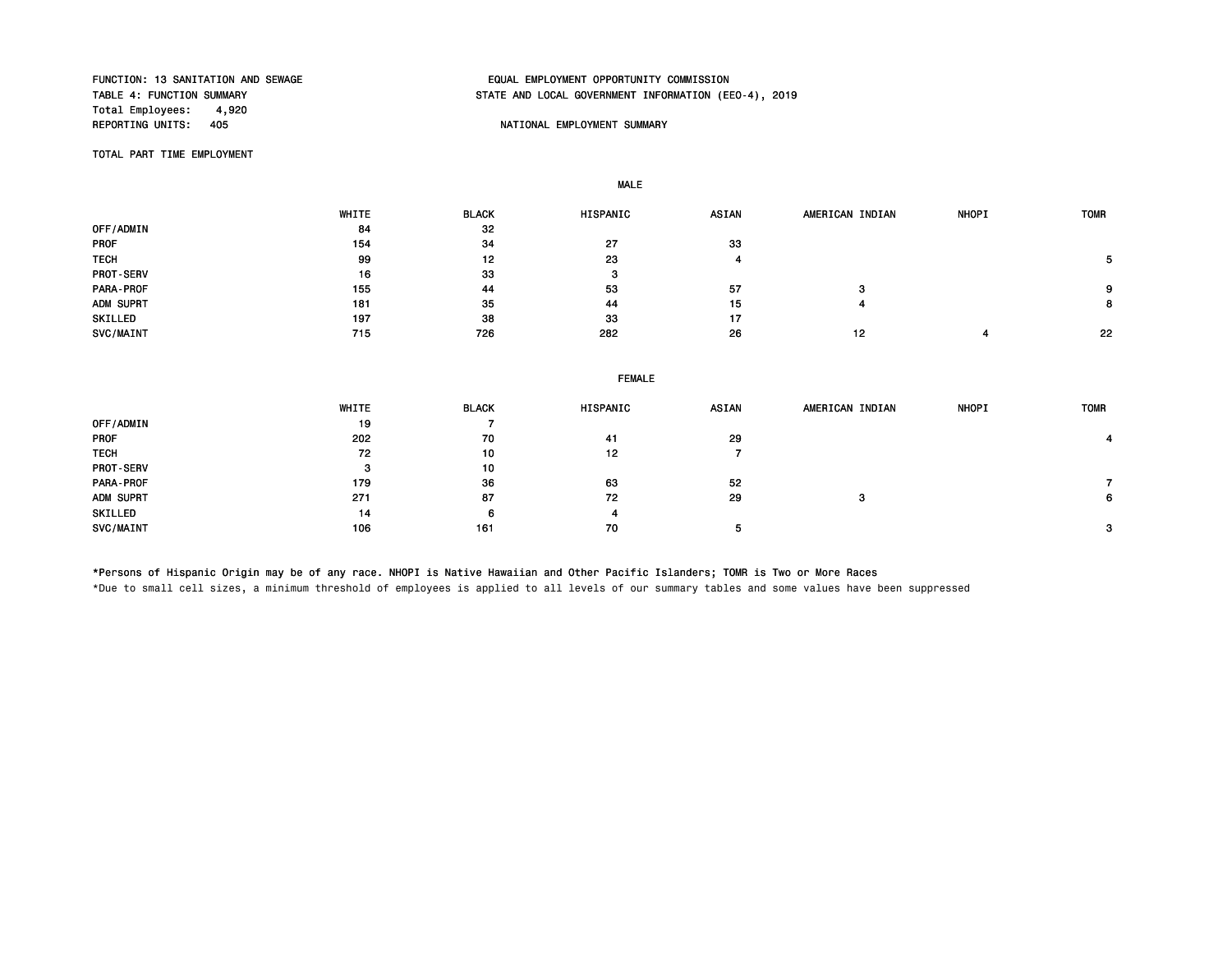Total Employees: 10,921

## FUNCTION: 13 SANITATION AND SEWAGE THE SERIES OF SANTHOLOGIC EMPLOYMENT OPPORTUNITY COMMISSION<br>TABLE 4: FUNCTION SUMMARY STATE AND LOCAL GOVERNMENT INFORMATION (EEO-4), 2019

#### NATIONAL EMPLOYMENT SUMMARY

TOTAL NEW HIRES EMPLOYMENT

MALE

|                  | WHITE | <b>BLACK</b> | HISPANIC | ASIAN | AMERICAN INDIAN | <b>NHOPI</b> | <b>TOMR</b> |
|------------------|-------|--------------|----------|-------|-----------------|--------------|-------------|
| OFF/ADMIN        | 99    | 36           | 9        |       |                 |              |             |
| <b>PROF</b>      | 427   | 97           | 91       | 146   | з               |              |             |
| <b>TECH</b>      | 283   | 112          | 62       | 22    |                 |              | 9           |
| <b>PROT-SERV</b> | 11    | 26           | 5        |       |                 |              | 3           |
| PARA-PROF        | 64    | 32           | 38       | 45    |                 |              |             |
| ADM SUPRT        | 80    | 56           | 52       | 11    |                 |              | з           |
| SKILLED          | ,284  | 445          | 368      | 90    | 15              | 9            | 32          |
| SVC/MAINT        | Ⅰ.457 | 1.724        | 917      | 59    | 18              | 12           | 79          |

| WHITE | <b>BLACK</b> | HISPANIC | ASIAN | AMERICAN INDIAN | <b>NHOPI</b> | <b>TOMR</b> |
|-------|--------------|----------|-------|-----------------|--------------|-------------|
| 49    | 26           |          | 6     |                 |              |             |
| 244   | 107          | 77       | 92    |                 |              | 17          |
| 101   | 35           | 27       | 11    |                 |              | з           |
| 21    | 12           | ь        |       |                 |              |             |
| 82    | 44           | 34       | 41    |                 |              |             |
| 186   | 233          | 100      | 32    |                 |              | 10          |
| 68    | 72           | 21       |       |                 |              | 3           |
| 100   | 457          | 190      | 12    |                 |              | 15          |
|       |              |          |       |                 |              |             |

\*Persons of Hispanic Origin may be of any race. NHOPI is Native Hawaiian and Other Pacific Islanders; TOMR is Two or More Races \*Due to small cell sizes, a minimum threshold of employees is applied to all levels of our summary tables and some values have been suppressed

FEMALE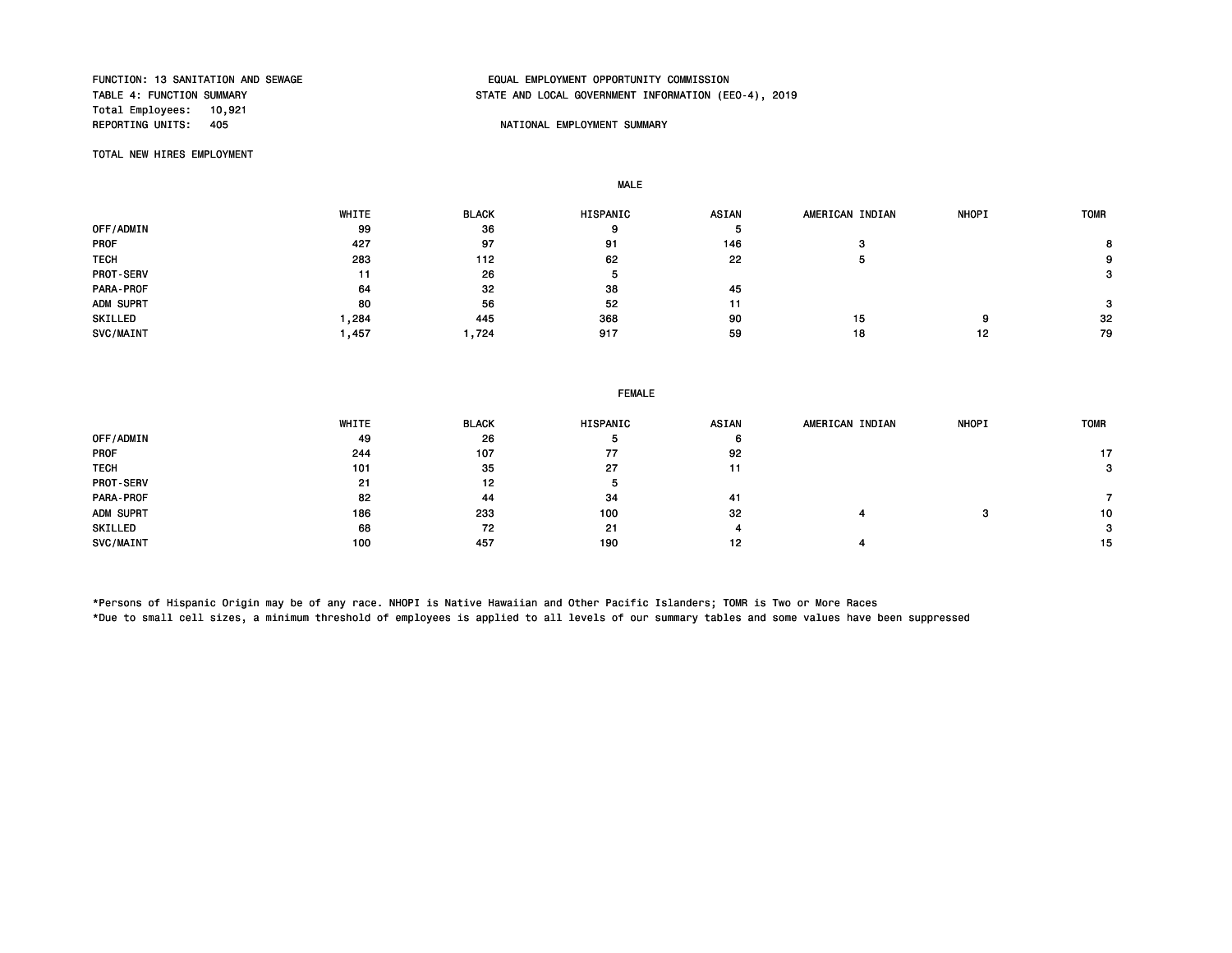Total Employees: 55,560<br>REPORTING UNITS: 72

#### FUNCTION: 14 EMPLOYMENT SECURITY<br>TABLE 4: FUNCTION SUMMARY EQUAL EMPLOYMENT OPPORTUNITY COMMISSION STATE AND LOCAL GOVERNMENT INFORMATION (EEO-4), 2019

#### 72 **REPORTING UNITS: REPORTIONAL EMPLOYMENT SUMMARY**

TOTAL FULL TIME EMPLOYMENT

 ANNUAL WHITE BLACK HISPANIC ASIAN AMERICAN INDIAN NHOPI TOMR SALARY \$K\*<br>0.1-15.9  $0.1 - 15.9$  3 16.0-19.9 5 4 20.0-24.9 35 14 48 25.0-32.9 391 191 230 13 4 7 33.0-42.9 1,706 538 420 118 23 9 63 43.0-54.9 2,357 542 632 310 20 10 100 55.0-69.9 2,591 627 684 464 28 12 131 70.0 PLUS 4,799 772 847 1,171 36 18 294 MEDIAN SALARY \$63,261 \$56,244 \$57,171 \$71,132 \$59,285 \$60,625 \$69,598 FEMALE **FRAME**  ANNUAL WHITE BLACK HISPANIC ASIAN AMERICAN INDIAN NHOPI TOMR SALARY \$K<br>0.1-15.9  $0.1-15.9$  6 16.0-19.9 12 12 20.0-24.9 96 54 51 4 25.0-32.9 1,158 774 449 47 15 3 28 33.0-42.9 3,536 1,707 1,038 288 54 33 148 43.0-54.9 4,396 1,612 1,501 624 63 41 217 55.0-69.9 3,843 1,417 1,479 869 44 34 246 70.0 PLUS 4,878 1,302 1,312 1,356 34 29 374 MEDIAN SALARY \$54,292 \$49,599 \$53,980 \$65,874 \$49,857 \$52,950 \$61,859 \$61,859 \*\*TOTAL\*\* ANNUAL WHITE BLACK HISPANIC ASIAN AMERICAN INDIAN NHOPI TOMR SALARY \$K MEDIAN SALARY \$57,723 \$51,247 \$54,839 \$52,252 \$54,411 \$64,548

\*IN THOUSAND OF DOLLARS (e.g. 0.1 - 15.9 represents \$1,000 - \$15,900).

MALE

\*Persons of Hispanic Origin may be of any race. NHOPI is Native Hawaiian and Other Pacific Islanders; TOMR is Two or More Races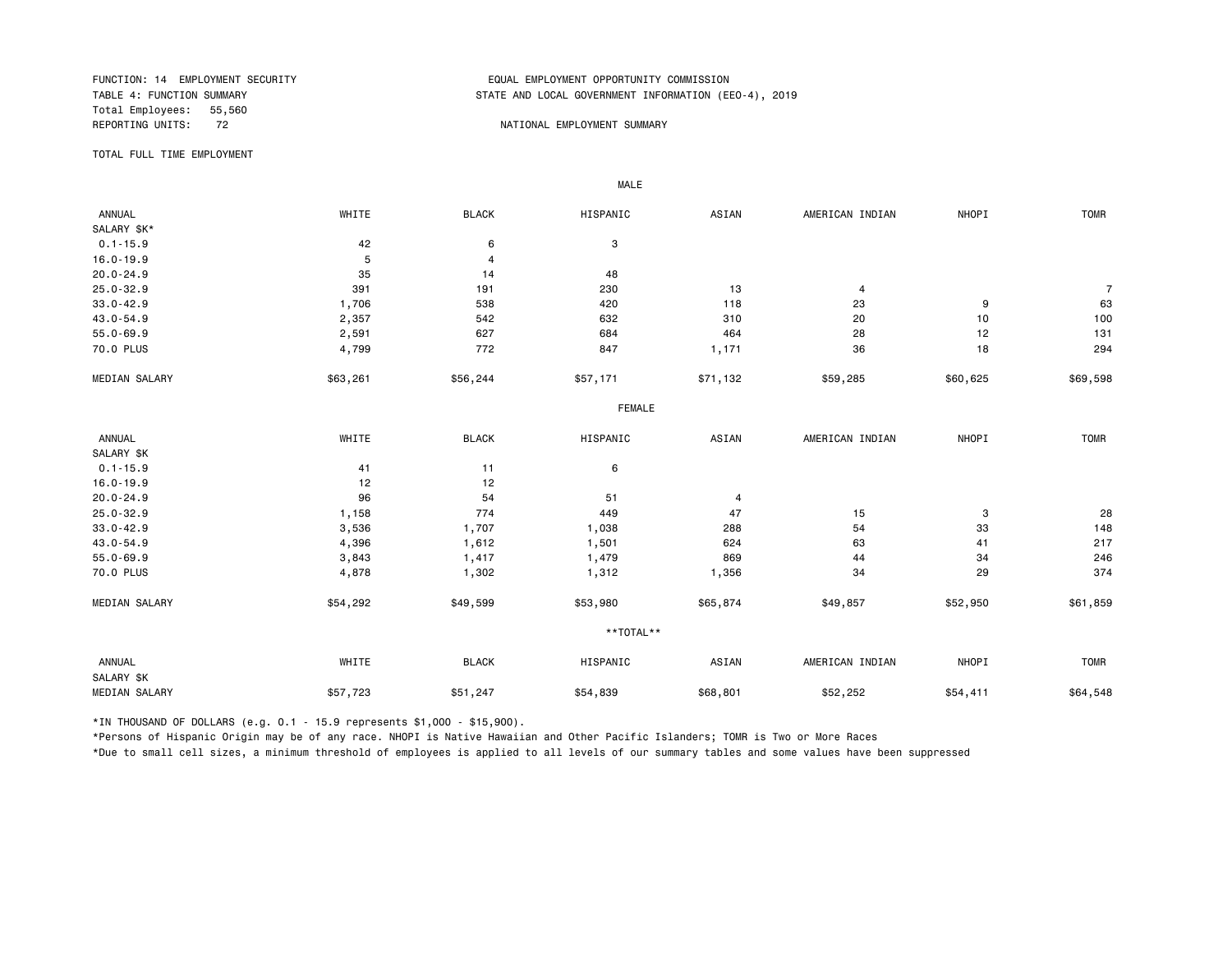Total Employees: 3,463<br>REPORTING UNITS: 72

MALE

## FUNCTION: 14 EMPLOYMENT SECURITY EQUAL EMPLOYMENT OPPORTUNITY COMMISSION STATE AND LOCAL GOVERNMENT INFORMATION (EEO-4), 2019

#### NATIONAL EMPLOYMENT SUMMARY

TOTAL PART TIME EMPLOYMENT

|                  | WHITE | <b>BLACK</b> | HISPANIC | <b>ASIAN</b> | AMERICAN INDIAN | <b>NHOPI</b> | <b>TOMR</b> |
|------------------|-------|--------------|----------|--------------|-----------------|--------------|-------------|
| OFF/ADMIN        | 124   |              |          | 6            |                 |              |             |
| <b>PROF</b>      | 334   | 108          | 80       | 13           |                 | 3            |             |
| <b>TECH</b>      | 19    | 16           |          |              |                 |              |             |
| <b>PROT-SERV</b> | 6     |              |          |              |                 |              |             |
| PARA-PROF        | 36    | 26           |          |              |                 |              | 10          |
| ADM SUPRT        | 89    | 38           | 48       | 32           |                 |              | 28          |
| SKILLED          | 17    | 3            | 5        |              |                 |              |             |
| <b>SVC/MAINT</b> | 33    |              | 6        |              |                 |              |             |
|                  |       |              |          |              |                 |              |             |

|                  | <b>FEMALE</b> |              |          |       |                 |              |             |  |
|------------------|---------------|--------------|----------|-------|-----------------|--------------|-------------|--|
|                  | WHITE         | <b>BLACK</b> | HISPANIC | ASIAN | AMERICAN INDIAN | <b>NHOPI</b> | <b>TOMR</b> |  |
| OFF/ADMIN        | 90            | 9            | 23       | 14    |                 |              |             |  |
| PROF             | 413           | 333          | 179      | 30    | з               |              |             |  |
| TECH             | 39            | 16           | 3        |       |                 |              |             |  |
| <b>PROT-SERV</b> | 12            | 6            | 5        |       |                 |              |             |  |
| PARA-PROF        | 142           | 128          | 41       |       |                 |              |             |  |
| ADM SUPRT        | 246           | 154          | 170      | 90    | 6               | 6            | 49          |  |
| SKILLED          | 37            | 6            | 9        |       |                 |              |             |  |
| SVC/MAINT        | 32            |              | 14       |       | 14              |              |             |  |

\*Persons of Hispanic Origin may be of any race. NHOPI is Native Hawaiian and Other Pacific Islanders; TOMR is Two or More Races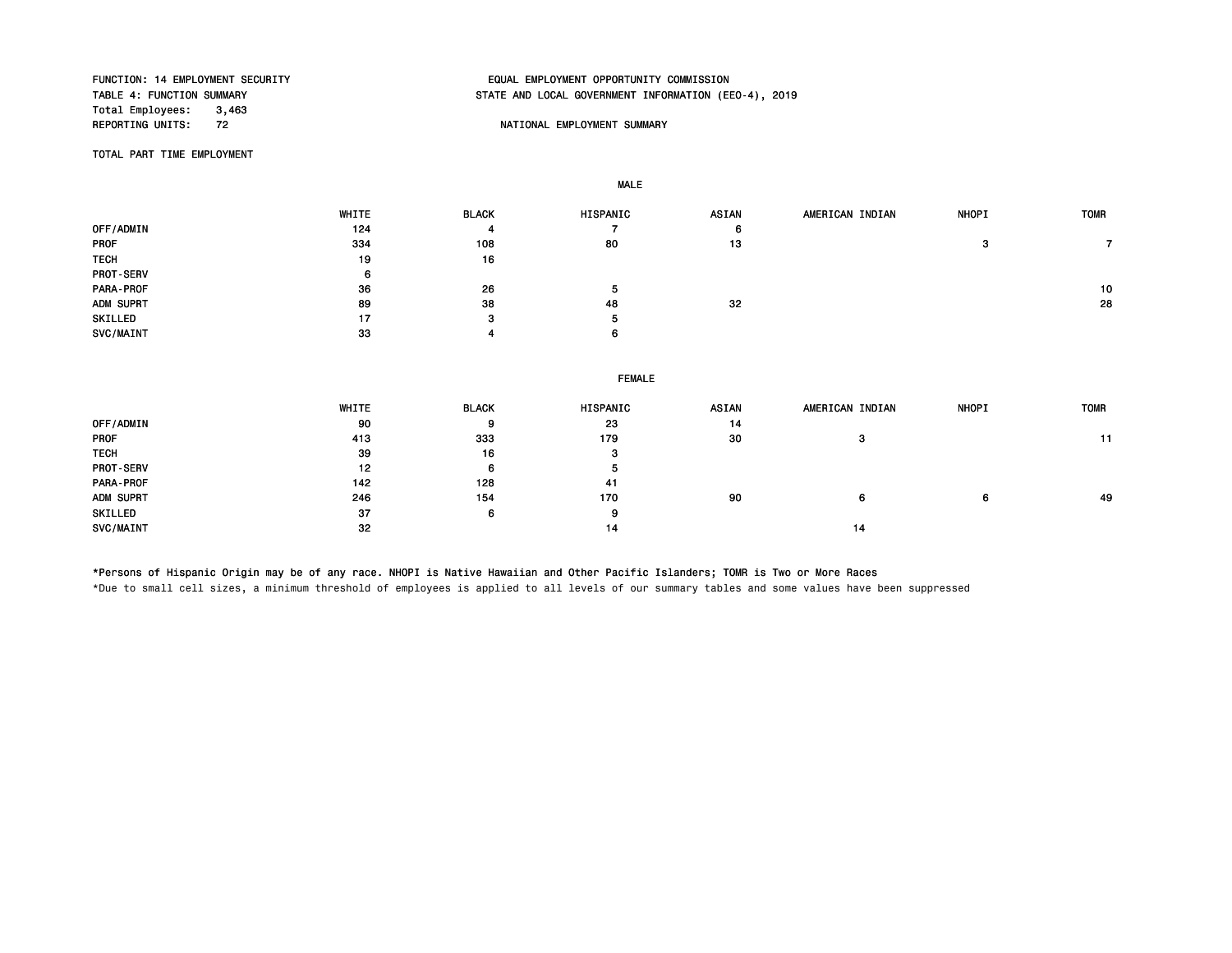Total Employees: 8,109<br>REPORTING UNITS: 72

## FUNCTION: 14 EMPLOYMENT SECURITY EQUAL EMPLOYMENT OPPORTUNITY COMMISSION STATE AND LOCAL GOVERNMENT INFORMATION (EEO-4), 2019

#### NATIONAL EMPLOYMENT SUMMARY

TOTAL NEW HIRES EMPLOYMENT

MALE

|                  | <b>WHITE</b> | <b>BLACK</b> | <b>HISPANIC</b> | <b>ASIAN</b> | AMERICAN INDIAN | <b>NHOPI</b> | <b>TOMR</b> |
|------------------|--------------|--------------|-----------------|--------------|-----------------|--------------|-------------|
| OFF/ADMIN        | 260          | 50           | 125             | 122          |                 |              | -51         |
| <b>PROF</b>      | 776          | 166          | 149             | 175          |                 |              | 62          |
| <b>TECH</b>      | 42           | 15           | 14              | O            |                 |              |             |
| <b>PROT-SERV</b> | о            | з            |                 |              |                 |              |             |
| PARA-PROF        | 36           |              | 26              |              |                 |              |             |
| ADM SUPRT        | 191          | 71           | 183             | 92           |                 |              | 65          |
| SKILLED          |              |              | 6               |              |                 |              |             |
| SVC/MAINT        |              |              | 18              |              |                 |              |             |

|                  | <b>FEMALE</b> |              |          |              |                 |              |             |  |
|------------------|---------------|--------------|----------|--------------|-----------------|--------------|-------------|--|
|                  | WHITE         | <b>BLACK</b> | HISPANIC | <b>ASIAN</b> | AMERICAN INDIAN | <b>NHOPI</b> | <b>TOMR</b> |  |
| OFF/ADMIN        | 455           | 121          | 269      | 224          |                 | 10           | 86          |  |
| <b>PROF</b>      | 1,010         | 435          | 285      | 202          | 15              | 10           | 63          |  |
| <b>TECH</b>      | 74            | 12           | 15       | 6            | з               |              |             |  |
| <b>PROT-SERV</b> | 19            |              |          |              |                 |              |             |  |
| PARA-PROF        | 91            | 56           | 52       | 6            |                 |              | 6           |  |
| ADM SUPRT        | 536           | 234          | 531      | 283          | 10              | 14           | 123         |  |
| SKILLED          |               |              |          |              |                 |              |             |  |
| SVC/MAINT        | 14            |              |          |              |                 |              |             |  |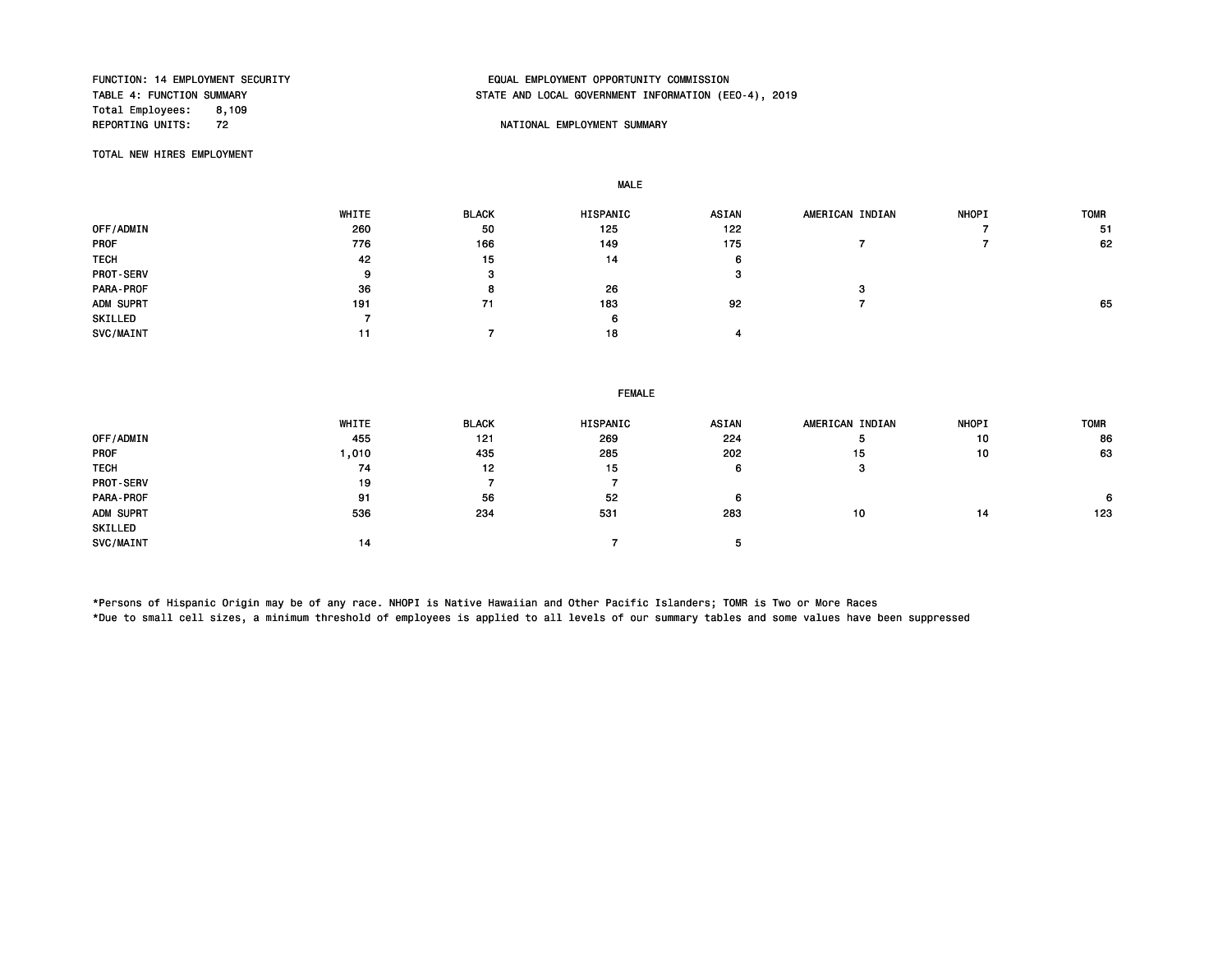Total Employees: 283,459

#### FUNCTION: 15 OTHER EQUAL EMPLOYMENT OPPORTUNITY COMMISSION STATE AND LOCAL GOVERNMENT INFORMATION (EEO-4), 2019

#### REPORTING UNITS: 719 NATIONAL EMPLOYMENT SUMMARY

TOTAL FULL TIME EMPLOYMENT

 ANNUAL WHITE BLACK HISPANIC ASIAN AMERICAN INDIAN NHOPI TOMR SALARY \$K\*<br>0.1-15.9 0.1-15.9 755 135 75 22 5 15 16.0-19.9 291 142 51 4 6 20.0-24.9 1,292 564 146 47 8 7 17 25.0-32.9 6,922 2,195 1,590 149 48 61 129 33.0-42.9 14,053 4,168 2,820 490 108 89 242 43.0-54.9 18,008 4,245 3,189 781 146 95 269 55.0-69.9 17,873 2,501 2,556 913 147 82 234 70.0 PLUS 33,094 3,555 3,225 2,792 215 110 479 MEDIAN SALARY \$59,047 \$47,377 \$51,067 \$70,691 \$57,296 \$51,210 \$56,122 FEMALE **FRAME**  ANNUAL WHITE BLACK HISPANIC ASIAN AMERICAN INDIAN NHOPI TOMR SALARY \$K<br>0.1-15.9  $0.1-15.9$   $492$   $162$   $78$   $59$   $4$   $4$   $10$ 16.0-19.9 313 232 61 20 4 5 20.0-24.9 2,002 1,032 307 83 15 30 43 25.0-32.9 11,364 4,293 2,131 311 69 131 164 33.0-42.9 20,070 6,780 4,033 714 132 207 349 43.0-54.9 20,845 6,118 4,035 1,172 150 178 353 55.0-69.9 17,433 4,604 2,864 1,479 175 141 371 70.0 PLUS 24,303 5,190 3,429 2,810 178 197 576 MEDIAN SALARY \$51,157 \$46,347 \$48,528 \$64,786 \$54,159 \$47,955 \$55,465 \*\*TOTAL\*\* ANNUAL WHITE BLACK HISPANIC ASIAN AMERICAN INDIAN NHOPI TOMR SALARY \$K MEDIAN SALARY \$54,427 \$46,769 \$49,649 \$55,559 \$49,087 \$55,719

\*IN THOUSAND OF DOLLARS (e.g. 0.1 - 15.9 represents \$1,000 - \$15,900).

MALE

\*Persons of Hispanic Origin may be of any race. NHOPI is Native Hawaiian and Other Pacific Islanders; TOMR is Two or More Races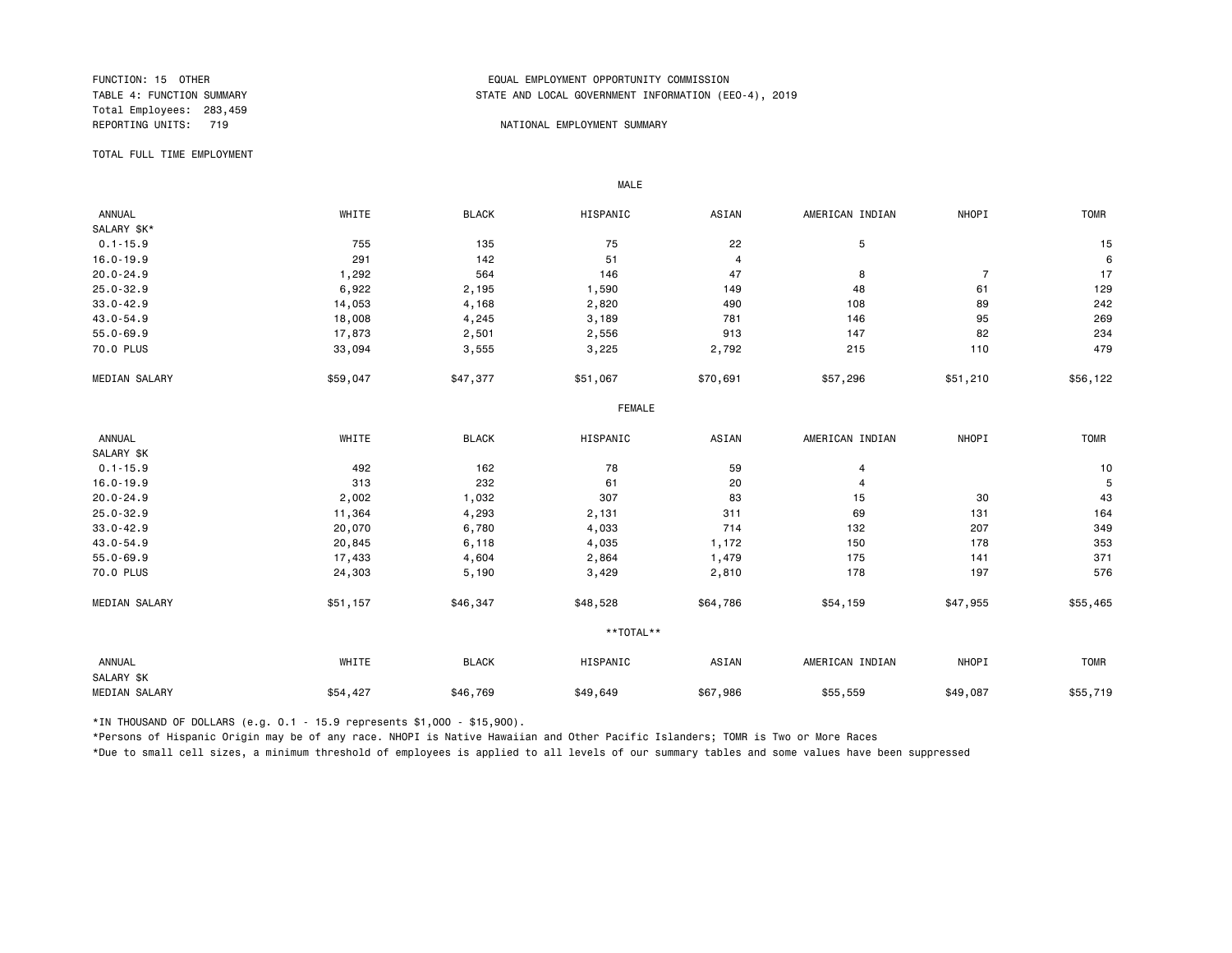Total Employees: 99,174<br>REPORTING UNITS: 719

#### FUNCTION: 15 OTHER EQUAL EMPLOYMENT OPPORTUNITY COMMISSION STATE AND LOCAL GOVERNMENT INFORMATION (EEO-4), 2019

#### NATIONAL EMPLOYMENT SUMMARY

TOTAL PART TIME EMPLOYMENT

MALE

|                  | WHITE | <b>BLACK</b> | HISPANIC | <b>ASIAN</b> | AMERICAN INDIAN | <b>NHOPI</b> | <b>TOMR</b> |
|------------------|-------|--------------|----------|--------------|-----------------|--------------|-------------|
| OFF/ADMIN        | 965   | 108          | 48       | 25           |                 |              | 14          |
| <b>PROF</b>      | 4,823 | 842          | 313      | 203          | 31              | 12           | 59          |
| <b>TECH</b>      | .449  | 266          | 160      | 44           | 16              |              | 24          |
| <b>PROT-SERV</b> | .541  | 586          | 158      | 23           | 17              |              | 34          |
| PARA-PROF        | 3,389 | 812          | 532      | 245          | 25              | 23           | 86          |
| ADM SUPRT        | 5,811 | ,743         | ,027     | 412          | 44              | 34           | 222         |
| SKILLED          | 972   | 71           | 155      | 14           | 20              |              | 15          |
| SVC/MAINT        | 7,939 | ,381         | 870      | 423          | 67              | 18           | 99          |

|  | <b>FEMALE</b> |
|--|---------------|
|  |               |

|             | WHITE  | <b>BLACK</b> | <b>HISPANIC</b> | <b>ASIAN</b> | AMERICAN INDIAN | <b>NHOPI</b> | <b>TOMR</b> |
|-------------|--------|--------------|-----------------|--------------|-----------------|--------------|-------------|
| OFF/ADMIN   | 731    | 129          | 57              | 27           | 10              |              | 27          |
| <b>PROF</b> | 7,541  | 2,194        | 647             | 411          | 53              | 14           | 225         |
| <b>TECH</b> | ,281   | 330          | 226             | 54           | 18              |              | 21          |
| PROT-SERV   | 791    | 878          | 184             | 12           | 21              |              | 12          |
| PARA-PROF   | 8,543  | 2,136        | , 177           | 697          | 65              | 39           | 226         |
| ADM SUPRT   | 13,047 | 4,496        | 2,440           | 997          | 91              | 79           | 526         |
| SKILLED     | 701    | 76           | 88              | 20           |                 | 6            | 14          |
| SVC/MAINT   | 6,393  | ,568         | 958             | 489          | 47              | 13           | 96          |

\*Persons of Hispanic Origin may be of any race. NHOPI is Native Hawaiian and Other Pacific Islanders; TOMR is Two or More Races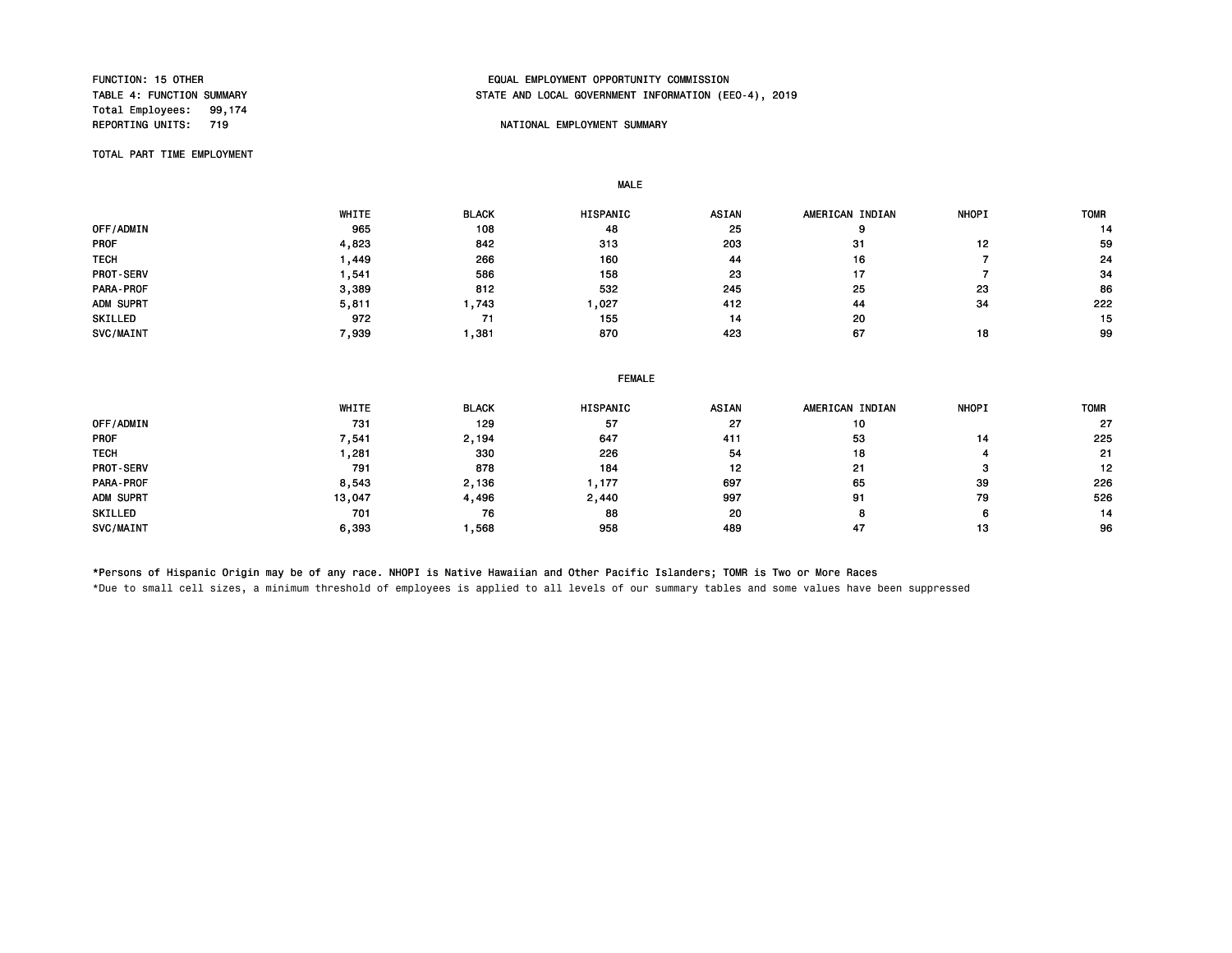Total Employees: 36,196

#### FUNCTION: 15 OTHER EQUAL EMPLOYMENT OPPORTUNITY COMMISSION STATE AND LOCAL GOVERNMENT INFORMATION (EEO-4), 2019

#### NATIONAL EMPLOYMENT SUMMARY

TOTAL NEW HIRES EMPLOYMENT

MALE

|                  | WHITE | <b>BLACK</b> | <b>HISPANIC</b> | <b>ASIAN</b> | AMERICAN INDIAN | <b>NHOPI</b> | <b>TOMR</b> |
|------------------|-------|--------------|-----------------|--------------|-----------------|--------------|-------------|
| OFF/ADMIN        | 896   | 104          | 90              | 72           |                 | 10           | 54          |
| <b>PROF</b>      | 3,182 | 608          | 409             | 350          | 14              | 27           | 101         |
| <b>TECH</b>      | ,003  | 147          | 171             | 68           |                 | 6            | 32          |
| <b>PROT-SERV</b> | , 128 | 270          | 276             | 18           |                 |              | 33          |
| PARA-PROF        | 669   | 200          | 137             | 40           |                 |              | 18          |
| ADM SUPRT        | 943   | 293          | 265             | 65           |                 |              | 43          |
| SKILLED          | ,107  | 272          | 274             | 28           | 20              | 13           | 52          |
| SVC/MAINT        | ,292  | 474          | 430             | 54           | 22              | 19           | 43          |

|  | <b>FEMALE</b> |
|--|---------------|
|  |               |

|             | WHITE | <b>BLACK</b> | <b>HISPANIC</b> | <b>ASIAN</b> | AMERICAN INDIAN | <b>NHOPI</b> | <b>TOMR</b> |
|-------------|-------|--------------|-----------------|--------------|-----------------|--------------|-------------|
| OFF/ADMIN   | 905   | 168          | 144             | 101          |                 | 13           | 57          |
| <b>PROF</b> | 4,652 | .536         | 703             | 384          | 28              | 86           | 193         |
| <b>TECH</b> | 671   | 154          | 106             | 47           | o               |              | 17          |
| PROT-SERV   | 466   | 181          | 130             | 9            |                 | з            | 12          |
| PARA-PROF   | .413  | 653          | 338             | 97           | 14              | 31           | 50          |
| ADM SUPRT   | 3,289 | .023         | 983             | 162          | 33              | 46           | 162         |
| SKILLED     | 64    | 27           | 12              |              |                 |              |             |
| SVC/MAINT   | 654   | 212          | 178             | 46           |                 |              | 17          |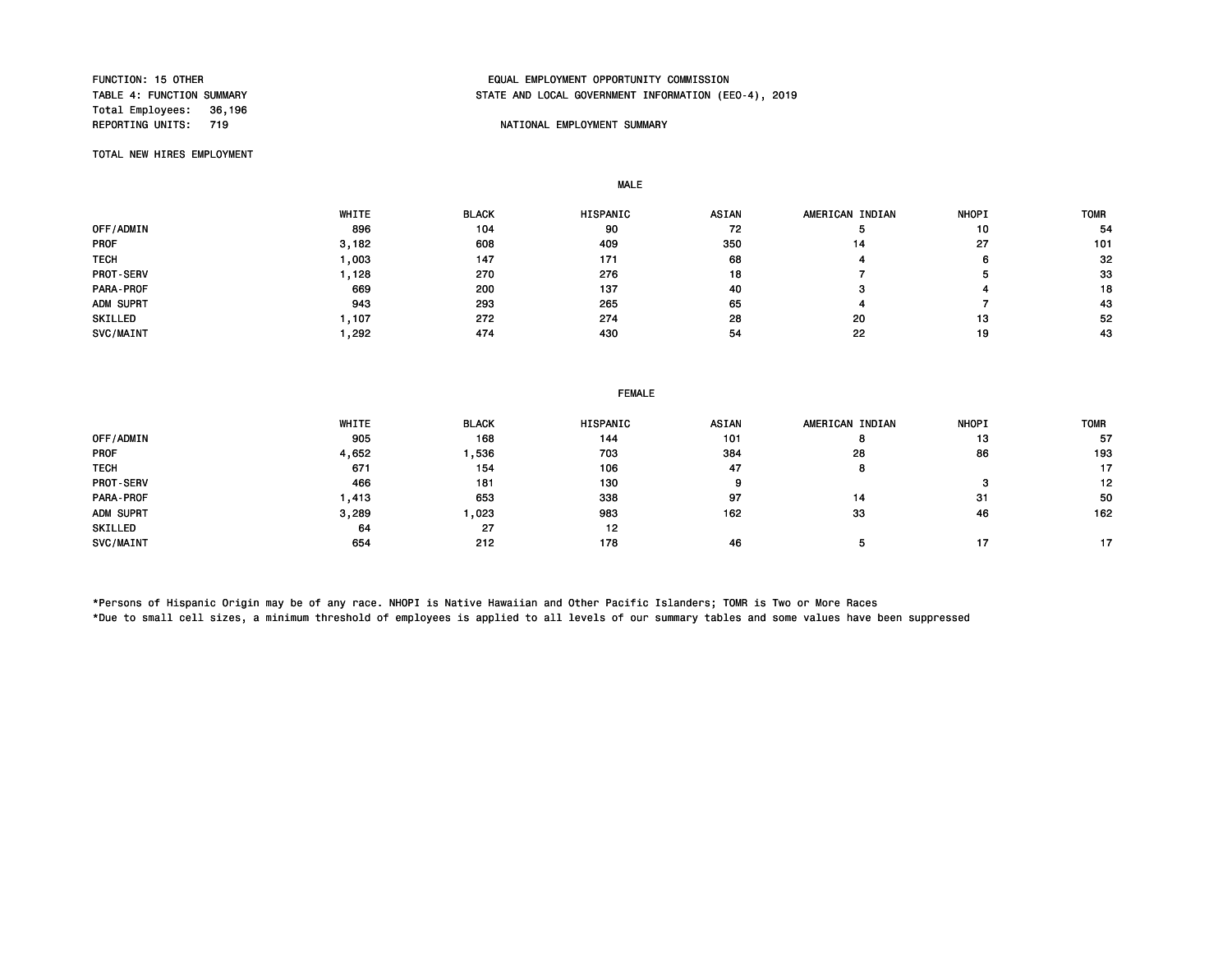Total Employees: 746,714 REPORTING UNITS: 3,515 NATIONAL EMPLOYMENT SUMMARY

#### FUNCTION: 16 JURISDICTION AGGREGATE EQUAL EMPLOYMENT OPPORTUNITY COMMISSION STATE AND LOCAL GOVERNMENT INFORMATION (EEO-4), 2019

TOTAL FULL TIME EMPLOYMENT

 ANNUAL WHITE BLACK HISPANIC ASIAN AMERICAN INDIAN NHOPI TOMR SALARY \$K\*<br>0.1-15.9 0.1-15.9 7,764 871 810 38 101 14 49 16.0-19.9 2,600 637 417 12 70 26 20.0-24.9 7,157 2,377 1,194 36 153 14 64 25.0-32.9 31,947 7,693 4,291 211 401 49 336 33.0-42.9 70,067 9,296 7,107 445 677 126 449 43.0-54.9 88,708 6,857 8,055 631 610 162 609 55.0-69.9 81,734 4,356 6,933 801 402 153 465 70.0 PLUS 108,451 4,244 9,182 2,605 486 281 543 MEDIAN SALARY \$53,778 \$40,086 \$50,710 \$70,827 \$43,944 \$58,186 \$49,827 FEMALE **FRAME**  ANNUAL WHITE BLACK HISPANIC ASIAN AMERICAN INDIAN NHOPI TOMR SALARY \$K<br>0.1-15.9 0.1-15.9 5,287 541 548 33 70 11 29 16.0-19.9 2,339 397 312 10 40 22 20.0-24.9 6,758 1,461 848 56 55 9 47 25.0-32.9 29,603 5,029 3,438 223 308 34 237 33.0-42.9 51,680 6,014 5,275 378 376 64 302 43.0-54.9 48,811 4,238 4,814 559 344 107 399 55.0-69.9 34,634 2,423 3,720 727 211 81 269 70.0 PLUS 31,689 2,209 3,677 1,584 203 113 296 MEDIAN SALARY \$45,393 \$39,198 \$45,231 \$65,852 \$41,789 \$53,205 \$47,917 \*\*TOTAL\*\* ANNUAL WHITE BLACK HISPANIC ASIAN AMERICAN INDIAN NHOPI TOMR SALARY \$K MEDIAN SALARY \$50,802 \$39,737 \$48,660 \$70,035 \$43,031 \$56,058 \$49,071

\*IN THOUSAND OF DOLLARS (e.g. 0.1 - 15.9 represents \$1,000 - \$15,900).

MALE

\*Persons of Hispanic Origin may be of any race. NHOPI is Native Hawaiian and Other Pacific Islanders; TOMR is Two or More Races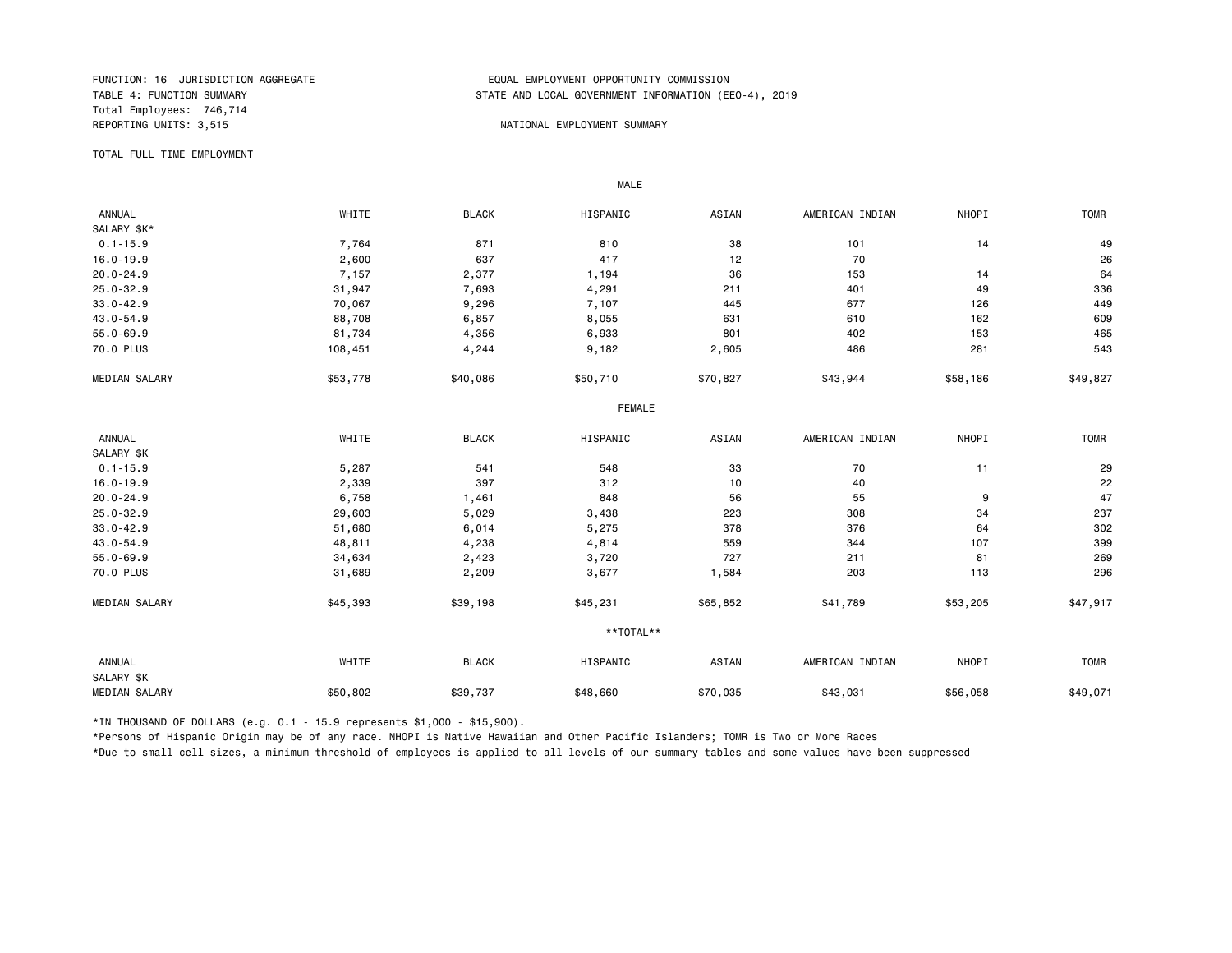Total Employees: 344,960 REPORTING UNITS: 3,515 NATIONAL EMPLOYMENT SUMMARY

MALE

## FUNCTION: 16 JURISDICTION AGGREGATE<br>TABLE 4: FUNCTION SUMMARY GAREGATE TABLE AND LOCAL GOVERNMENT INFORMATION (EDUAL TABLE 4: FUNCTION SUMMARY STATE AND LOCAL GOVERNMENT INFORMATION (EEO-4), 2019

TOTAL PART TIME EMPLOYMENT

 WHITE BLACK HISPANIC ASIAN AMERICAN INDIAN NHOPI TOMR 0FF/ADMIN 5 5,835 406 233 67 19 5 165 PROF 4,565 377 310 121 20 9 39 TECH 4,791 370 446 79 21 12 42 PROT-SERV 24,888 2,067 1,357 200 131 26 251 PARA-PROF 21,418 3,187 3,388 1,015 369 79 651 ADM SUPRT 15,844 2,049 1,537 451 73 44 274 SKILLED 6,771 744 752 88 49 13 104 SVC/MAINT 51 ,312 7 ,053 5 ,530 737 460 162 744

|                  | <b>FEMALE</b> |              |          |              |                 |              |             |
|------------------|---------------|--------------|----------|--------------|-----------------|--------------|-------------|
|                  | WHITE         | <b>BLACK</b> | HISPANIC | <b>ASIAN</b> | AMERICAN INDIAN | <b>NHOPI</b> | <b>TOMR</b> |
| OFF/ADMIN        | 3,859         | 402          | 200      | 42           | 14              | з            | 81          |
| <b>PROF</b>      | 7,086         | 593          | 523      | 219          | 18              | 14           | 71          |
| <b>TECH</b>      | 3,283         | 351          | 409      | 76           | 16              | 10           | 58          |
| <b>PROT-SERV</b> | 7,775         | .003         | 985      | 109          | 50              | 28           | 94          |
| PARA-PROF        | 34,269        | 3,955        | 5,770    | ,460         | 210             | 132          | 767         |
| ADM SUPRT        | 37,768        | 4,467        | 3,703    | 836          | 198             | 99           | 431         |
| SKILLED          | 4,447         | 531          | 372      | 115          | 28              | 10           | 68          |
| SVC/MAINT        | 35.941        | 4,801        | 3,627    | 704          | 314             | 97           | 718         |